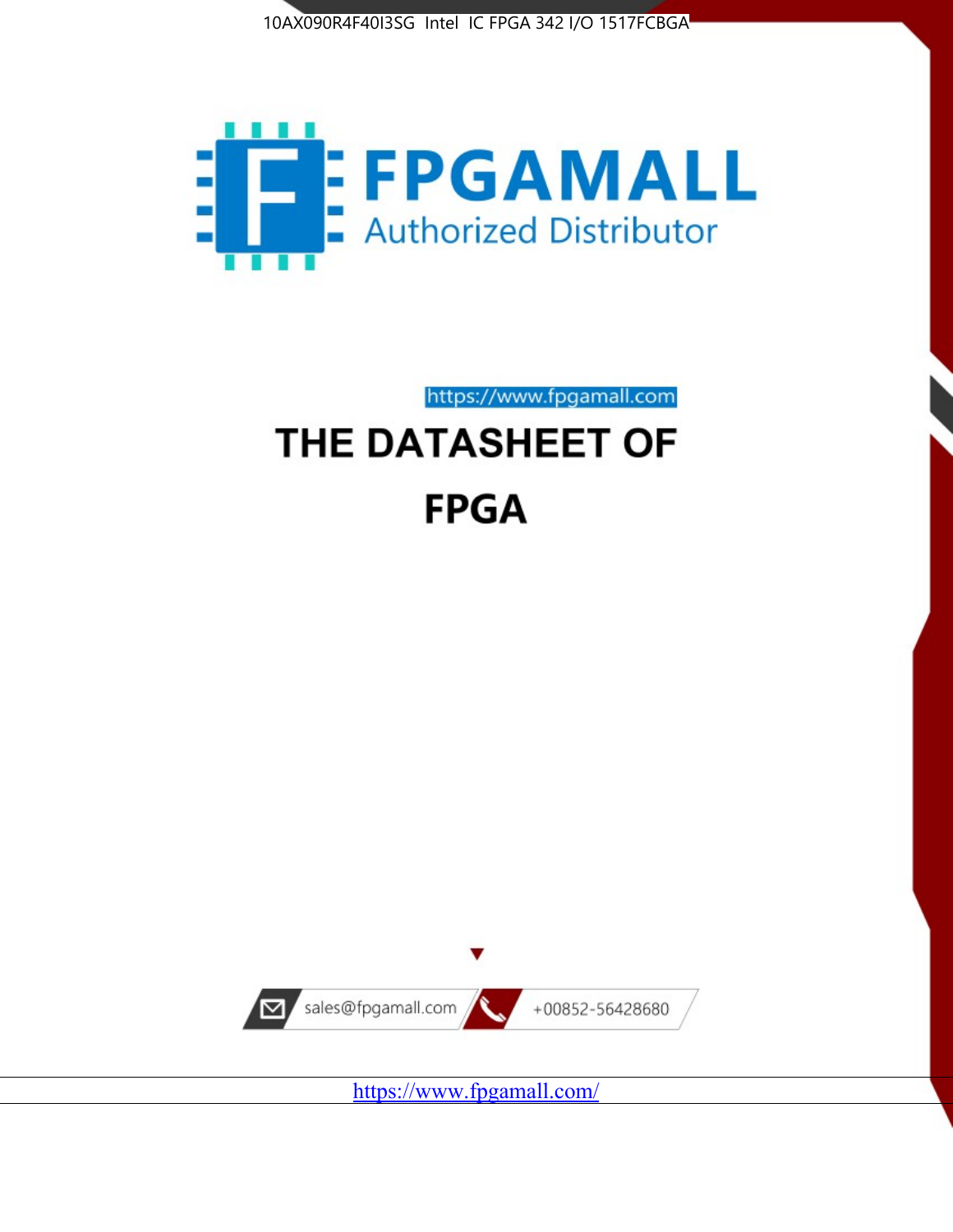

# **Intel® Arria® 10 Device Overview**



**A10-OVERVIEW | 2018.12.06** Latest document on the web: **[PDF](https://www.intel.com/content/dam/www/programmable/us/en/pdfs/literature/hb/arria-10/a10_overview.pdf)** | **[HTML](https://www.intel.com/content/www/us/en/programmable/documentation/sam1403480274650.html)**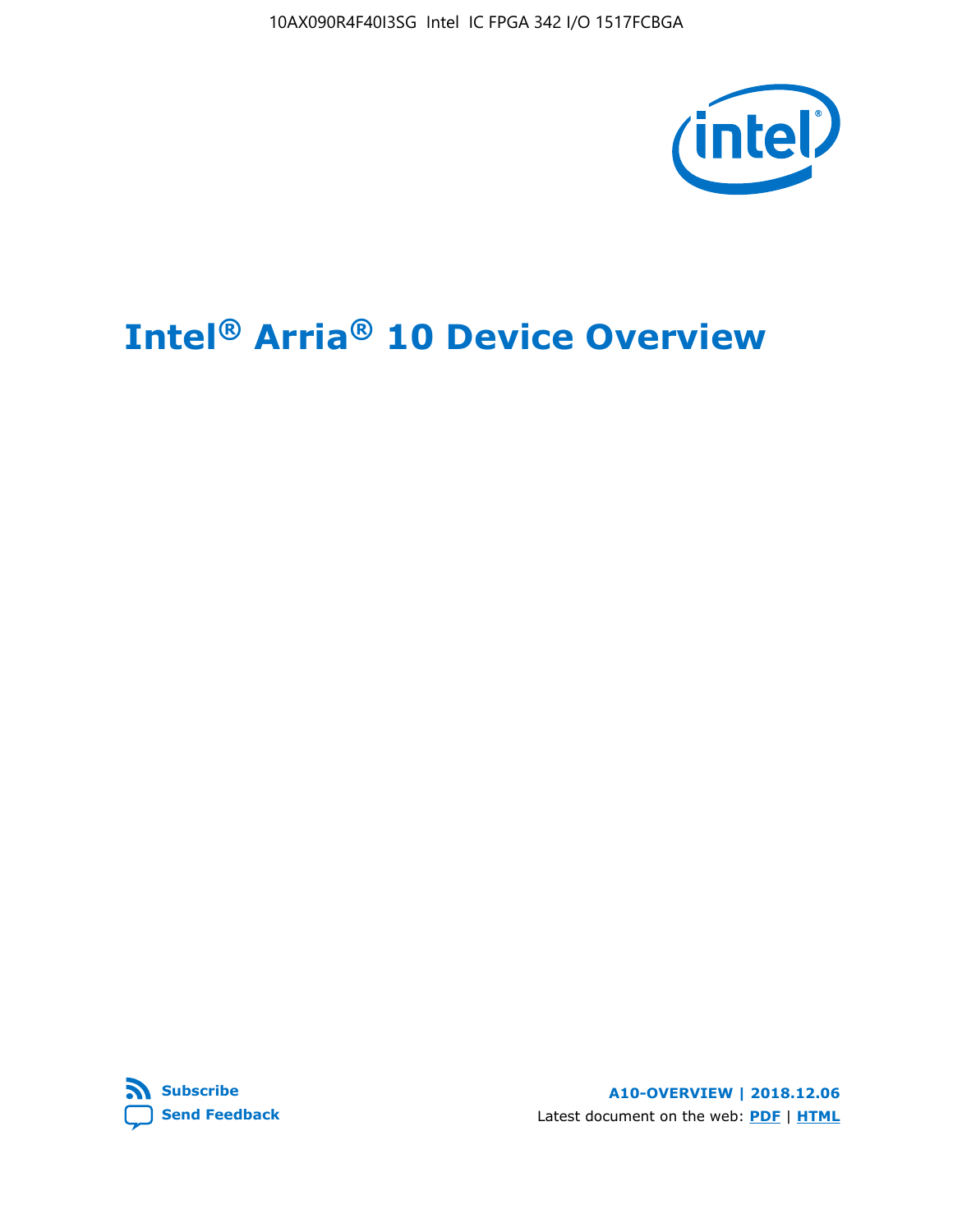

**Contents** 

# **Contents**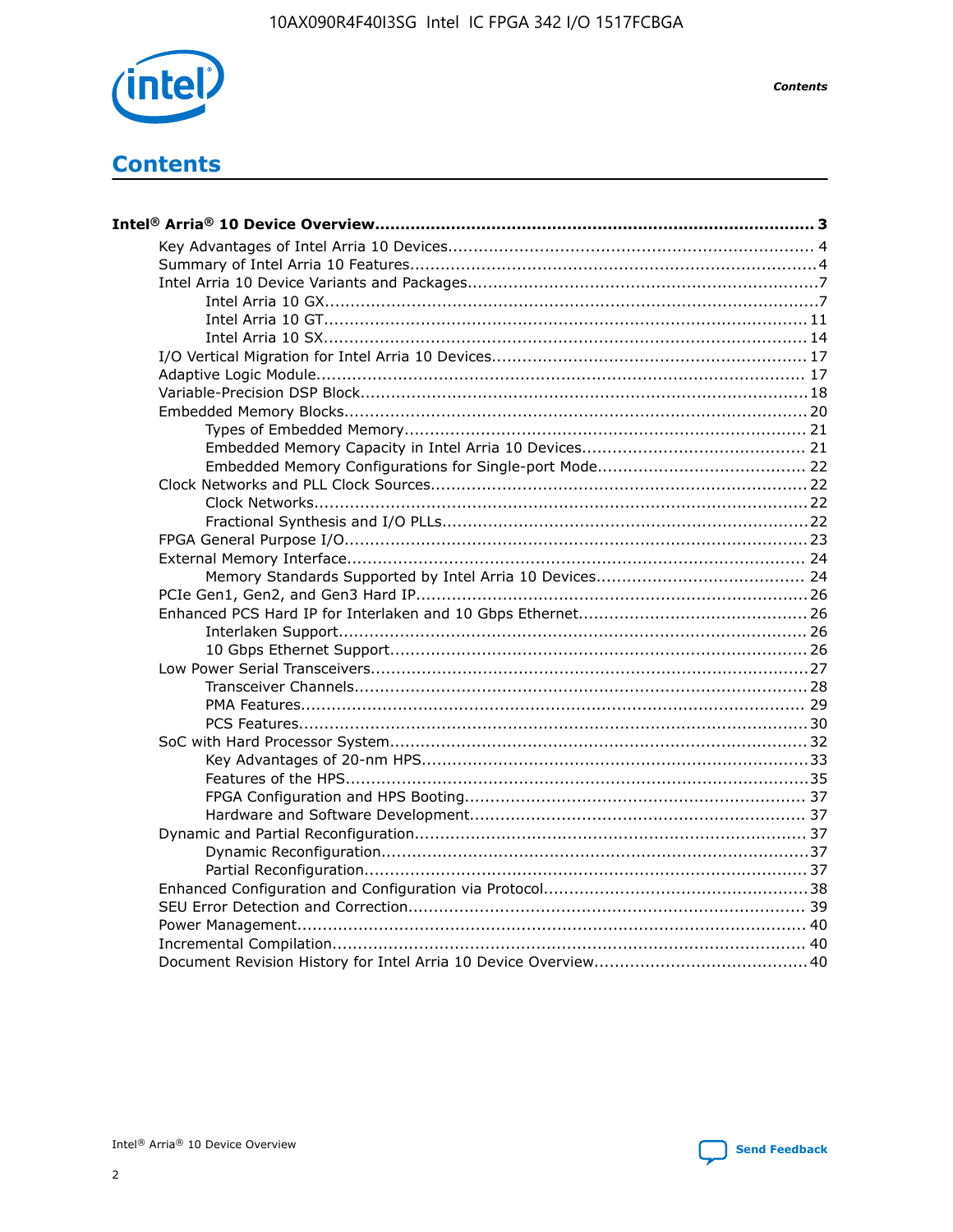**A10-OVERVIEW | 2018.12.06**

**[Send Feedback](mailto:FPGAtechdocfeedback@intel.com?subject=Feedback%20on%20Intel%20Arria%2010%20Device%20Overview%20(A10-OVERVIEW%202018.12.06)&body=We%20appreciate%20your%20feedback.%20In%20your%20comments,%20also%20specify%20the%20page%20number%20or%20paragraph.%20Thank%20you.)**



# **Intel® Arria® 10 Device Overview**

The Intel<sup>®</sup> Arria<sup>®</sup> 10 device family consists of high-performance and power-efficient 20 nm mid-range FPGAs and SoCs.

Intel Arria 10 device family delivers:

- Higher performance than the previous generation of mid-range and high-end FPGAs.
- Power efficiency attained through a comprehensive set of power-saving technologies.

The Intel Arria 10 devices are ideal for high performance, power-sensitive, midrange applications in diverse markets.

| <b>Market</b>         | <b>Applications</b>                                                                                               |
|-----------------------|-------------------------------------------------------------------------------------------------------------------|
| Wireless              | Channel and switch cards in remote radio heads<br>٠<br>Mobile backhaul<br>٠                                       |
| Wireline              | 40G/100G muxponders and transponders<br>٠<br>100G line cards<br>٠<br><b>Bridging</b><br>٠<br>Aggregation<br>٠     |
| <b>Broadcast</b>      | Studio switches<br>٠<br>Servers and transport<br>٠<br>Videoconferencing<br>٠<br>Professional audio and video<br>٠ |
| Computing and Storage | Flash cache<br>٠<br>Cloud computing servers<br>٠<br>Server acceleration<br>٠                                      |
| Medical               | Diagnostic scanners<br>٠<br>Diagnostic imaging<br>٠                                                               |
| Military              | Missile guidance and control<br>٠<br>Radar<br>٠<br>Electronic warfare<br>٠<br>Secure communications<br>٠          |

#### **Table 1. Sample Markets and Ideal Applications for Intel Arria 10 Devices**

#### **Related Information**

- [Intel Arria 10 Device Handbook: Known Issues](http://www.altera.com/support/kdb/solutions/rd07302013_646.html) Lists the planned updates to the *Intel Arria 10 Device Handbook* chapters.
- [Intel Arria 10 GX/GT Device Errata and Design Recommendations](https://www.intel.com/content/www/us/en/programmable/documentation/agz1493851706374.html#yqz1494433888646)
- [Intel Arria 10 SX Device Errata and Design Recommendations](https://www.intel.com/content/www/us/en/programmable/documentation/cru1462832385668.html#cru1462832558642)

Intel Corporation. All rights reserved. Intel, the Intel logo, Altera, Arria, Cyclone, Enpirion, MAX, Nios, Quartus and Stratix words and logos are trademarks of Intel Corporation or its subsidiaries in the U.S. and/or other countries. Intel warrants performance of its FPGA and semiconductor products to current specifications in accordance with Intel's standard warranty, but reserves the right to make changes to any products and services at any time without notice. Intel assumes no responsibility or liability arising out of the application or use of any information, product, or service described herein except as expressly agreed to in writing by Intel. Intel customers are advised to obtain the latest version of device specifications before relying on any published information and before placing orders for products or services. \*Other names and brands may be claimed as the property of others.

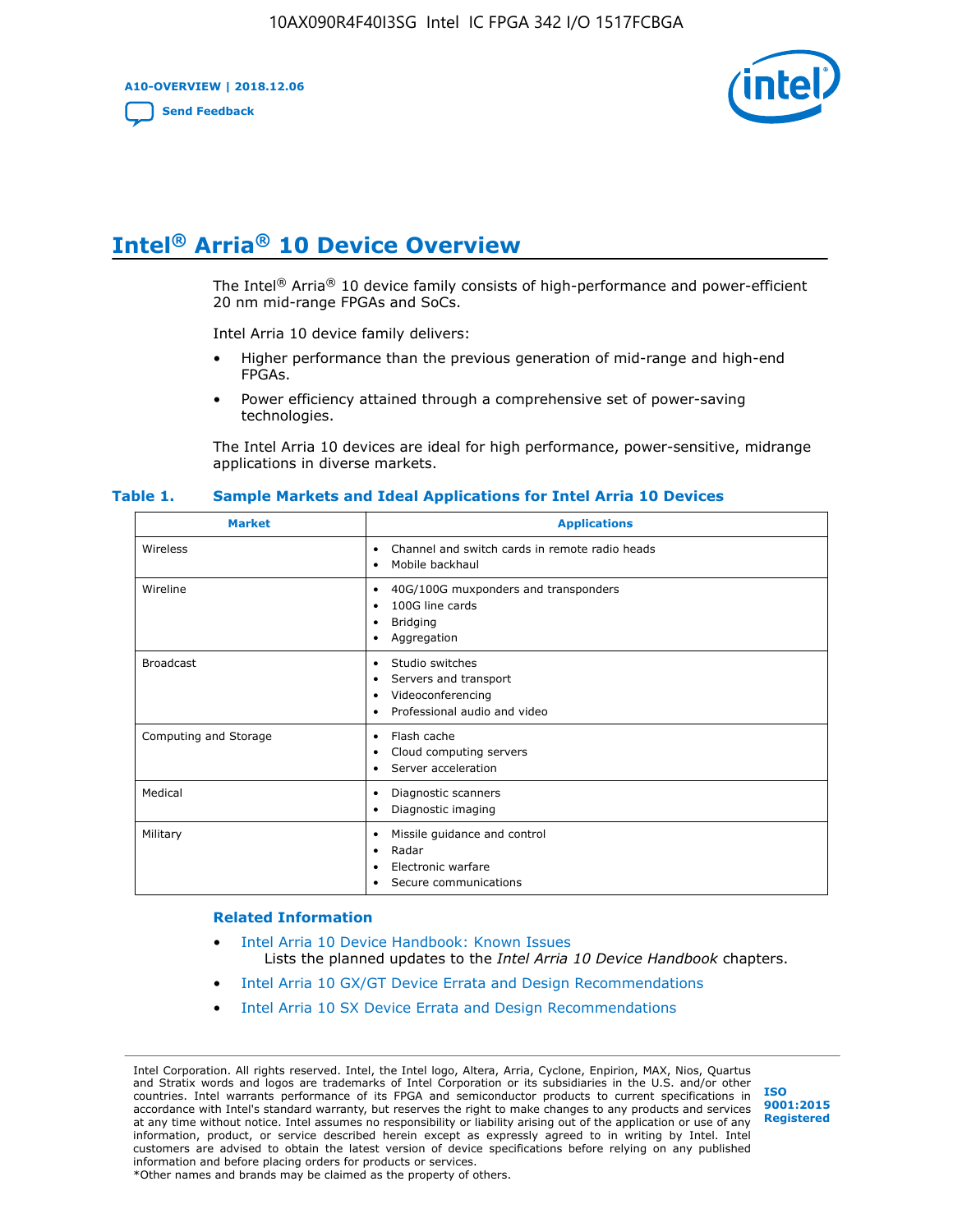

# **Key Advantages of Intel Arria 10 Devices**

# **Table 2. Key Advantages of the Intel Arria 10 Device Family**

| <b>Advantage</b>                                                                                          | <b>Supporting Feature</b>                                                                                                                                                                                                                                                                                                |
|-----------------------------------------------------------------------------------------------------------|--------------------------------------------------------------------------------------------------------------------------------------------------------------------------------------------------------------------------------------------------------------------------------------------------------------------------|
| Enhanced core architecture                                                                                | Built on TSMC's 20 nm process technology<br>٠<br>60% higher performance than the previous generation of mid-range FPGAs<br>٠<br>15% higher performance than the fastest previous-generation FPGA<br>٠                                                                                                                    |
| High-bandwidth integrated<br>transceivers                                                                 | Short-reach rates up to 25.8 Gigabits per second (Gbps)<br>٠<br>Backplane capability up to 12.5 Gbps<br>٠<br>Integrated 10GBASE-KR and 40GBASE-KR4 Forward Error Correction (FEC)<br>٠                                                                                                                                   |
| Improved logic integration and<br>hard IP blocks                                                          | 8-input adaptive logic module (ALM)<br>٠<br>Up to 65.6 megabits (Mb) of embedded memory<br>٠<br>Variable-precision digital signal processing (DSP) blocks<br>Fractional synthesis phase-locked loops (PLLs)<br>Hard PCI Express Gen3 IP blocks<br>Hard memory controllers and PHY up to 2,400 Megabits per second (Mbps) |
| Second generation hard<br>processor system (HPS) with<br>integrated ARM* Cortex*-A9*<br>MPCore* processor | Tight integration of a dual-core ARM Cortex-A9 MPCore processor, hard IP, and an<br>٠<br>FPGA in a single Intel Arria 10 system-on-a-chip (SoC)<br>Supports over 128 Gbps peak bandwidth with integrated data coherency between<br>$\bullet$<br>the processor and the FPGA fabric                                        |
| Advanced power savings                                                                                    | Comprehensive set of advanced power saving features<br>٠<br>Power-optimized MultiTrack routing and core architecture<br>٠<br>Up to 40% lower power compared to previous generation of mid-range FPGAs<br>Up to 60% lower power compared to previous generation of high-end FPGAs                                         |

# **Summary of Intel Arria 10 Features**

## **Table 3. Summary of Features for Intel Arria 10 Devices**

| <b>Feature</b>                  | <b>Description</b>                                                                                                                                                                                                                                                                                                                                                                                 |
|---------------------------------|----------------------------------------------------------------------------------------------------------------------------------------------------------------------------------------------------------------------------------------------------------------------------------------------------------------------------------------------------------------------------------------------------|
| Technology                      | TSMC's 20-nm SoC process technology<br>Allows operation at a lower $V_{\text{CC}}$ level of 0.82 V instead of the 0.9 V standard $V_{\text{CC}}$ core voltage                                                                                                                                                                                                                                      |
| Packaging                       | 1.0 mm ball-pitch Fineline BGA packaging<br>٠<br>0.8 mm ball-pitch Ultra Fineline BGA packaging<br>Multiple devices with identical package footprints for seamless migration between different<br><b>FPGA</b> densities<br>Devices with compatible package footprints allow migration to next generation high-end<br>Stratix $@10$ devices<br>RoHS, leaded $(1)$ , and lead-free (Pb-free) options |
| High-performance<br>FPGA fabric | Enhanced 8-input ALM with four registers<br>Improved multi-track routing architecture to reduce congestion and improve compilation time<br>Hierarchical core clocking architecture<br>Fine-grained partial reconfiguration                                                                                                                                                                         |
| Internal memory<br>blocks       | M20K-20-Kb memory blocks with hard error correction code (ECC)<br>Memory logic array block (MLAB)-640-bit memory                                                                                                                                                                                                                                                                                   |
|                                 | continued                                                                                                                                                                                                                                                                                                                                                                                          |



<sup>(1)</sup> Contact Intel for availability.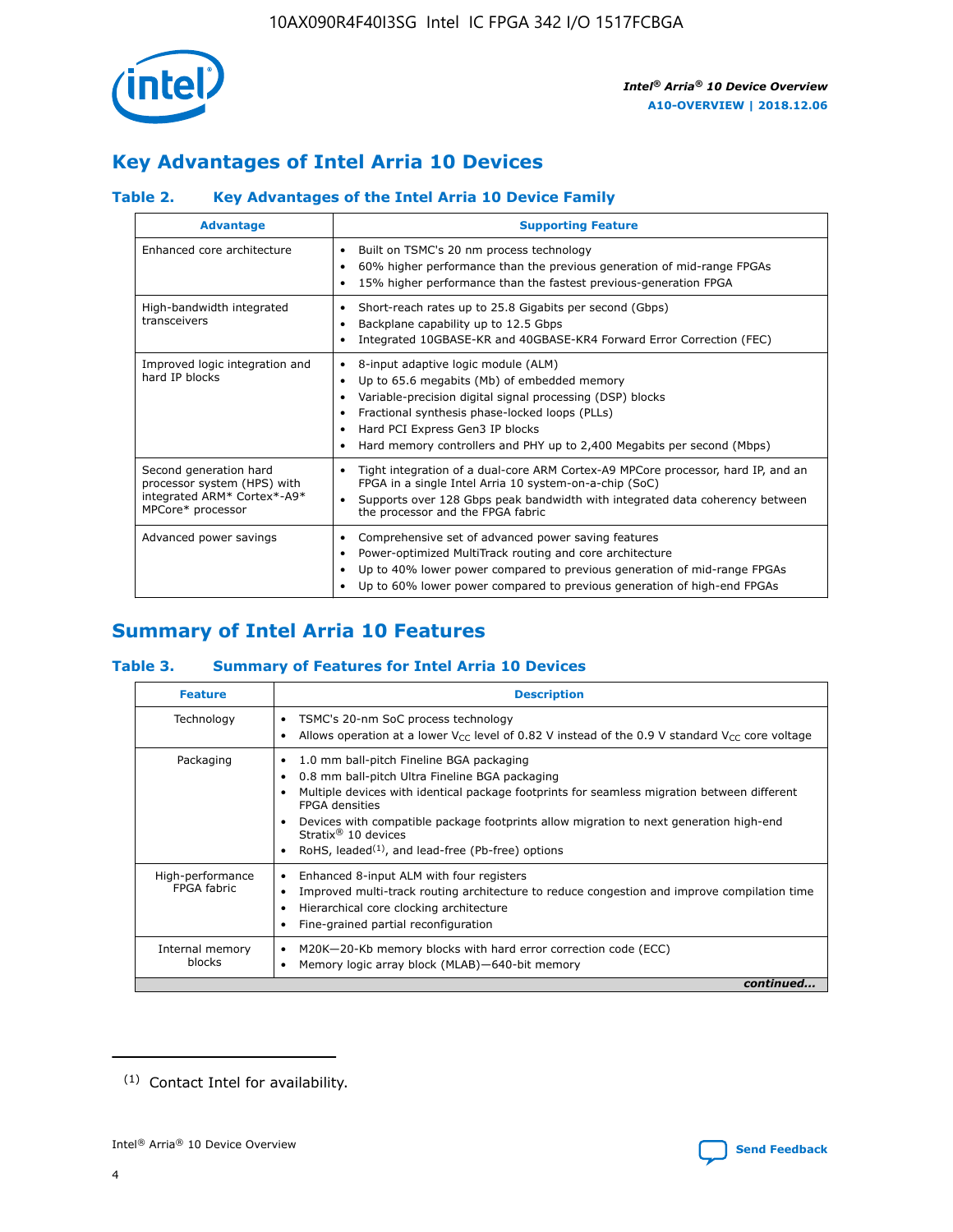r



| <b>Feature</b>                         | <b>Description</b>                                                                                             |                                                                                                                                                                                                                                                                                                                                                                                                                                                                                                                                                                                                                                                                                                                                                                                                                                                                  |  |  |  |  |  |
|----------------------------------------|----------------------------------------------------------------------------------------------------------------|------------------------------------------------------------------------------------------------------------------------------------------------------------------------------------------------------------------------------------------------------------------------------------------------------------------------------------------------------------------------------------------------------------------------------------------------------------------------------------------------------------------------------------------------------------------------------------------------------------------------------------------------------------------------------------------------------------------------------------------------------------------------------------------------------------------------------------------------------------------|--|--|--|--|--|
| Embedded Hard IP<br>blocks             | Variable-precision DSP                                                                                         | Native support for signal processing precision levels from $18 \times 19$ to<br>$\bullet$<br>54 x 54<br>Native support for 27 x 27 multiplier mode<br>$\bullet$<br>64-bit accumulator and cascade for systolic finite impulse responses<br>(FIRs)<br>Internal coefficient memory banks<br>$\bullet$<br>Preadder/subtractor for improved efficiency<br>Additional pipeline register to increase performance and reduce<br>power<br>Supports floating point arithmetic:<br>- Perform multiplication, addition, subtraction, multiply-add,<br>multiply-subtract, and complex multiplication.<br>- Supports multiplication with accumulation capability, cascade<br>summation, and cascade subtraction capability.<br>- Dynamic accumulator reset control.<br>- Support direct vector dot and complex multiplication chaining<br>multiply floating point DSP blocks. |  |  |  |  |  |
|                                        | Memory controller                                                                                              | DDR4, DDR3, and DDR3L                                                                                                                                                                                                                                                                                                                                                                                                                                                                                                                                                                                                                                                                                                                                                                                                                                            |  |  |  |  |  |
|                                        | PCI Express*                                                                                                   | PCI Express (PCIe*) Gen3 (x1, x2, x4, or x8), Gen2 (x1, x2, x4, or x8)<br>and Gen1 (x1, x2, x4, or x8) hard IP with complete protocol stack,<br>endpoint, and root port                                                                                                                                                                                                                                                                                                                                                                                                                                                                                                                                                                                                                                                                                          |  |  |  |  |  |
|                                        | Transceiver I/O                                                                                                | 10GBASE-KR/40GBASE-KR4 Forward Error Correction (FEC)<br>PCS hard IPs that support:<br>- 10-Gbps Ethernet (10GbE)<br>- PCIe PIPE interface<br>- Interlaken<br>- Gbps Ethernet (GbE)<br>- Common Public Radio Interface (CPRI) with deterministic latency<br>support<br>- Gigabit-capable passive optical network (GPON) with fast lock-<br>time support<br>13.5G JESD204b<br>$\bullet$<br>8B/10B, 64B/66B, 64B/67B encoders and decoders<br>Custom mode support for proprietary protocols                                                                                                                                                                                                                                                                                                                                                                        |  |  |  |  |  |
| Core clock networks                    | $\bullet$                                                                                                      | Up to 800 MHz fabric clocking, depending on the application:<br>- 667 MHz external memory interface clocking with 2,400 Mbps DDR4 interface<br>- 800 MHz LVDS interface clocking with 1,600 Mbps LVDS interface<br>Global, regional, and peripheral clock networks<br>Clock networks that are not used can be gated to reduce dynamic power                                                                                                                                                                                                                                                                                                                                                                                                                                                                                                                      |  |  |  |  |  |
| Phase-locked loops<br>(PLLs)           | High-resolution fractional synthesis PLLs:<br>$\bullet$<br>Integer PLLs:<br>- Adjacent to general purpose I/Os | - Precision clock synthesis, clock delay compensation, and zero delay buffering (ZDB)<br>- Support integer mode and fractional mode<br>- Fractional mode support with third-order delta-sigma modulation<br>- Support external memory and LVDS interfaces                                                                                                                                                                                                                                                                                                                                                                                                                                                                                                                                                                                                        |  |  |  |  |  |
| FPGA General-purpose<br>$I/Os$ (GPIOs) | On-chip termination (OCT)<br>$\bullet$                                                                         | 1.6 Gbps LVDS-every pair can be configured as receiver or transmitter<br>1.2 V to 3.0 V single-ended LVTTL/LVCMOS interfacing                                                                                                                                                                                                                                                                                                                                                                                                                                                                                                                                                                                                                                                                                                                                    |  |  |  |  |  |
| <b>External Memory</b><br>Interface    | $\bullet$                                                                                                      | Hard memory controller- DDR4, DDR3, and DDR3L support<br>$-$ DDR4-speeds up to 1,200 MHz/2,400 Mbps<br>- DDR3-speeds up to 1,067 MHz/2,133 Mbps<br>Soft memory controller—provides support for RLDRAM $3^{(2)}$ , QDR IV $^{(2)}$ , and QDR II+<br>continued                                                                                                                                                                                                                                                                                                                                                                                                                                                                                                                                                                                                     |  |  |  |  |  |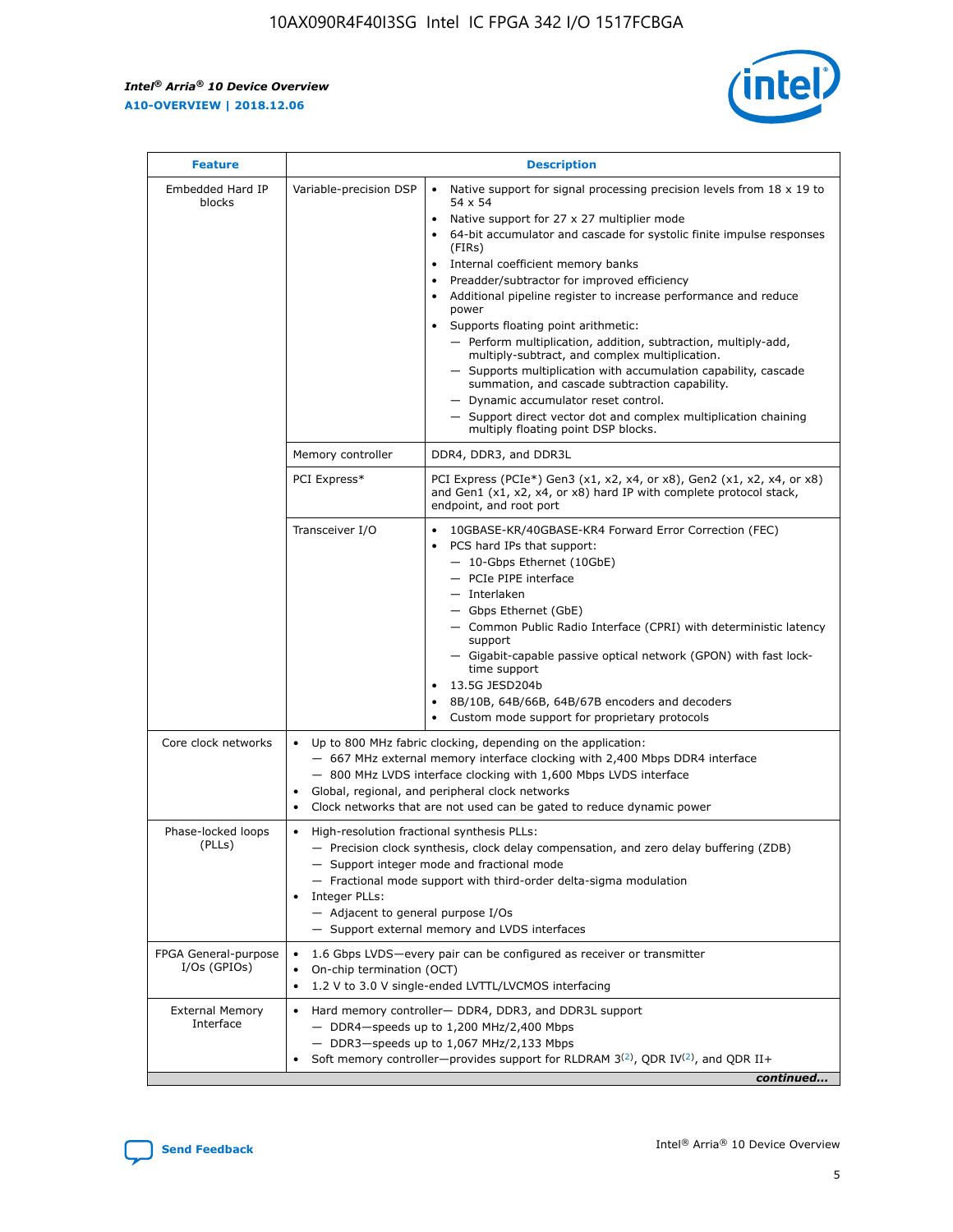

| <b>Feature</b>                                    | <b>Description</b>                                                                                                                                                                                                                                                                                                                                                                                                                                                                                                                                                                                                                                      |  |  |  |  |  |  |  |  |
|---------------------------------------------------|---------------------------------------------------------------------------------------------------------------------------------------------------------------------------------------------------------------------------------------------------------------------------------------------------------------------------------------------------------------------------------------------------------------------------------------------------------------------------------------------------------------------------------------------------------------------------------------------------------------------------------------------------------|--|--|--|--|--|--|--|--|
| Low-power serial<br>transceivers                  | • Continuous operating range:<br>- Intel Arria 10 GX-1 Gbps to 17.4 Gbps<br>- Intel Arria 10 GT-1 Gbps to 25.8 Gbps<br>Backplane support:<br>$-$ Intel Arria 10 GX-up to 12.5<br>- Intel Arria 10 GT-up to 12.5<br>Extended range down to 125 Mbps with oversampling<br>ATX transmit PLLs with user-configurable fractional synthesis capability<br>• Electronic Dispersion Compensation (EDC) support for XFP, SFP+, QSFP, and CFP optical<br>module<br>Adaptive linear and decision feedback equalization<br>$\bullet$<br>Transmitter pre-emphasis and de-emphasis<br>$\bullet$<br>Dynamic partial reconfiguration of individual transceiver channels |  |  |  |  |  |  |  |  |
| <b>HPS</b><br>(Intel Arria 10 SX<br>devices only) | Processor and system<br>Dual-core ARM Cortex-A9 MPCore processor-1.2 GHz CPU with<br>$\bullet$<br>1.5 GHz overdrive capability<br>• 256 KB on-chip RAM and 64 KB on-chip ROM<br>System peripherals-general-purpose timers, watchdog timers, direct<br>memory access (DMA) controller, FPGA configuration manager, and<br>clock and reset managers<br>• Security features—anti-tamper, secure boot, Advanced Encryption<br>Standard (AES) and authentication (SHA)<br>ARM CoreSight* JTAG debug access port, trace port, and on-chip<br>trace storage                                                                                                    |  |  |  |  |  |  |  |  |
|                                                   | <b>External interfaces</b><br>Hard memory interface—Hard memory controller (2,400 Mbps DDR4,<br>$\bullet$<br>and 2,133 Mbps DDR3), Quad serial peripheral interface (QSPI) flash<br>controller, NAND flash controller, direct memory access (DMA)<br>controller, Secure Digital/MultiMediaCard (SD/MMC) controller<br>Communication interface-10/100/1000 Ethernet media access<br>control (MAC), USB On-The-GO (OTG) controllers, I <sup>2</sup> C controllers,<br>UART 16550, serial peripheral interface (SPI), and up to 62<br>HPS GPIO interfaces (48 direct-share I/Os)                                                                           |  |  |  |  |  |  |  |  |
|                                                   | High-performance ARM AMBA* AXI bus bridges that support<br>Interconnects to core<br>$\bullet$<br>simultaneous read and write<br>HPS-FPGA bridges—include the FPGA-to-HPS, HPS-to-FPGA, and<br>lightweight HPS-to-FPGA bridges that allow the FPGA fabric to issue<br>transactions to slaves in the HPS, and vice versa<br>Configuration bridge that allows HPS configuration manager to<br>configure the core logic via dedicated 32-bit configuration port<br>FPGA-to-HPS SDRAM controller bridge-provides configuration<br>interfaces for the multiport front end (MPFE) of the HPS SDRAM<br>controller                                               |  |  |  |  |  |  |  |  |
| Configuration                                     | Tamper protection—comprehensive design protection to protect your valuable IP investments<br>Enhanced 256-bit advanced encryption standard (AES) design security with authentication<br>٠<br>Configuration via protocol (CvP) using PCIe Gen1, Gen2, or Gen3<br>continued                                                                                                                                                                                                                                                                                                                                                                               |  |  |  |  |  |  |  |  |

<sup>(2)</sup> Intel Arria 10 devices support this external memory interface using hard PHY with soft memory controller.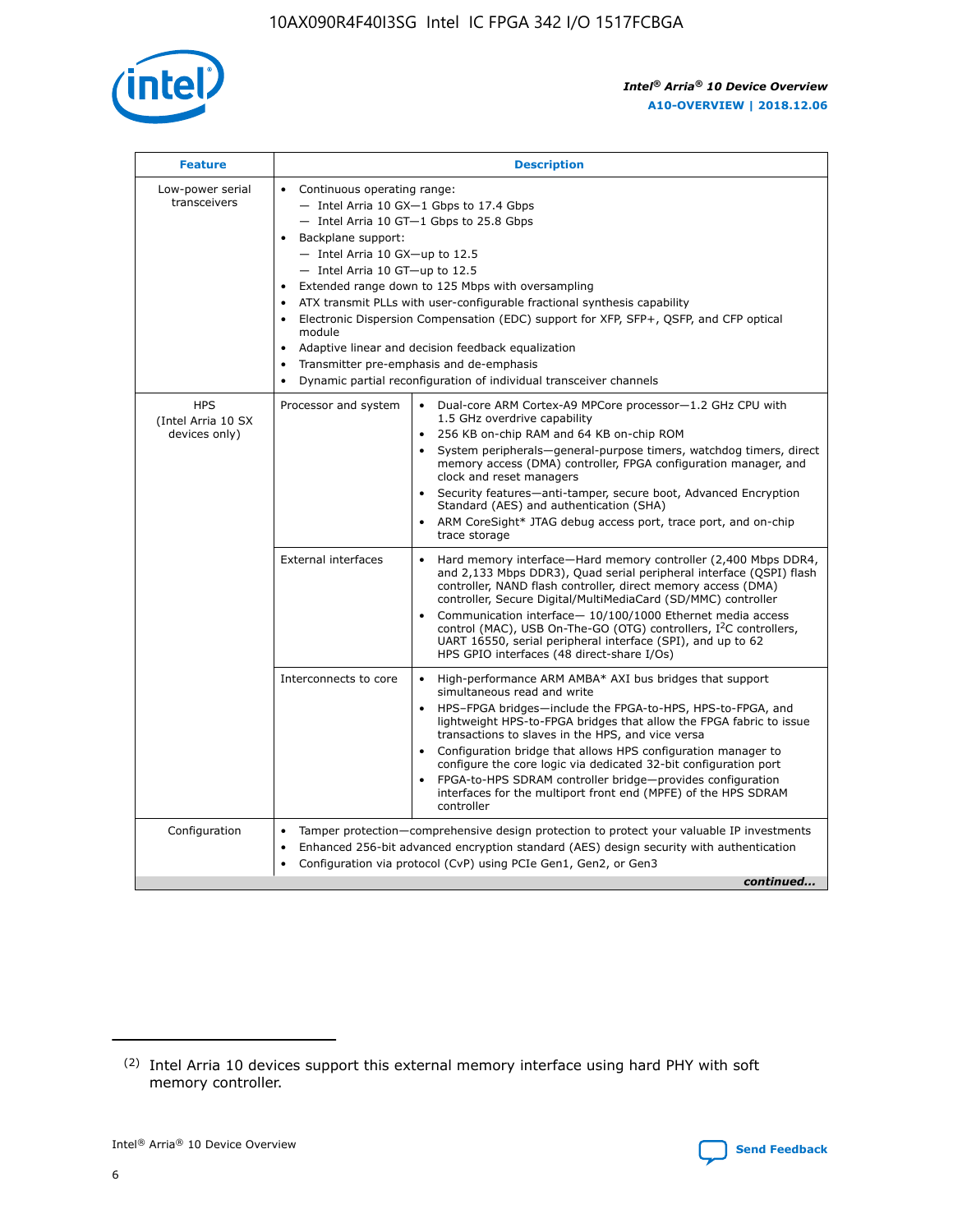

| <b>Feature</b>     | <b>Description</b>                                                                                                                                                                                               |
|--------------------|------------------------------------------------------------------------------------------------------------------------------------------------------------------------------------------------------------------|
|                    | Dynamic reconfiguration of the transceivers and PLLs<br>Fine-grained partial reconfiguration of the core fabric<br>Active Serial x4 Interface<br>$\bullet$                                                       |
| Power management   | SmartVID<br>Low static power device options<br>Programmable Power Technology<br>Intel Quartus <sup>®</sup> Prime integrated power analysis                                                                       |
| Software and tools | Intel Quartus Prime design suite<br>Transceiver toolkit<br>Platform Designer system integration tool<br>DSP Builder for Intel FPGAs<br>OpenCL <sup>™</sup> support<br>Intel SoC FPGA Embedded Design Suite (EDS) |

## **Related Information**

[Intel Arria 10 Transceiver PHY Overview](https://www.intel.com/content/www/us/en/programmable/documentation/nik1398707230472.html#nik1398706768037) Provides details on Intel Arria 10 transceivers.

# **Intel Arria 10 Device Variants and Packages**

#### **Table 4. Device Variants for the Intel Arria 10 Device Family**

| <b>Variant</b>    | <b>Description</b>                                                                                                                                                                                                     |
|-------------------|------------------------------------------------------------------------------------------------------------------------------------------------------------------------------------------------------------------------|
| Intel Arria 10 GX | FPGA featuring 17.4 Gbps transceivers for short reach applications with 12.5 backplane driving<br>capability.                                                                                                          |
| Intel Arria 10 GT | FPGA featuring:<br>17.4 Gbps transceivers for short reach applications with 12.5 backplane driving capability.<br>25.8 Gbps transceivers for supporting CAUI-4 and CEI-25G applications with CFP2 and CFP4<br>modules. |
| Intel Arria 10 SX | SoC integrating ARM-based HPS and FPGA featuring 17.4 Gbps transceivers for short reach<br>applications with 12.5 backplane driving capability.                                                                        |

# **Intel Arria 10 GX**

This section provides the available options, maximum resource counts, and package plan for the Intel Arria 10 GX devices.

The information in this section is correct at the time of publication. For the latest information and to get more details, refer to the Intel FPGA Product Selector.

## **Related Information**

#### [Intel FPGA Product Selector](http://www.altera.com/products/selector/psg-selector.html) Provides the latest information on Intel products.

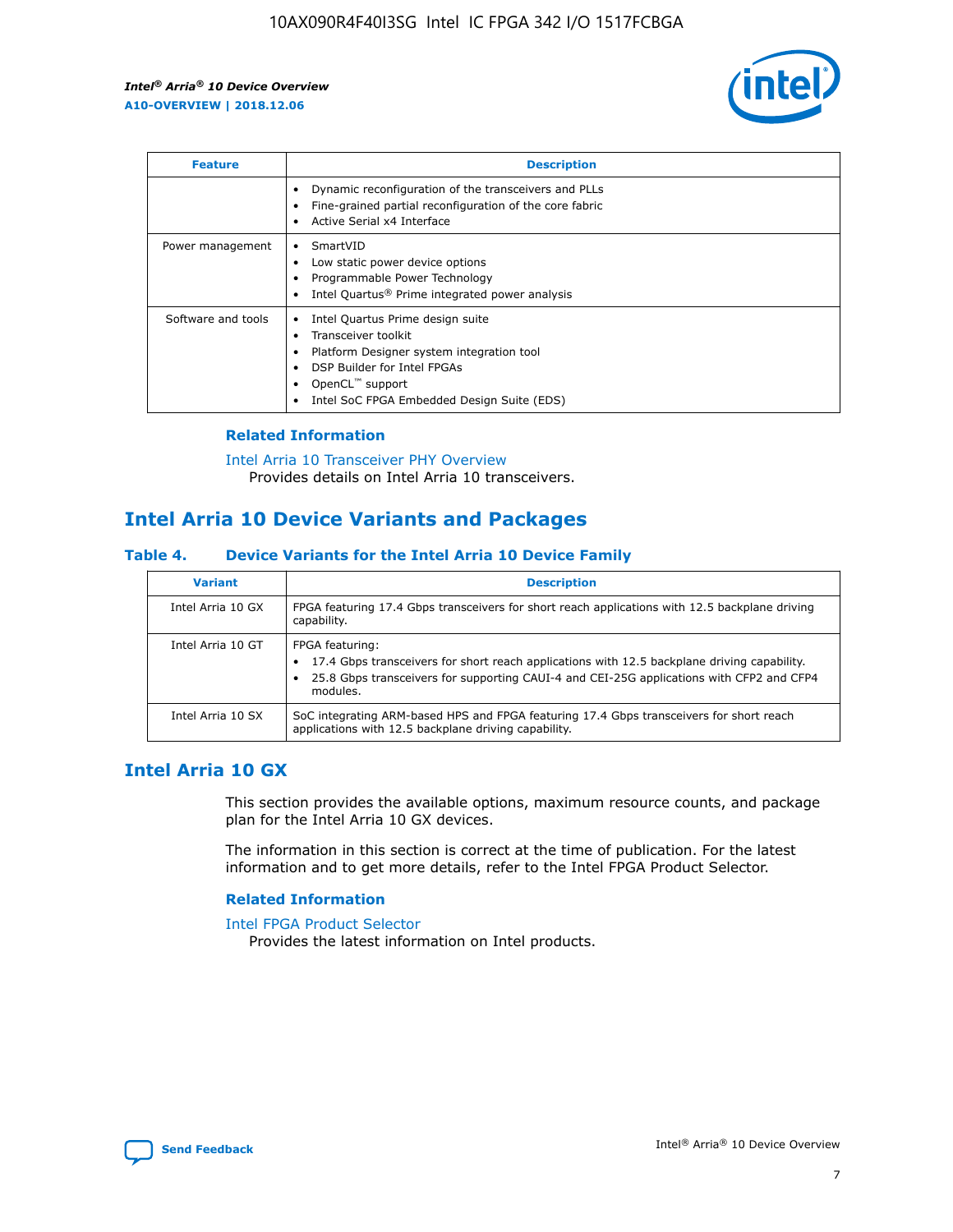

# **Available Options**





#### **Related Information**

[Transceiver Performance for Intel Arria 10 GX/SX Devices](https://www.intel.com/content/www/us/en/programmable/documentation/mcn1413182292568.html#mcn1413213965502) Provides more information about the transceiver speed grade.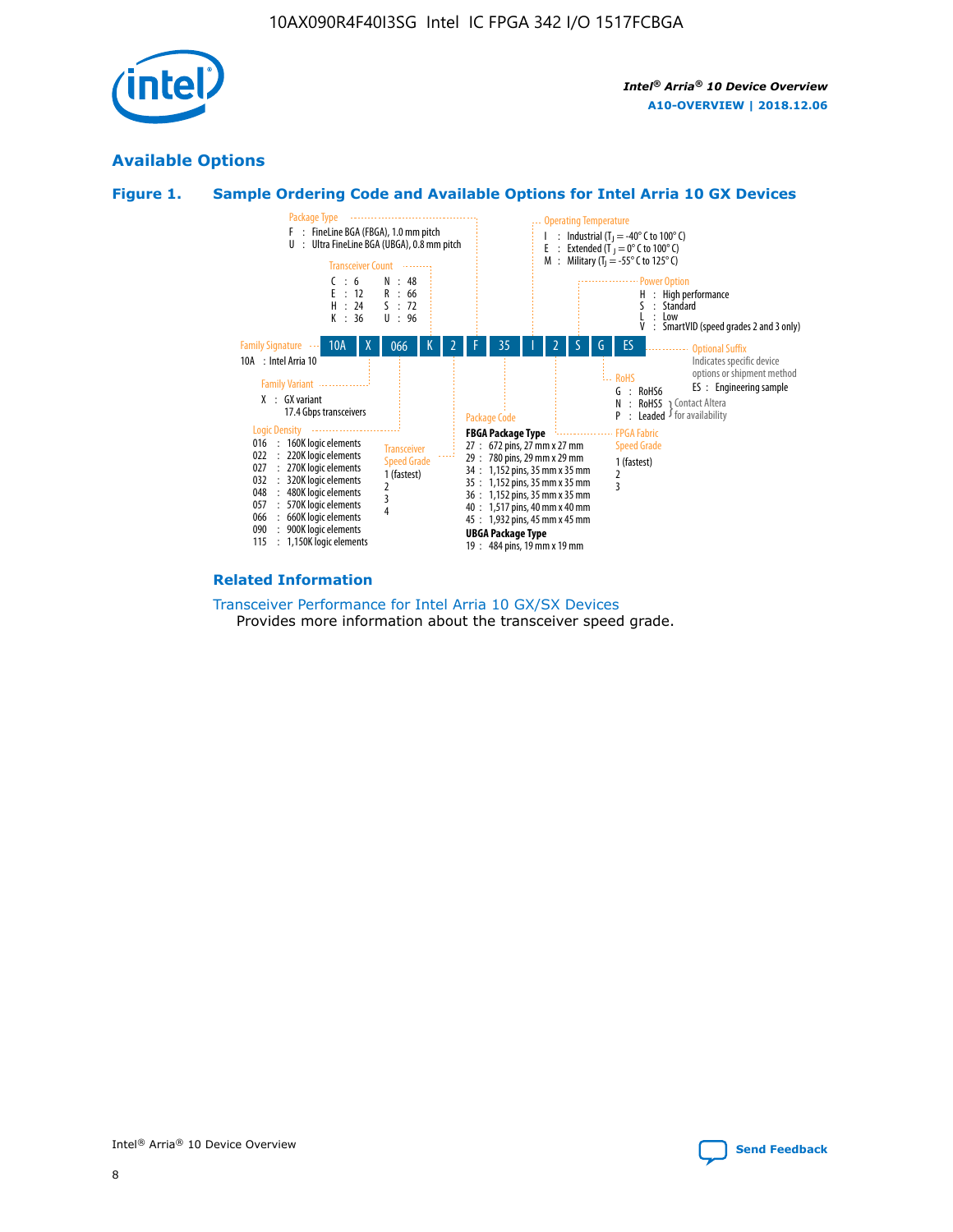

# **Maximum Resources**

#### **Table 5. Maximum Resource Counts for Intel Arria 10 GX Devices (GX 160, GX 220, GX 270, GX 320, and GX 480)**

| <b>Resource</b>              |                         | <b>Product Line</b> |                                                 |                |                |                |  |  |  |
|------------------------------|-------------------------|---------------------|-------------------------------------------------|----------------|----------------|----------------|--|--|--|
|                              |                         | <b>GX 160</b>       | <b>GX 220</b><br><b>GX 270</b><br><b>GX 320</b> |                |                | <b>GX 480</b>  |  |  |  |
| Logic Elements (LE) (K)      |                         | 160                 | 220                                             | 270            | 320            | 480            |  |  |  |
| <b>ALM</b>                   |                         | 61,510              | 80,330                                          | 101,620        | 119,900        | 183,590        |  |  |  |
| Register                     |                         | 246,040             | 406,480<br>321,320                              |                | 479,600        | 734,360        |  |  |  |
| Memory (Kb)                  | M <sub>20</sub> K       | 8,800               | 11,740                                          | 15,000         | 17,820         | 28,620         |  |  |  |
|                              | <b>MLAB</b>             | 1,050               | 1,690                                           | 2,452          | 2,727          | 4,164          |  |  |  |
| Variable-precision DSP Block |                         | 156                 | 192                                             | 830            | 985            | 1,368          |  |  |  |
| 18 x 19 Multiplier           |                         | 312                 | 384                                             | 1,970<br>1,660 |                | 2,736          |  |  |  |
| PLL                          | Fractional<br>Synthesis | 6                   | 6                                               | 8              | 8              | 12             |  |  |  |
|                              | I/O                     | 6                   | 6                                               | 8              | 8              | 12             |  |  |  |
| 17.4 Gbps Transceiver        |                         | 12                  | 12                                              | 24             | 24             | 36             |  |  |  |
| GPIO <sup>(3)</sup>          |                         | 288                 | 288                                             | 384<br>384     |                | 492            |  |  |  |
| LVDS Pair $(4)$              |                         | 120                 | 120                                             | 168            | 168            | 222            |  |  |  |
| PCIe Hard IP Block           |                         | 1                   | 1                                               | 2              | $\overline{2}$ | $\overline{2}$ |  |  |  |
| Hard Memory Controller       |                         | 6                   | 6                                               | 8              | 8              | 12             |  |  |  |

<sup>(4)</sup> Each LVDS I/O pair can be used as differential input or output.



<sup>(3)</sup> The number of GPIOs does not include transceiver I/Os. In the Intel Quartus Prime software, the number of user I/Os includes transceiver I/Os.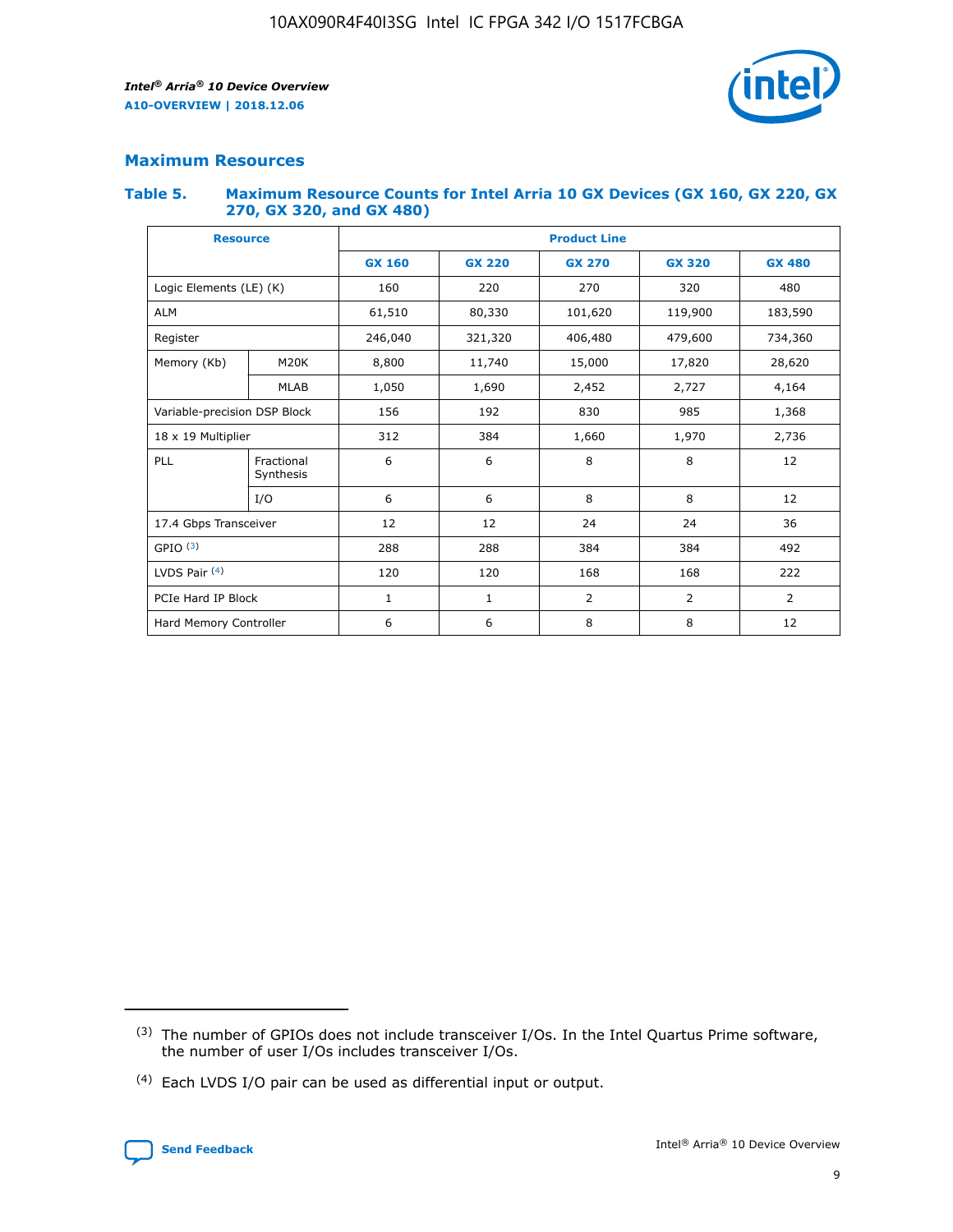

## **Table 6. Maximum Resource Counts for Intel Arria 10 GX Devices (GX 570, GX 660, GX 900, and GX 1150)**

|                              | <b>Resource</b>         | <b>Product Line</b> |                |                |                |  |  |  |
|------------------------------|-------------------------|---------------------|----------------|----------------|----------------|--|--|--|
|                              |                         | <b>GX 570</b>       | <b>GX 660</b>  | <b>GX 900</b>  | <b>GX 1150</b> |  |  |  |
| Logic Elements (LE) (K)      |                         | 570                 | 660            | 900            | 1,150          |  |  |  |
| <b>ALM</b>                   |                         | 217,080             | 251,680        | 339,620        | 427,200        |  |  |  |
| Register                     |                         | 868,320             | 1,006,720      |                | 1,708,800      |  |  |  |
| Memory (Kb)                  | <b>M20K</b>             | 36,000              | 42,620         | 48,460         | 54,260         |  |  |  |
|                              | <b>MLAB</b>             | 5,096               | 5,788          | 9,386          | 12,984         |  |  |  |
| Variable-precision DSP Block |                         | 1,523               | 1,687          | 1,518          | 1,518          |  |  |  |
| $18 \times 19$ Multiplier    |                         | 3,046               | 3,374          | 3,036          | 3,036          |  |  |  |
| PLL                          | Fractional<br>Synthesis | 16                  | 16             | 32             | 32             |  |  |  |
|                              | I/O                     | 16                  | 16             | 16             | 16             |  |  |  |
| 17.4 Gbps Transceiver        |                         | 48                  | 48<br>96       |                | 96             |  |  |  |
| GPIO <sup>(3)</sup>          |                         | 696                 | 696            | 768            | 768            |  |  |  |
| LVDS Pair $(4)$              |                         | 324                 | 324            | 384            | 384            |  |  |  |
| PCIe Hard IP Block           |                         | 2                   | $\overline{2}$ | $\overline{4}$ | 4              |  |  |  |
| Hard Memory Controller       |                         | 16                  | 16             | 16             | 16             |  |  |  |

# **Package Plan**

# **Table 7. Package Plan for Intel Arria 10 GX Devices (U19, F27, and F29)**

Refer to I/O and High Speed I/O in Intel Arria 10 Devices chapter for the number of 3 V I/O, LVDS I/O, and LVDS channels in each device package.

| <b>Product Line</b> | U <sub>19</sub><br>$(19 \text{ mm} \times 19 \text{ mm})$<br>484-pin UBGA) |          |             |         | <b>F27</b><br>(27 mm × 27 mm,<br>672-pin FBGA) |             | <b>F29</b><br>(29 mm × 29 mm,<br>780-pin FBGA) |          |             |  |
|---------------------|----------------------------------------------------------------------------|----------|-------------|---------|------------------------------------------------|-------------|------------------------------------------------|----------|-------------|--|
|                     | 3 V I/O                                                                    | LVDS I/O | <b>XCVR</b> | 3 V I/O | LVDS I/O                                       | <b>XCVR</b> | 3 V I/O                                        | LVDS I/O | <b>XCVR</b> |  |
| GX 160              | 48                                                                         | 192      | 6           | 48      | 192                                            | 12          | 48                                             | 240      | 12          |  |
| GX 220              | 48                                                                         | 192      | 6           | 48      | 192                                            | 12          | 48                                             | 240      | 12          |  |
| GX 270              |                                                                            |          |             | 48      | 192                                            | 12          | 48                                             | 312      | 12          |  |
| GX 320              |                                                                            |          |             | 48      | 192                                            | 12          | 48                                             | 312      | 12          |  |
| GX 480              |                                                                            |          |             |         |                                                |             | 48                                             | 312      | 12          |  |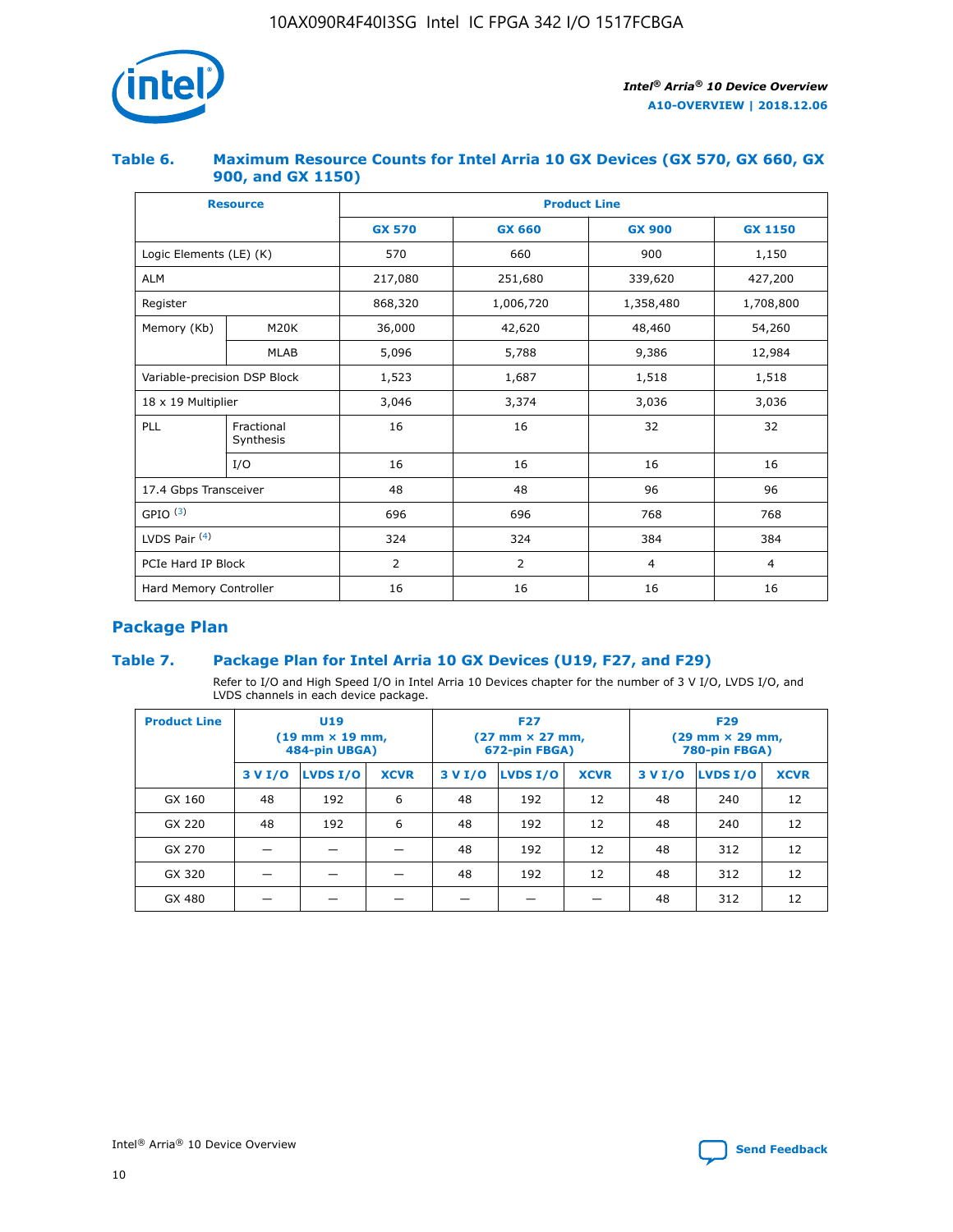

#### **Table 8. Package Plan for Intel Arria 10 GX Devices (F34, F35, NF40, and KF40)**

Refer to I/O and High Speed I/O in Intel Arria 10 Devices chapter for the number of 3 V I/O, LVDS I/O, and LVDS channels in each device package.

| <b>Product Line</b> | <b>F34</b><br>$(35 \text{ mm} \times 35 \text{ mm})$<br>1152-pin FBGA) |                    | <b>F35</b><br>$(35$ mm $\times$ 35 mm,<br><b>1152-pin FBGA)</b> |           | <b>KF40</b><br>$(40$ mm $\times$ 40 mm,<br>1517-pin FBGA) |             |           | <b>NF40</b><br>$(40 \text{ mm} \times 40 \text{ mm})$<br><b>1517-pin FBGA)</b> |             |            |                    |             |
|---------------------|------------------------------------------------------------------------|--------------------|-----------------------------------------------------------------|-----------|-----------------------------------------------------------|-------------|-----------|--------------------------------------------------------------------------------|-------------|------------|--------------------|-------------|
|                     | 3V<br>I/O                                                              | <b>LVDS</b><br>I/O | <b>XCVR</b>                                                     | 3V<br>I/O | <b>LVDS</b><br>I/O                                        | <b>XCVR</b> | 3V<br>I/O | <b>LVDS</b><br>I/O                                                             | <b>XCVR</b> | 3 V<br>I/O | <b>LVDS</b><br>I/O | <b>XCVR</b> |
| GX 270              | 48                                                                     | 336                | 24                                                              | 48        | 336                                                       | 24          |           |                                                                                |             |            |                    |             |
| GX 320              | 48                                                                     | 336                | 24                                                              | 48        | 336                                                       | 24          |           |                                                                                |             |            |                    |             |
| GX 480              | 48                                                                     | 444                | 24                                                              | 48        | 348                                                       | 36          |           |                                                                                |             |            |                    |             |
| GX 570              | 48                                                                     | 444                | 24                                                              | 48        | 348                                                       | 36          | 96        | 600                                                                            | 36          | 48         | 540                | 48          |
| GX 660              | 48                                                                     | 444                | 24                                                              | 48        | 348                                                       | 36          | 96        | 600                                                                            | 36          | 48         | 540                | 48          |
| GX 900              |                                                                        | 504                | 24                                                              | –         |                                                           |             |           |                                                                                |             |            | 600                | 48          |
| GX 1150             |                                                                        | 504                | 24                                                              |           |                                                           |             |           |                                                                                |             |            | 600                | 48          |

#### **Table 9. Package Plan for Intel Arria 10 GX Devices (RF40, NF45, SF45, and UF45)**

Refer to I/O and High Speed I/O in Intel Arria 10 Devices chapter for the number of 3 V I/O, LVDS I/O, and LVDS channels in each device package.

| <b>Product Line</b> | <b>RF40</b><br>$(40 \text{ mm} \times 40 \text{ mm})$<br>1517-pin FBGA) |                    | <b>NF45</b><br>$(45 \text{ mm} \times 45 \text{ mm})$<br><b>1932-pin FBGA)</b> |            |                    | <b>SF45</b><br>$(45 \text{ mm} \times 45 \text{ mm})$<br><b>1932-pin FBGA)</b> |            |                    | <b>UF45</b><br>$(45 \text{ mm} \times 45 \text{ mm})$<br>1932-pin FBGA) |           |                    |             |
|---------------------|-------------------------------------------------------------------------|--------------------|--------------------------------------------------------------------------------|------------|--------------------|--------------------------------------------------------------------------------|------------|--------------------|-------------------------------------------------------------------------|-----------|--------------------|-------------|
|                     | 3 V<br>I/O                                                              | <b>LVDS</b><br>I/O | <b>XCVR</b>                                                                    | 3 V<br>I/O | <b>LVDS</b><br>I/O | <b>XCVR</b>                                                                    | 3 V<br>I/O | <b>LVDS</b><br>I/O | <b>XCVR</b>                                                             | 3V<br>I/O | <b>LVDS</b><br>I/O | <b>XCVR</b> |
| GX 900              | _                                                                       | 342                | 66                                                                             | -          | 768                | 48                                                                             | -          | 624                | 72                                                                      | _         | 480                | 96          |
| GX 1150             |                                                                         | 342                | 66                                                                             | -          | 768                | 48                                                                             |            | 624                | 72                                                                      |           | 480                | 96          |

## **Related Information**

[I/O and High-Speed Differential I/O Interfaces in Intel Arria 10 Devices chapter, Intel](https://www.intel.com/content/www/us/en/programmable/documentation/sam1403482614086.html#sam1403482030321) [Arria 10 Device Handbook](https://www.intel.com/content/www/us/en/programmable/documentation/sam1403482614086.html#sam1403482030321)

Provides the number of 3 V and LVDS I/Os, and LVDS channels for each Intel Arria 10 device package.

# **Intel Arria 10 GT**

This section provides the available options, maximum resource counts, and package plan for the Intel Arria 10 GT devices.

The information in this section is correct at the time of publication. For the latest information and to get more details, refer to the Intel FPGA Product Selector.

#### **Related Information**

#### [Intel FPGA Product Selector](http://www.altera.com/products/selector/psg-selector.html)

Provides the latest information on Intel products.

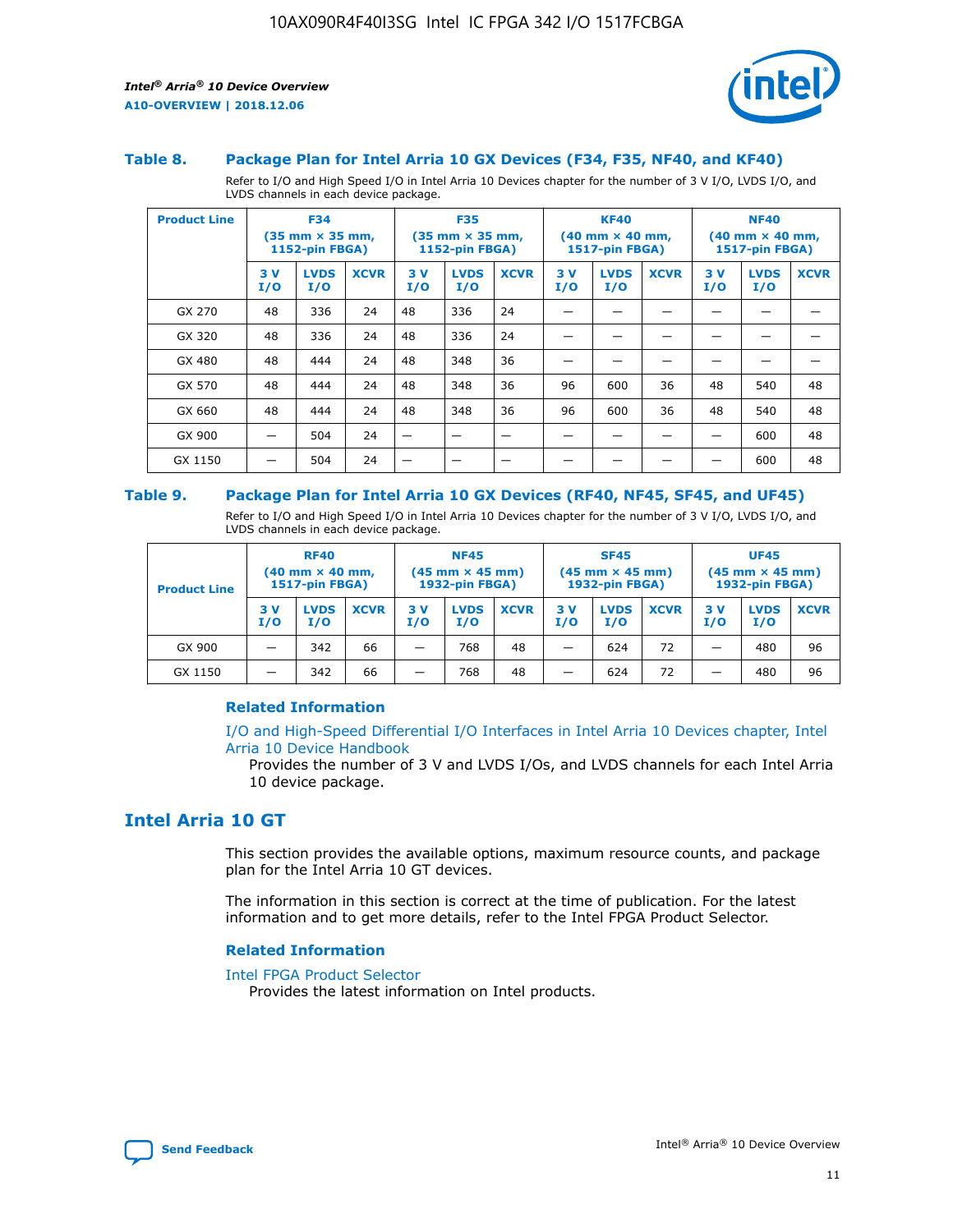

# **Available Options**

# **Figure 2. Sample Ordering Code and Available Options for Intel Arria 10 GT Devices**

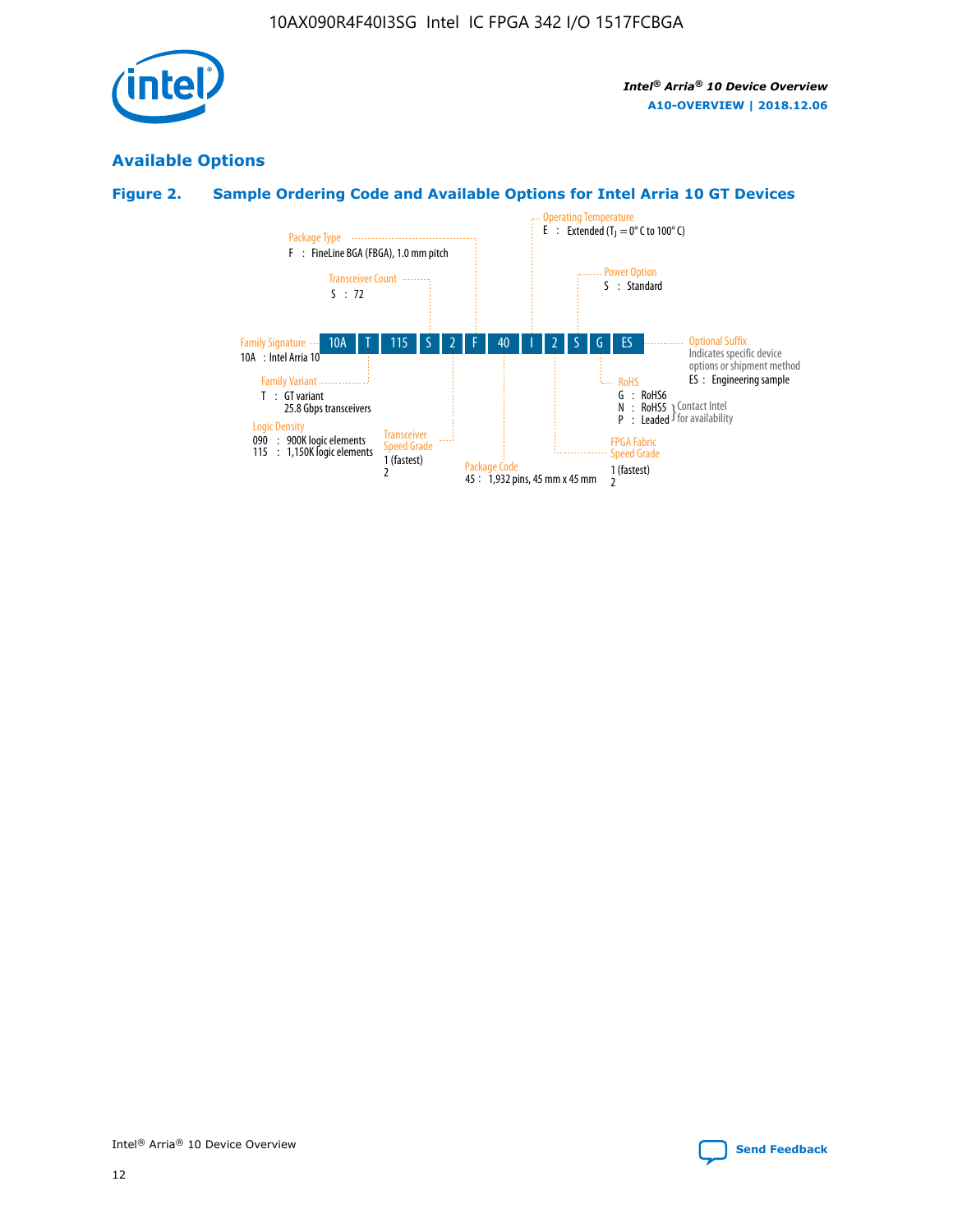

# **Maximum Resources**

#### **Table 10. Maximum Resource Counts for Intel Arria 10 GT Devices**

| <b>Resource</b>              |                      |                | <b>Product Line</b> |  |
|------------------------------|----------------------|----------------|---------------------|--|
|                              |                      | <b>GT 900</b>  | GT 1150             |  |
| Logic Elements (LE) (K)      |                      | 900            | 1,150               |  |
| <b>ALM</b>                   |                      | 339,620        | 427,200             |  |
| Register                     |                      | 1,358,480      | 1,708,800           |  |
| Memory (Kb)                  | M <sub>20</sub> K    | 48,460         | 54,260              |  |
|                              | <b>MLAB</b>          | 9,386          | 12,984              |  |
| Variable-precision DSP Block |                      | 1,518          | 1,518               |  |
| 18 x 19 Multiplier           |                      | 3,036          | 3,036               |  |
| PLL                          | Fractional Synthesis | 32             | 32                  |  |
|                              | I/O                  | 16             | 16                  |  |
| Transceiver                  | 17.4 Gbps            | 72(5)          | 72(5)               |  |
|                              | 25.8 Gbps            | 6              | 6                   |  |
| GPIO <sup>(6)</sup>          |                      | 624            | 624                 |  |
| LVDS Pair $(7)$              |                      | 312            | 312                 |  |
| PCIe Hard IP Block           |                      | $\overline{4}$ | $\overline{4}$      |  |
| Hard Memory Controller       |                      | 16             | 16                  |  |

## **Related Information**

#### [Intel Arria 10 GT Channel Usage](https://www.intel.com/content/www/us/en/programmable/documentation/nik1398707230472.html#nik1398707008178)

Configuring GT/GX channels in Intel Arria 10 GT devices.

## **Package Plan**

## **Table 11. Package Plan for Intel Arria 10 GT Devices**

Refer to I/O and High Speed I/O in Intel Arria 10 Devices chapter for the number of 3 V I/O, LVDS I/O, and LVDS channels in each device package.

| <b>Product Line</b> | <b>SF45</b><br>(45 mm × 45 mm, 1932-pin FBGA) |                 |             |  |  |  |
|---------------------|-----------------------------------------------|-----------------|-------------|--|--|--|
|                     | 3 V I/O                                       | <b>LVDS I/O</b> | <b>XCVR</b> |  |  |  |
| GT 900              |                                               | 624             | 72          |  |  |  |
| GT 1150             |                                               | 624             | 72          |  |  |  |

<sup>(7)</sup> Each LVDS I/O pair can be used as differential input or output.



 $(5)$  If all 6 GT channels are in use, 12 of the GX channels are not usable.

<sup>(6)</sup> The number of GPIOs does not include transceiver I/Os. In the Intel Quartus Prime software, the number of user I/Os includes transceiver I/Os.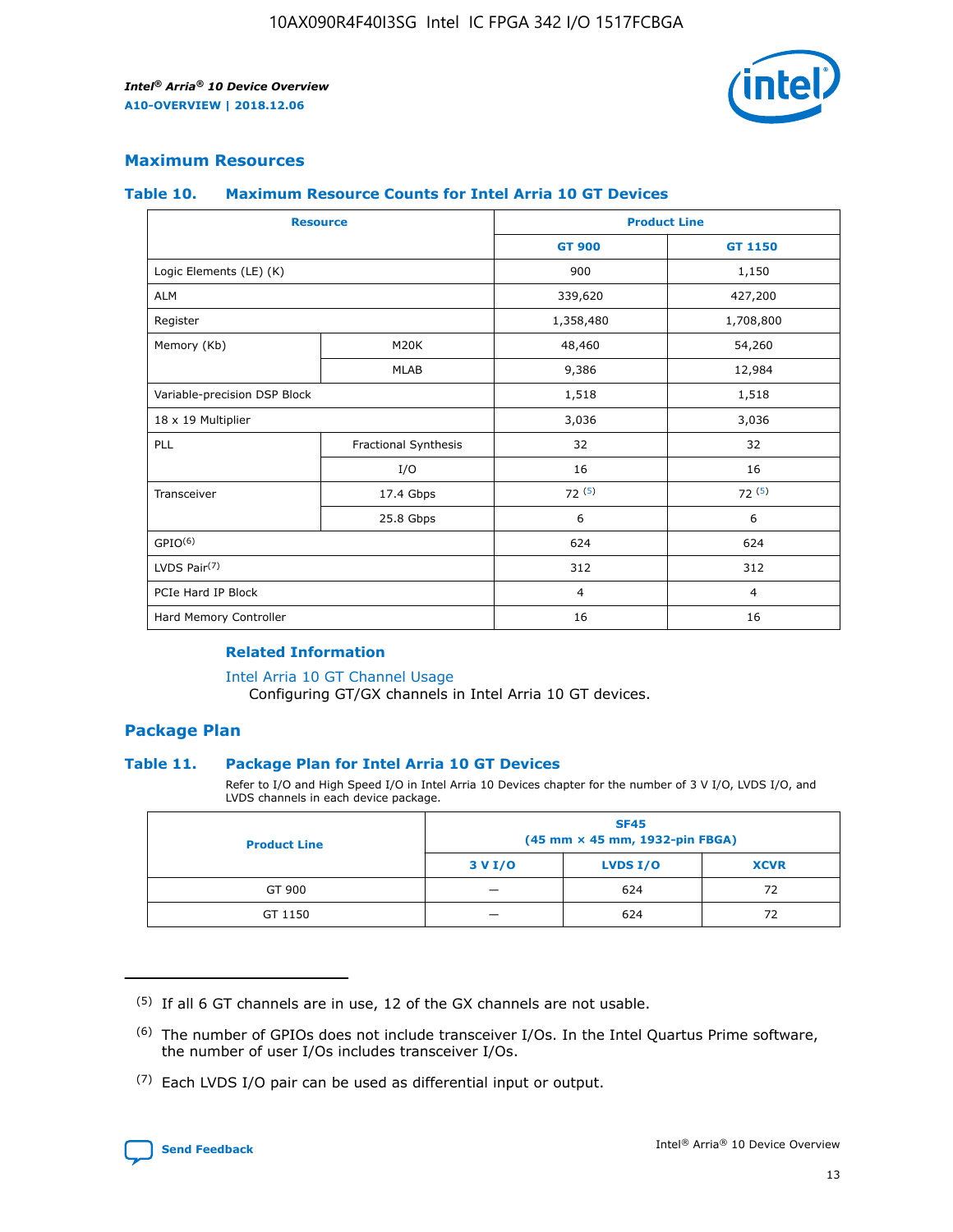

#### **Related Information**

[I/O and High-Speed Differential I/O Interfaces in Intel Arria 10 Devices chapter, Intel](https://www.intel.com/content/www/us/en/programmable/documentation/sam1403482614086.html#sam1403482030321) [Arria 10 Device Handbook](https://www.intel.com/content/www/us/en/programmable/documentation/sam1403482614086.html#sam1403482030321)

Provides the number of 3 V and LVDS I/Os, and LVDS channels for each Intel Arria 10 device package.

# **Intel Arria 10 SX**

This section provides the available options, maximum resource counts, and package plan for the Intel Arria 10 SX devices.

The information in this section is correct at the time of publication. For the latest information and to get more details, refer to the Intel FPGA Product Selector.

#### **Related Information**

[Intel FPGA Product Selector](http://www.altera.com/products/selector/psg-selector.html) Provides the latest information on Intel products.

## **Available Options**

#### **Figure 3. Sample Ordering Code and Available Options for Intel Arria 10 SX Devices**



#### **Related Information**

[Transceiver Performance for Intel Arria 10 GX/SX Devices](https://www.intel.com/content/www/us/en/programmable/documentation/mcn1413182292568.html#mcn1413213965502) Provides more information about the transceiver speed grade.

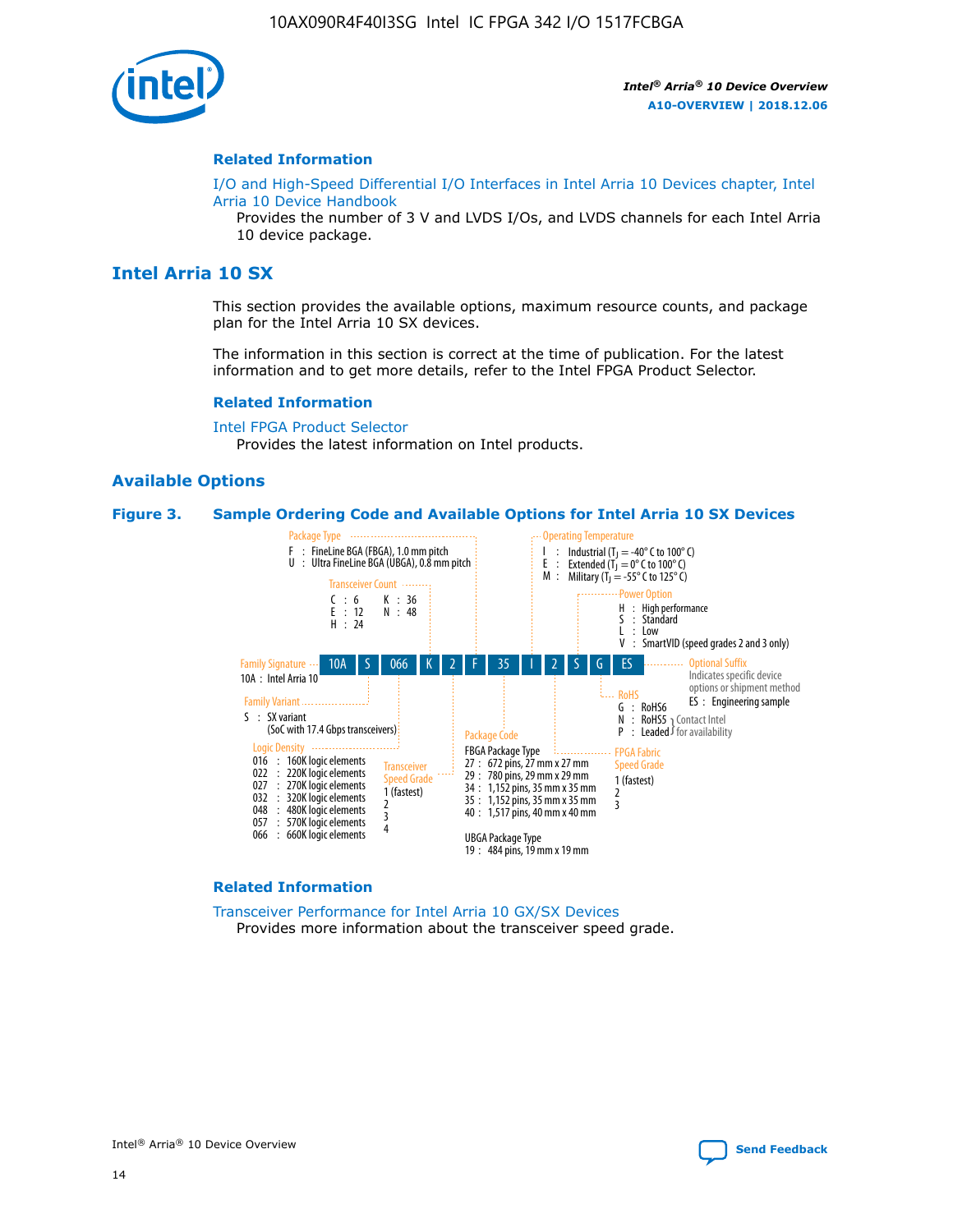

# **Maximum Resources**

## **Table 12. Maximum Resource Counts for Intel Arria 10 SX Devices**

| <b>Resource</b>                   |                         | <b>Product Line</b> |               |                |                |                |                |                |  |  |  |
|-----------------------------------|-------------------------|---------------------|---------------|----------------|----------------|----------------|----------------|----------------|--|--|--|
|                                   |                         | <b>SX 160</b>       | <b>SX 220</b> | <b>SX 270</b>  | <b>SX 320</b>  | <b>SX 480</b>  | <b>SX 570</b>  | <b>SX 660</b>  |  |  |  |
| Logic Elements (LE) (K)           |                         | 160                 | 220           | 270            | 320            | 480            | 570            | 660            |  |  |  |
| <b>ALM</b>                        |                         | 61,510              | 80,330        | 101,620        | 119,900        | 183,590        | 217,080        | 251,680        |  |  |  |
| Register                          |                         | 246,040             | 321,320       | 406,480        | 479,600        | 734,360        | 868,320        | 1,006,720      |  |  |  |
| Memory (Kb)                       | M <sub>20</sub> K       | 8,800               | 11,740        | 15,000         | 17,820         | 28,620         | 36,000         | 42,620         |  |  |  |
|                                   | <b>MLAB</b>             | 1,050               | 1,690         | 2,452          | 2,727          | 4,164          | 5,096          | 5,788          |  |  |  |
| Variable-precision DSP Block      |                         | 156                 | 192           | 830            | 985            | 1,368          | 1,523          | 1,687          |  |  |  |
| 18 x 19 Multiplier                |                         | 312                 | 384           | 1,660          | 1,970          | 2,736          | 3,046          | 3,374          |  |  |  |
| PLL                               | Fractional<br>Synthesis | 6                   | 6             | 8              | 8              | 12             | 16             | 16             |  |  |  |
|                                   | I/O                     | 6                   | 6             | 8              | 8              | 12             | 16             | 16             |  |  |  |
| 17.4 Gbps Transceiver             |                         | 12                  | 12            | 24             | 24             | 36             | 48             | 48             |  |  |  |
| GPIO <sup>(8)</sup>               |                         | 288                 | 288           | 384            | 384            | 492            | 696            | 696            |  |  |  |
| LVDS Pair $(9)$                   |                         | 120                 | 120           | 168            | 168            | 174            | 324            | 324            |  |  |  |
|                                   | PCIe Hard IP Block      |                     | $\mathbf{1}$  | $\overline{2}$ | $\overline{2}$ | $\overline{2}$ | $\overline{2}$ | $\overline{2}$ |  |  |  |
| Hard Memory Controller            |                         | 6                   | 6             | 8              | 8              | 12             | 16             | 16             |  |  |  |
| ARM Cortex-A9 MPCore<br>Processor |                         | Yes                 | Yes           | Yes            | Yes            | Yes            | Yes            | <b>Yes</b>     |  |  |  |

# **Package Plan**

## **Table 13. Package Plan for Intel Arria 10 SX Devices (U19, F27, F29, and F34)**

Refer to I/O and High Speed I/O in Intel Arria 10 Devices chapter for the number of 3 V I/O, LVDS I/O, and LVDS channels in each device package.

| <b>Product Line</b> | U <sub>19</sub><br>$(19 \text{ mm} \times 19 \text{ mm})$<br>484-pin UBGA) |                    | <b>F27</b><br>$(27 \text{ mm} \times 27 \text{ mm})$<br>672-pin FBGA) |           | <b>F29</b><br>$(29 \text{ mm} \times 29 \text{ mm})$<br>780-pin FBGA) |             |            | <b>F34</b><br>$(35 \text{ mm} \times 35 \text{ mm})$<br><b>1152-pin FBGA)</b> |             |           |                    |             |
|---------------------|----------------------------------------------------------------------------|--------------------|-----------------------------------------------------------------------|-----------|-----------------------------------------------------------------------|-------------|------------|-------------------------------------------------------------------------------|-------------|-----------|--------------------|-------------|
|                     | 3V<br>I/O                                                                  | <b>LVDS</b><br>I/O | <b>XCVR</b>                                                           | 3V<br>I/O | <b>LVDS</b><br>I/O                                                    | <b>XCVR</b> | 3 V<br>I/O | <b>LVDS</b><br>I/O                                                            | <b>XCVR</b> | 3V<br>I/O | <b>LVDS</b><br>I/O | <b>XCVR</b> |
| SX 160              | 48                                                                         | 144                | 6                                                                     | 48        | 192                                                                   | 12          | 48         | 240                                                                           | 12          | –         |                    |             |
| SX 220              | 48                                                                         | 144                | 6                                                                     | 48        | 192                                                                   | 12          | 48         | 240                                                                           | 12          |           |                    |             |
| SX 270              |                                                                            |                    |                                                                       | 48        | 192                                                                   | 12          | 48         | 312                                                                           | 12          | 48        | 336                | 24          |
| SX 320              |                                                                            |                    |                                                                       | 48        | 192                                                                   | 12          | 48         | 312                                                                           | 12          | 48        | 336                | 24          |
|                     | continued                                                                  |                    |                                                                       |           |                                                                       |             |            |                                                                               |             |           |                    |             |

 $(8)$  The number of GPIOs does not include transceiver I/Os. In the Intel Quartus Prime software, the number of user I/Os includes transceiver I/Os.

 $(9)$  Each LVDS I/O pair can be used as differential input or output.

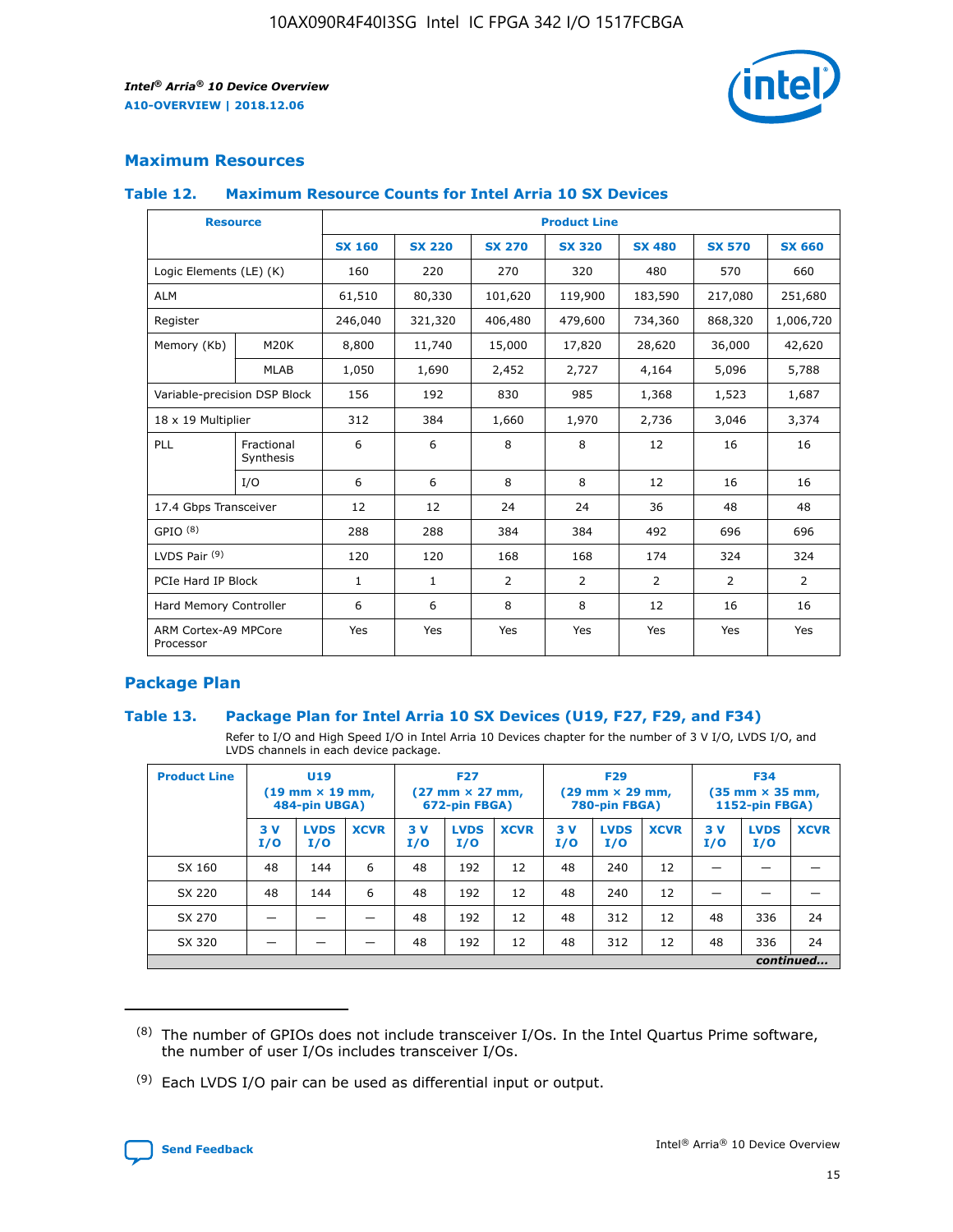

| <b>Product Line</b> | U <sub>19</sub><br>$(19 \text{ mm} \times 19 \text{ mm})$<br>484-pin UBGA) |                    | <b>F27</b><br>$(27 \text{ mm} \times 27 \text{ mm})$<br>672-pin FBGA) |           |                    | <b>F29</b><br>$(29 \text{ mm} \times 29 \text{ mm})$<br>780-pin FBGA) |           |                    | <b>F34</b><br>$(35$ mm $\times$ 35 mm,<br><b>1152-pin FBGA)</b> |           |                    |             |
|---------------------|----------------------------------------------------------------------------|--------------------|-----------------------------------------------------------------------|-----------|--------------------|-----------------------------------------------------------------------|-----------|--------------------|-----------------------------------------------------------------|-----------|--------------------|-------------|
|                     | 3 V<br>I/O                                                                 | <b>LVDS</b><br>I/O | <b>XCVR</b>                                                           | 3V<br>I/O | <b>LVDS</b><br>I/O | <b>XCVR</b>                                                           | 3V<br>I/O | <b>LVDS</b><br>I/O | <b>XCVR</b>                                                     | 3V<br>I/O | <b>LVDS</b><br>I/O | <b>XCVR</b> |
| SX 480              |                                                                            |                    |                                                                       |           |                    |                                                                       | 48        | 312                | 12                                                              | 48        | 444                | 24          |
| SX 570              |                                                                            |                    |                                                                       |           |                    |                                                                       |           |                    |                                                                 | 48        | 444                | 24          |
| SX 660              |                                                                            |                    |                                                                       |           |                    |                                                                       |           |                    |                                                                 | 48        | 444                | 24          |

## **Table 14. Package Plan for Intel Arria 10 SX Devices (F35, KF40, and NF40)**

Refer to I/O and High Speed I/O in Intel Arria 10 Devices chapter for the number of 3 V I/O, LVDS I/O, and LVDS channels in each device package.

| <b>Product Line</b> | <b>F35</b><br>$(35 \text{ mm} \times 35 \text{ mm})$<br><b>1152-pin FBGA)</b> |          |             |                                           | <b>KF40</b><br>(40 mm × 40 mm,<br>1517-pin FBGA) |    | <b>NF40</b><br>$(40 \text{ mm} \times 40 \text{ mm})$<br>1517-pin FBGA) |          |             |  |
|---------------------|-------------------------------------------------------------------------------|----------|-------------|-------------------------------------------|--------------------------------------------------|----|-------------------------------------------------------------------------|----------|-------------|--|
|                     | 3 V I/O                                                                       | LVDS I/O | <b>XCVR</b> | <b>LVDS I/O</b><br><b>XCVR</b><br>3 V I/O |                                                  |    | 3 V I/O                                                                 | LVDS I/O | <b>XCVR</b> |  |
| SX 270              | 48                                                                            | 336      | 24          |                                           |                                                  |    |                                                                         |          |             |  |
| SX 320              | 48                                                                            | 336      | 24          |                                           |                                                  |    |                                                                         |          |             |  |
| SX 480              | 48                                                                            | 348      | 36          |                                           |                                                  |    |                                                                         |          |             |  |
| SX 570              | 48                                                                            | 348      | 36          | 96<br>36<br>600                           |                                                  | 48 | 540                                                                     | 48       |             |  |
| SX 660              | 48                                                                            | 348      | 36          | 96                                        | 600                                              | 36 | 48                                                                      | 540      | 48          |  |

# **Related Information**

[I/O and High-Speed Differential I/O Interfaces in Intel Arria 10 Devices chapter, Intel](https://www.intel.com/content/www/us/en/programmable/documentation/sam1403482614086.html#sam1403482030321) [Arria 10 Device Handbook](https://www.intel.com/content/www/us/en/programmable/documentation/sam1403482614086.html#sam1403482030321)

Provides the number of 3 V and LVDS I/Os, and LVDS channels for each Intel Arria 10 device package.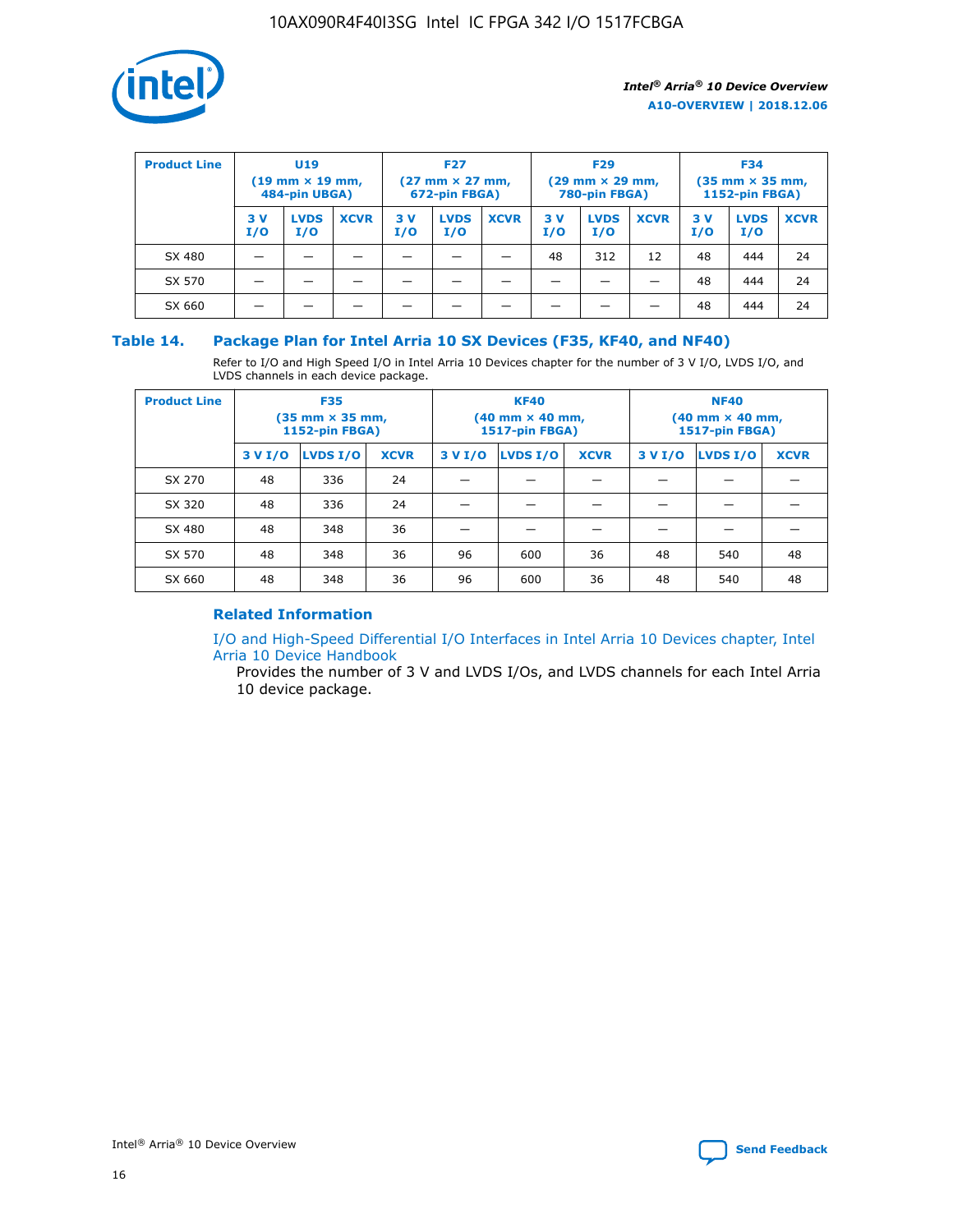

# **I/O Vertical Migration for Intel Arria 10 Devices**

#### **Figure 4. Migration Capability Across Intel Arria 10 Product Lines**

- The arrows indicate the migration paths. The devices included in each vertical migration path are shaded. Devices with fewer resources in the same path have lighter shades.
- To achieve the full I/O migration across product lines in the same migration path, restrict I/Os and transceivers usage to match the product line with the lowest I/O and transceiver counts.
- An LVDS I/O bank in the source device may be mapped to a 3 V I/O bank in the target device. To use memory interface clock frequency higher than 533 MHz, assign external memory interface pins only to banks that are LVDS I/O in both devices.
- There may be nominal 0.15 mm package height difference between some product lines in the same package type.
	- **Variant Product Line Package U19 F27 F29 F34 F35 KF40 NF40 RF40 NF45 SF45 UF45** Intel® Arria® 10 GX GX 160 GX 220 GX 270 GX 320 GX 480 GX 570 GX 660 GX 900 GX 1150 Intel Arria 10 GT GT 900 GT 1150 Intel Arria 10 SX SX 160 SX 220 SX 270 SX 320 SX 480 SX 570 SX 660
- Some migration paths are not shown in the Intel Quartus Prime software **Pin Migration View**.

*Note:* To verify the pin migration compatibility, use the **Pin Migration View** window in the Intel Quartus Prime software Pin Planner.

# **Adaptive Logic Module**

Intel Arria 10 devices use a 20 nm ALM as the basic building block of the logic fabric.

The ALM architecture is the same as the previous generation FPGAs, allowing for efficient implementation of logic functions and easy conversion of IP between the device generations.

The ALM, as shown in following figure, uses an 8-input fracturable look-up table (LUT) with four dedicated registers to help improve timing closure in register-rich designs and achieve an even higher design packing capability than the traditional two-register per LUT architecture.

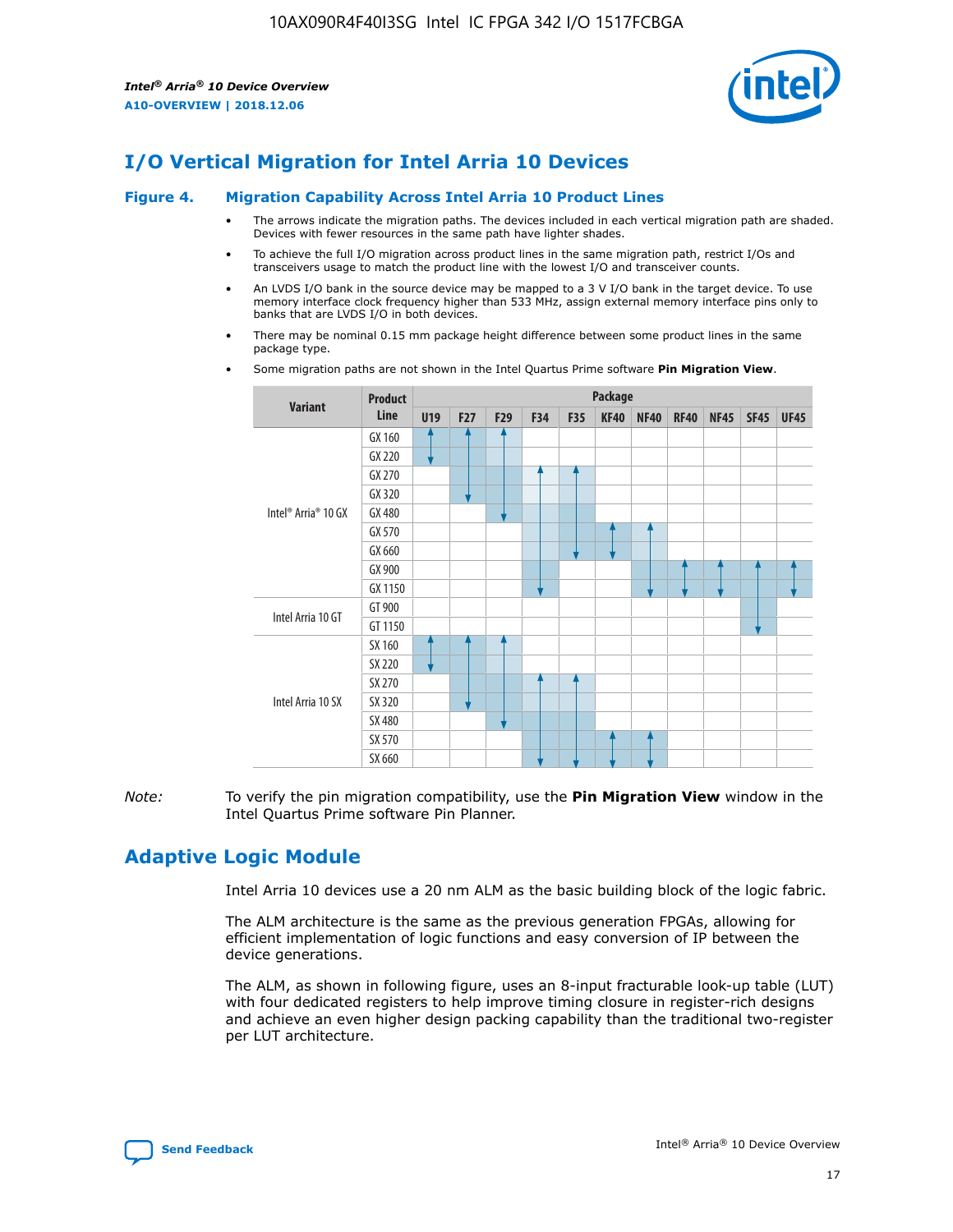

**Figure 5. ALM for Intel Arria 10 Devices**



The Intel Quartus Prime software optimizes your design according to the ALM logic structure and automatically maps legacy designs into the Intel Arria 10 ALM architecture.

# **Variable-Precision DSP Block**

The Intel Arria 10 variable precision DSP blocks support fixed-point arithmetic and floating-point arithmetic.

Features for fixed-point arithmetic:

- High-performance, power-optimized, and fully registered multiplication operations
- 18-bit and 27-bit word lengths
- Two 18 x 19 multipliers or one 27 x 27 multiplier per DSP block
- Built-in addition, subtraction, and 64-bit double accumulation register to combine multiplication results
- Cascading 19-bit or 27-bit when pre-adder is disabled and cascading 18-bit when pre-adder is used to form the tap-delay line for filtering applications
- Cascading 64-bit output bus to propagate output results from one block to the next block without external logic support
- Hard pre-adder supported in 19-bit and 27-bit modes for symmetric filters
- Internal coefficient register bank in both 18-bit and 27-bit modes for filter implementation
- 18-bit and 27-bit systolic finite impulse response (FIR) filters with distributed output adder
- Biased rounding support

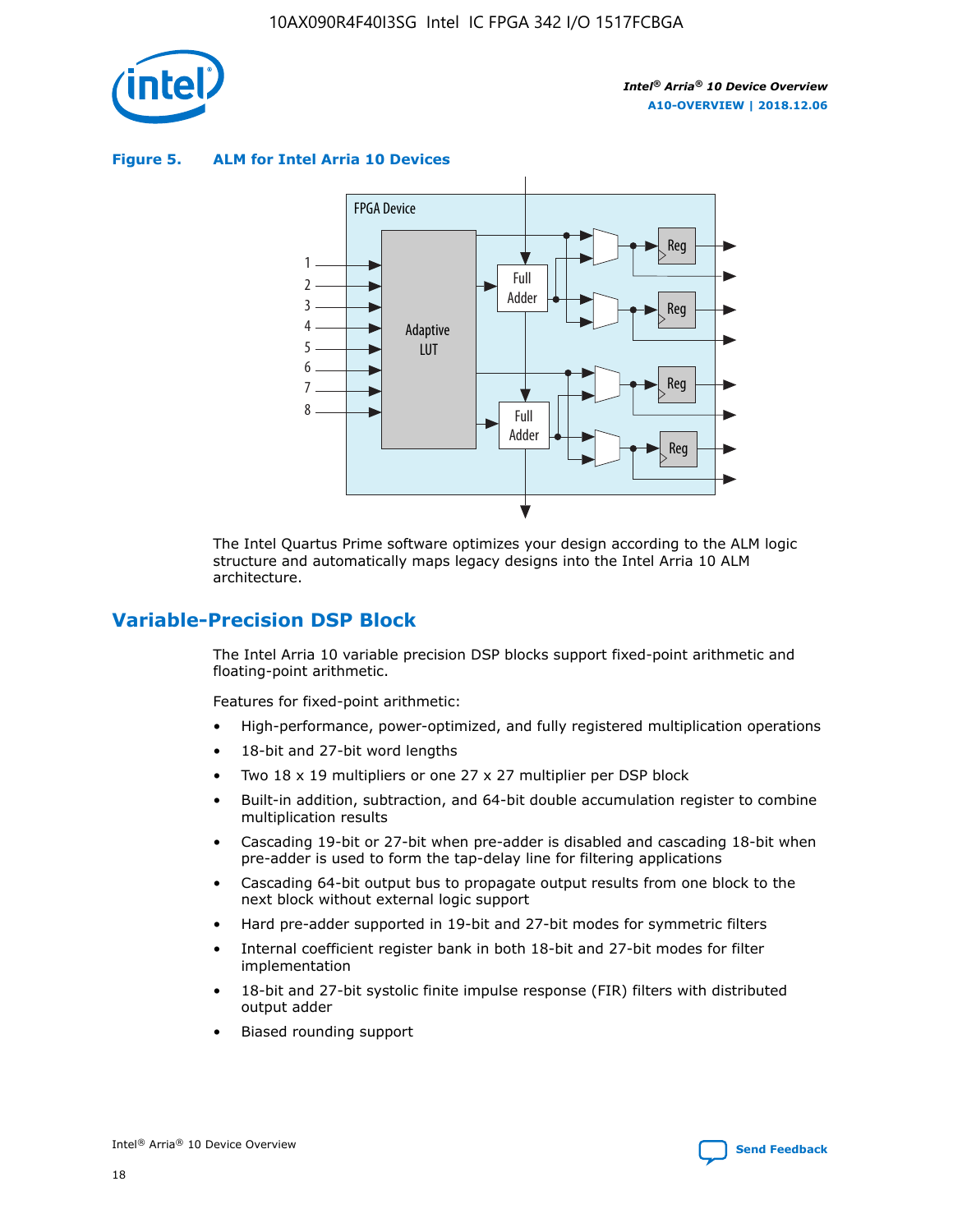

Features for floating-point arithmetic:

- A completely hardened architecture that supports multiplication, addition, subtraction, multiply-add, and multiply-subtract
- Multiplication with accumulation capability and a dynamic accumulator reset control
- Multiplication with cascade summation capability
- Multiplication with cascade subtraction capability
- Complex multiplication
- Direct vector dot product
- Systolic FIR filter

## **Table 15. Variable-Precision DSP Block Configurations for Intel Arria 10 Devices**

| <b>Usage Example</b>                                       | <b>Multiplier Size (Bit)</b>    | <b>DSP Block Resources</b> |
|------------------------------------------------------------|---------------------------------|----------------------------|
| Medium precision fixed point                               | Two 18 x 19                     |                            |
| High precision fixed or Single precision<br>floating point | One 27 x 27                     |                            |
| Fixed point FFTs                                           | One 19 x 36 with external adder |                            |
| Very high precision fixed point                            | One 36 x 36 with external adder |                            |
| Double precision floating point                            | One 54 x 54 with external adder | 4                          |

#### **Table 16. Resources for Fixed-Point Arithmetic in Intel Arria 10 Devices**

The table lists the variable-precision DSP resources by bit precision for each Intel Arria 10 device.

| <b>Variant</b>        | <b>Product Line</b> | Variable-<br>precision<br><b>DSP Block</b> | <b>Independent Input and Output</b><br><b>Multiplications Operator</b> |                                     | 18 x 19<br><b>Multiplier</b><br><b>Adder Sum</b> | $18 \times 18$<br><b>Multiplier</b><br><b>Adder</b> |
|-----------------------|---------------------|--------------------------------------------|------------------------------------------------------------------------|-------------------------------------|--------------------------------------------------|-----------------------------------------------------|
|                       |                     |                                            | 18 x 19<br><b>Multiplier</b>                                           | $27 \times 27$<br><b>Multiplier</b> | <b>Mode</b>                                      | <b>Summed with</b><br>36 bit Input                  |
| AIntel Arria 10<br>GX | GX 160              | 156                                        | 312                                                                    | 156                                 | 156                                              | 156                                                 |
|                       | GX 220              | 192                                        | 384                                                                    | 192                                 | 192                                              | 192                                                 |
|                       | GX 270              | 830                                        | 1,660                                                                  | 830                                 | 830                                              | 830                                                 |
|                       | GX 320              | 984                                        | 1,968                                                                  | 984                                 | 984                                              | 984                                                 |
|                       | GX 480              | 1,368                                      | 2,736                                                                  | 1,368                               | 1,368                                            | 1,368                                               |
|                       | GX 570              | 1,523                                      | 3,046                                                                  | 1,523                               | 1,523                                            | 1,523                                               |
|                       | GX 660              | 1,687                                      | 3,374                                                                  | 1,687                               | 1,687                                            | 1,687                                               |
|                       | GX 900              | 1,518                                      | 3,036                                                                  | 1,518                               | 1,518                                            | 1,518                                               |
|                       | GX 1150             | 1,518                                      | 3,036                                                                  | 1,518                               | 1,518                                            | 1,518                                               |
| Intel Arria 10        | GT 900              | 1,518                                      | 3,036                                                                  | 1,518                               | 1,518                                            | 1,518                                               |
| GT                    | GT 1150             | 1,518                                      | 3,036                                                                  | 1,518                               | 1,518                                            | 1,518                                               |
| Intel Arria 10        | SX 160              | 156                                        | 312                                                                    | 156                                 | 156                                              | 156                                                 |
| <b>SX</b>             | SX 220<br>192       |                                            | 384                                                                    | 192                                 | 192                                              | 192                                                 |
|                       | SX 270              | 830                                        | 1,660                                                                  | 830                                 | 830                                              | 830                                                 |
|                       |                     |                                            |                                                                        |                                     |                                                  | continued                                           |

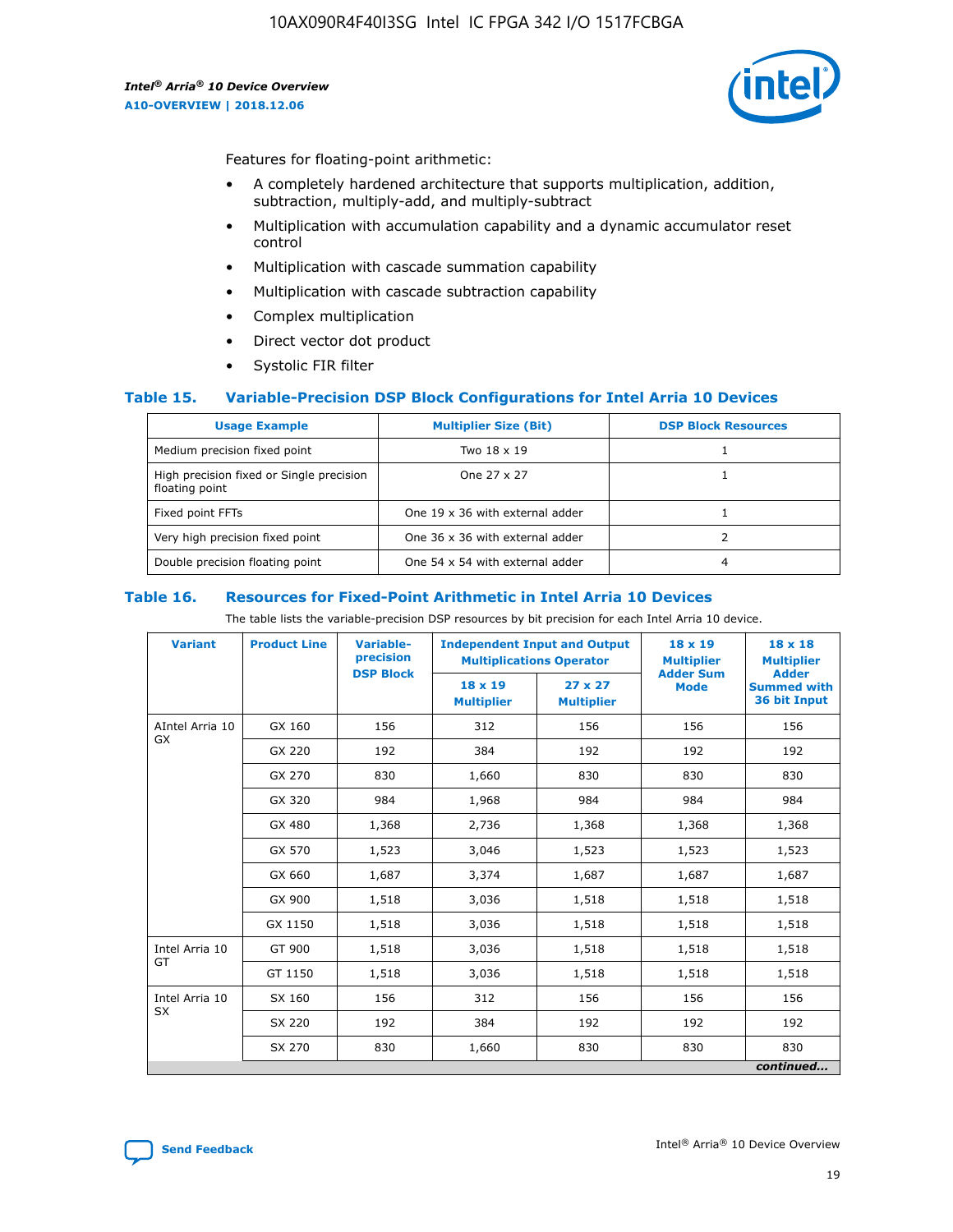

| <b>Variant</b> | <b>Product Line</b> | Variable-<br>precision | <b>Multiplications Operator</b>     | <b>Independent Input and Output</b> | $18 \times 19$<br><b>Multiplier</b> | $18 \times 18$<br><b>Multiplier</b><br><b>Adder</b> |  |
|----------------|---------------------|------------------------|-------------------------------------|-------------------------------------|-------------------------------------|-----------------------------------------------------|--|
|                |                     | <b>DSP Block</b>       | $18 \times 19$<br><b>Multiplier</b> | $27 \times 27$<br><b>Multiplier</b> | <b>Adder Sum</b><br><b>Mode</b>     | <b>Summed with</b><br>36 bit Input                  |  |
|                | SX 320              | 984                    | 1,968                               | 984                                 | 984                                 | 984                                                 |  |
|                | SX 480              | 1,368                  | 2,736                               | 1,368                               | 1,368                               | 1,368                                               |  |
|                | SX 570              | 1,523                  | 3,046                               | 1,523                               | 1,523                               | 1,523                                               |  |
|                | SX 660              | 1,687                  | 3,374                               | 1,687                               | 1,687                               | 1,687                                               |  |

# **Table 17. Resources for Floating-Point Arithmetic in Intel Arria 10 Devices**

The table lists the variable-precision DSP resources by bit precision for each Intel Arria 10 device.

| <b>Variant</b> | <b>Product Line</b> | <b>Variable-</b><br>precision<br><b>DSP Block</b> | <b>Single</b><br><b>Precision</b><br><b>Floating-Point</b><br><b>Multiplication</b><br><b>Mode</b> | <b>Single-Precision</b><br><b>Floating-Point</b><br><b>Adder Mode</b> | Single-<br><b>Precision</b><br><b>Floating-Point</b><br><b>Multiply</b><br><b>Accumulate</b><br><b>Mode</b> | <b>Peak</b><br><b>Giga Floating-</b><br><b>Point</b><br><b>Operations</b><br>per Second<br>(GFLOPs) |
|----------------|---------------------|---------------------------------------------------|----------------------------------------------------------------------------------------------------|-----------------------------------------------------------------------|-------------------------------------------------------------------------------------------------------------|-----------------------------------------------------------------------------------------------------|
| Intel Arria 10 | GX 160              | 156                                               | 156                                                                                                | 156                                                                   | 156                                                                                                         | 140                                                                                                 |
| GX             | GX 220              | 192                                               | 192                                                                                                | 192                                                                   | 192                                                                                                         | 173                                                                                                 |
|                | GX 270              | 830                                               | 830                                                                                                | 830                                                                   | 830                                                                                                         | 747                                                                                                 |
|                | GX 320              | 984                                               | 984                                                                                                | 984                                                                   | 984                                                                                                         | 886                                                                                                 |
|                | GX 480              | 1,369                                             | 1,368                                                                                              | 1,368                                                                 | 1,368                                                                                                       | 1,231                                                                                               |
|                | GX 570              | 1,523                                             | 1,523                                                                                              | 1,523                                                                 | 1,523                                                                                                       | 1,371                                                                                               |
|                | GX 660              | 1,687                                             | 1,687                                                                                              | 1,687                                                                 | 1,687                                                                                                       | 1,518                                                                                               |
|                | GX 900              | 1,518                                             | 1,518                                                                                              | 1,518                                                                 | 1,518                                                                                                       | 1,366                                                                                               |
|                | GX 1150             | 1,518                                             | 1,518                                                                                              | 1,518                                                                 | 1,518                                                                                                       | 1,366                                                                                               |
| Intel Arria 10 | GT 900              | 1,518                                             | 1,518                                                                                              | 1,518                                                                 | 1,518                                                                                                       | 1,366                                                                                               |
| GT             | GT 1150             | 1,518                                             | 1,518                                                                                              | 1,518                                                                 | 1,518                                                                                                       | 1,366                                                                                               |
| Intel Arria 10 | SX 160              | 156                                               | 156                                                                                                | 156                                                                   | 156                                                                                                         | 140                                                                                                 |
| <b>SX</b>      | SX 220              | 192                                               | 192                                                                                                | 192                                                                   | 192                                                                                                         | 173                                                                                                 |
|                | SX 270              | 830                                               | 830                                                                                                | 830                                                                   | 830                                                                                                         | 747                                                                                                 |
|                | SX 320              | 984                                               | 984                                                                                                | 984                                                                   | 984                                                                                                         | 886                                                                                                 |
|                | SX 480              | 1,369                                             | 1,368                                                                                              | 1,368                                                                 | 1,368                                                                                                       | 1,231                                                                                               |
|                | SX 570              | 1,523                                             | 1,523                                                                                              | 1,523                                                                 | 1,523                                                                                                       | 1,371                                                                                               |
|                | SX 660              | 1,687                                             | 1,687                                                                                              | 1,687                                                                 | 1,687                                                                                                       | 1,518                                                                                               |

# **Embedded Memory Blocks**

The embedded memory blocks in the devices are flexible and designed to provide an optimal amount of small- and large-sized memory arrays to fit your design requirements.

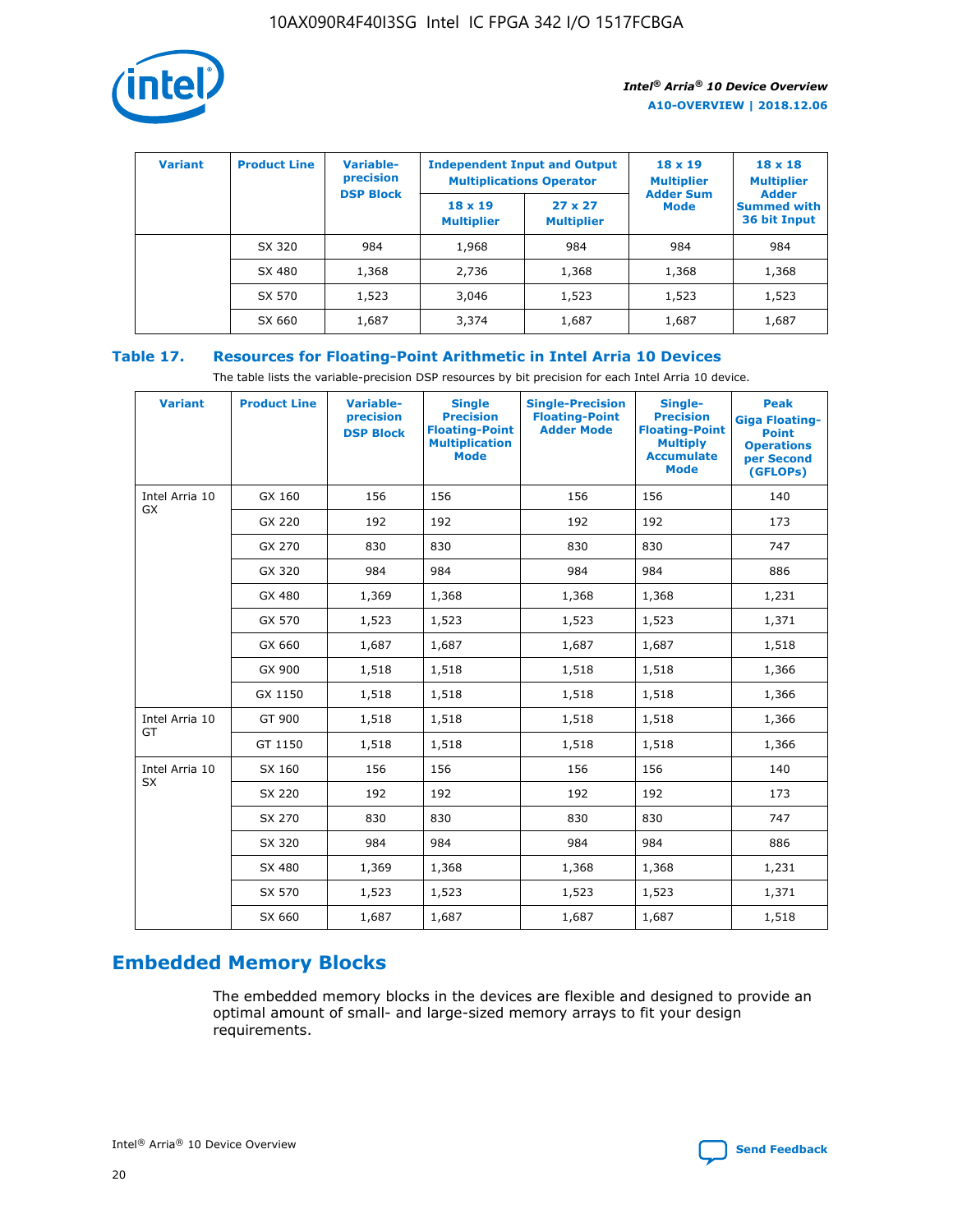

# **Types of Embedded Memory**

The Intel Arria 10 devices contain two types of memory blocks:

- 20 Kb M20K blocks—blocks of dedicated memory resources. The M20K blocks are ideal for larger memory arrays while still providing a large number of independent ports.
- 640 bit memory logic array blocks (MLABs)—enhanced memory blocks that are configured from dual-purpose logic array blocks (LABs). The MLABs are ideal for wide and shallow memory arrays. The MLABs are optimized for implementation of shift registers for digital signal processing (DSP) applications, wide and shallow FIFO buffers, and filter delay lines. Each MLAB is made up of ten adaptive logic modules (ALMs). In the Intel Arria 10 devices, you can configure these ALMs as ten 32 x 2 blocks, giving you one 32 x 20 simple dual-port SRAM block per MLAB.

# **Embedded Memory Capacity in Intel Arria 10 Devices**

|                   | <b>Product</b> |              | <b>M20K</b>         | <b>MLAB</b>  |                     | <b>Total RAM Bit</b> |
|-------------------|----------------|--------------|---------------------|--------------|---------------------|----------------------|
| <b>Variant</b>    | <b>Line</b>    | <b>Block</b> | <b>RAM Bit (Kb)</b> | <b>Block</b> | <b>RAM Bit (Kb)</b> | (Kb)                 |
| Intel Arria 10 GX | GX 160         | 440          | 8,800               | 1,680        | 1,050               | 9,850                |
|                   | GX 220         | 587          | 11,740              | 2,703        | 1,690               | 13,430               |
|                   | GX 270         | 750          | 15,000              | 3,922        | 2,452               | 17,452               |
|                   | GX 320         | 891          | 17,820              | 4,363        | 2,727               | 20,547               |
|                   | GX 480         | 1,431        | 28,620              | 6,662        | 4,164               | 32,784               |
|                   | GX 570         | 1,800        | 36,000              | 8,153        | 5,096               | 41,096               |
|                   | GX 660         | 2,131        | 42,620              | 9,260        | 5,788               | 48,408               |
|                   | GX 900         | 2,423        | 48,460              | 15,017       | 9,386               | 57,846               |
|                   | GX 1150        | 2,713        | 54,260              | 20,774       | 12,984              | 67,244               |
| Intel Arria 10 GT | GT 900         | 2,423        | 48,460              | 15,017       | 9,386               | 57,846               |
|                   | GT 1150        | 2,713        | 54,260              | 20,774       | 12,984              | 67,244               |
| Intel Arria 10 SX | SX 160         | 440          | 8,800               | 1,680        | 1,050               | 9,850                |
|                   | SX 220         | 587          | 11,740              | 2,703        | 1,690               | 13,430               |
|                   | SX 270         | 750          | 15,000              | 3,922        | 2,452               | 17,452               |
|                   | SX 320         | 891          | 17,820              | 4,363        | 2,727               | 20,547               |
|                   | SX 480         | 1,431        | 28,620              | 6,662        | 4,164               | 32,784               |
|                   | SX 570         | 1,800        | 36,000              | 8,153        | 5,096               | 41,096               |
|                   | SX 660         | 2,131        | 42,620              | 9,260        | 5,788               | 48,408               |

#### **Table 18. Embedded Memory Capacity and Distribution in Intel Arria 10 Devices**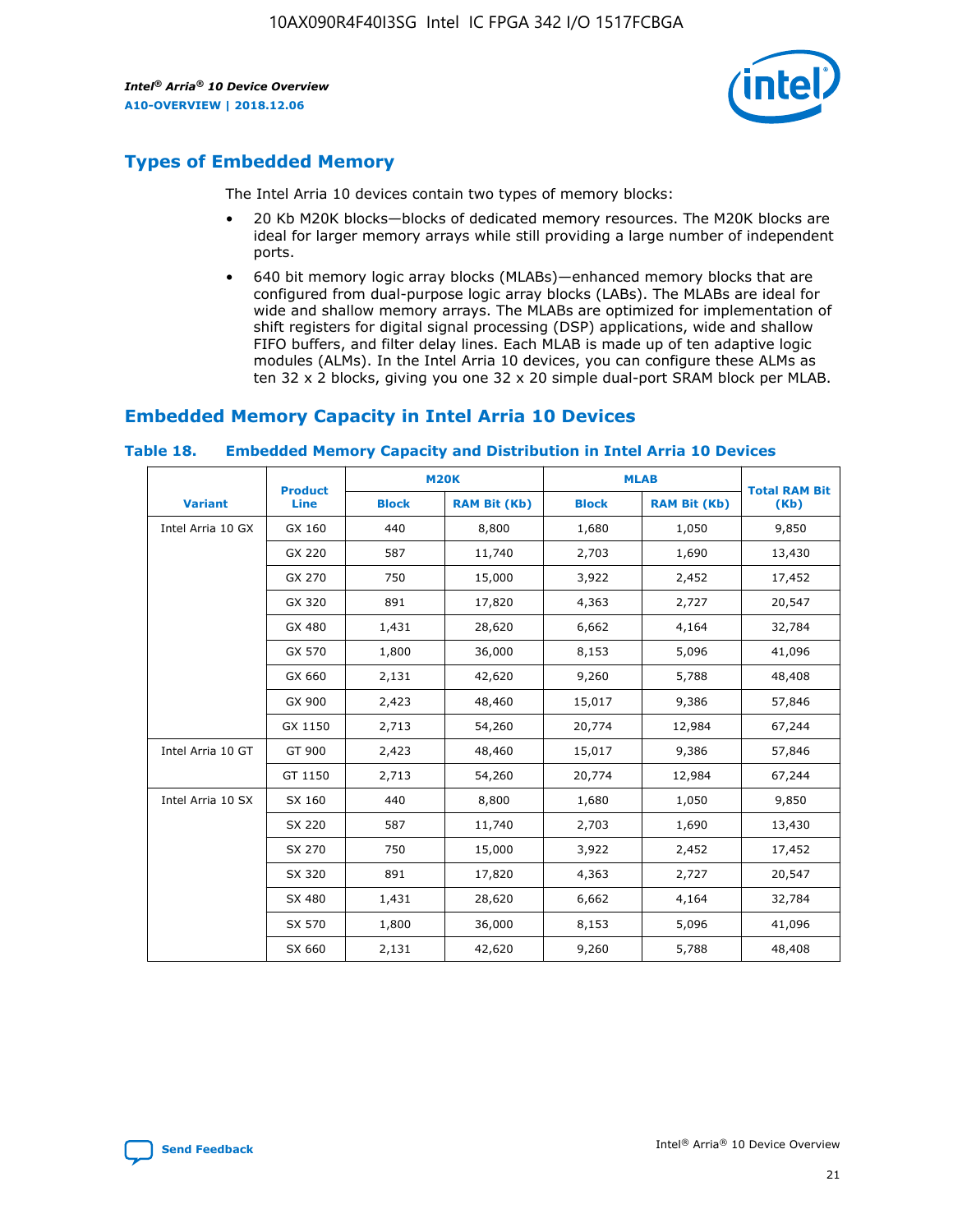

# **Embedded Memory Configurations for Single-port Mode**

#### **Table 19. Single-port Embedded Memory Configurations for Intel Arria 10 Devices**

This table lists the maximum configurations supported for single-port RAM and ROM modes.

| <b>Memory Block</b> | Depth (bits) | <b>Programmable Width</b> |
|---------------------|--------------|---------------------------|
| MLAB                | 32           | x16, x18, or x20          |
|                     | 64(10)       | x8, x9, x10               |
| M20K                | 512          | x40, x32                  |
|                     | 1K           | x20, x16                  |
|                     | 2K           | x10, x8                   |
|                     | 4K           | x5, x4                    |
|                     | 8K           | x2                        |
|                     | 16K          | x1                        |

# **Clock Networks and PLL Clock Sources**

The clock network architecture is based on Intel's global, regional, and peripheral clock structure. This clock structure is supported by dedicated clock input pins, fractional clock synthesis PLLs, and integer I/O PLLs.

# **Clock Networks**

The Intel Arria 10 core clock networks are capable of up to 800 MHz fabric operation across the full industrial temperature range. For the external memory interface, the clock network supports the hard memory controller with speeds up to 2,400 Mbps in a quarter-rate transfer.

To reduce power consumption, the Intel Quartus Prime software identifies all unused sections of the clock network and powers them down.

# **Fractional Synthesis and I/O PLLs**

Intel Arria 10 devices contain up to 32 fractional synthesis PLLs and up to 16 I/O PLLs that are available for both specific and general purpose uses in the core:

- Fractional synthesis PLLs—located in the column adjacent to the transceiver blocks
- I/O PLLs—located in each bank of the 48 I/Os

# **Fractional Synthesis PLLs**

You can use the fractional synthesis PLLs to:

- Reduce the number of oscillators that are required on your board
- Reduce the number of clock pins that are used in the device by synthesizing multiple clock frequencies from a single reference clock source

<sup>(10)</sup> Supported through software emulation and consumes additional MLAB blocks.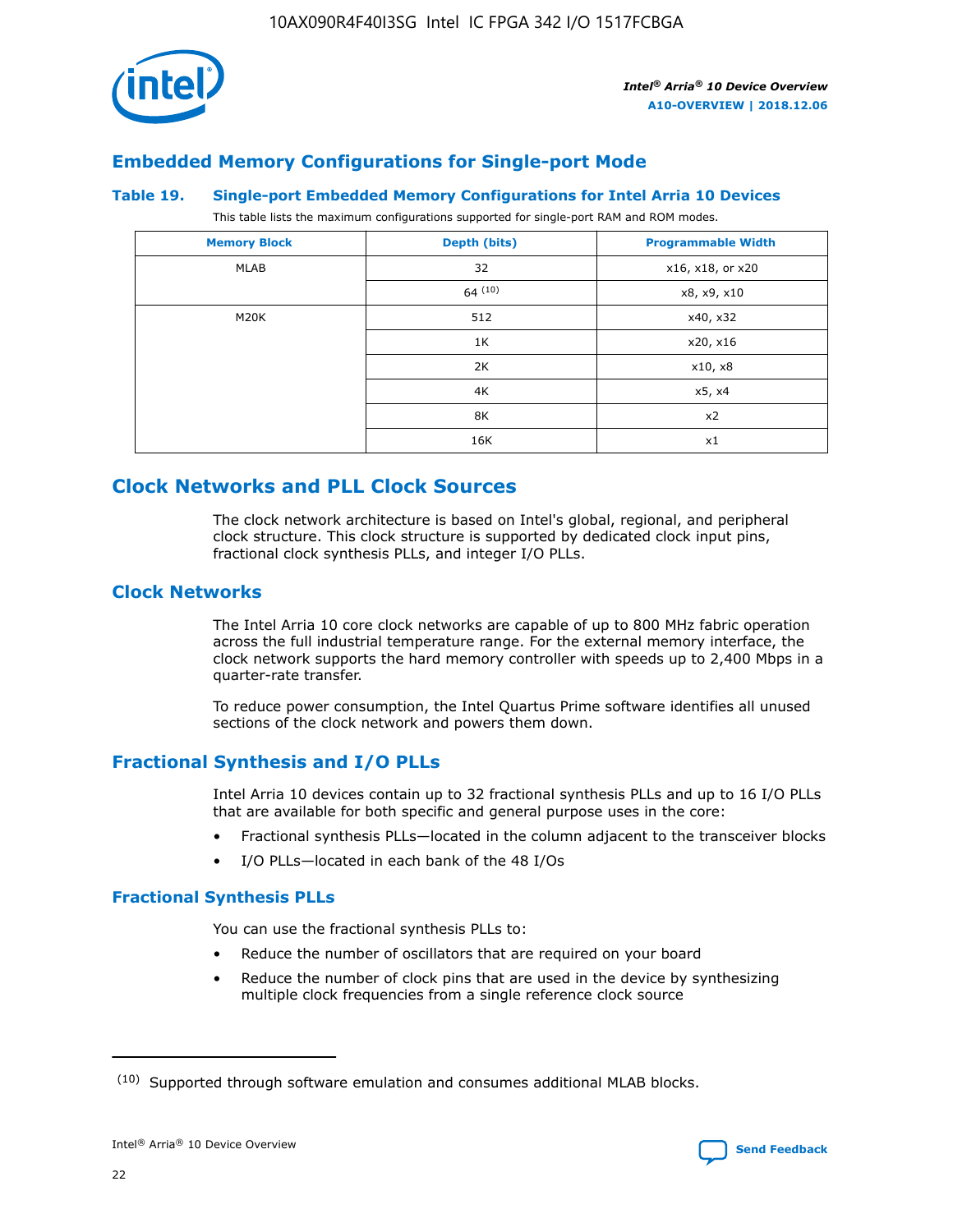

The fractional synthesis PLLs support the following features:

- Reference clock frequency synthesis for transceiver CMU and Advanced Transmit (ATX) PLLs
- Clock network delay compensation
- Zero-delay buffering
- Direct transmit clocking for transceivers
- Independently configurable into two modes:
	- Conventional integer mode equivalent to the general purpose PLL
	- Enhanced fractional mode with third order delta-sigma modulation
- PLL cascading

## **I/O PLLs**

The integer mode I/O PLLs are located in each bank of 48 I/Os. You can use the I/O PLLs to simplify the design of external memory and high-speed LVDS interfaces.

In each I/O bank, the I/O PLLs are adjacent to the hard memory controllers and LVDS SERDES. Because these PLLs are tightly coupled with the I/Os that need to use them, it makes it easier to close timing.

You can use the I/O PLLs for general purpose applications in the core such as clock network delay compensation and zero-delay buffering.

Intel Arria 10 devices support PLL-to-PLL cascading.

# **FPGA General Purpose I/O**

Intel Arria 10 devices offer highly configurable GPIOs. Each I/O bank contains 48 general purpose I/Os and a high-efficiency hard memory controller.

The following list describes the features of the GPIOs:

- Consist of 3 V I/Os for high-voltage application and LVDS I/Os for differential signaling
	- Up to two 3 V I/O banks, available in some devices, that support up to 3 V I/O standards
	- LVDS I/O banks that support up to 1.8 V I/O standards
- Support a wide range of single-ended and differential I/O interfaces
- LVDS speeds up to 1.6 Gbps
- Each LVDS pair of pins has differential input and output buffers, allowing you to configure the LVDS direction for each pair.
- Programmable bus hold and weak pull-up
- Programmable differential output voltage  $(V_{OD})$  and programmable pre-emphasis

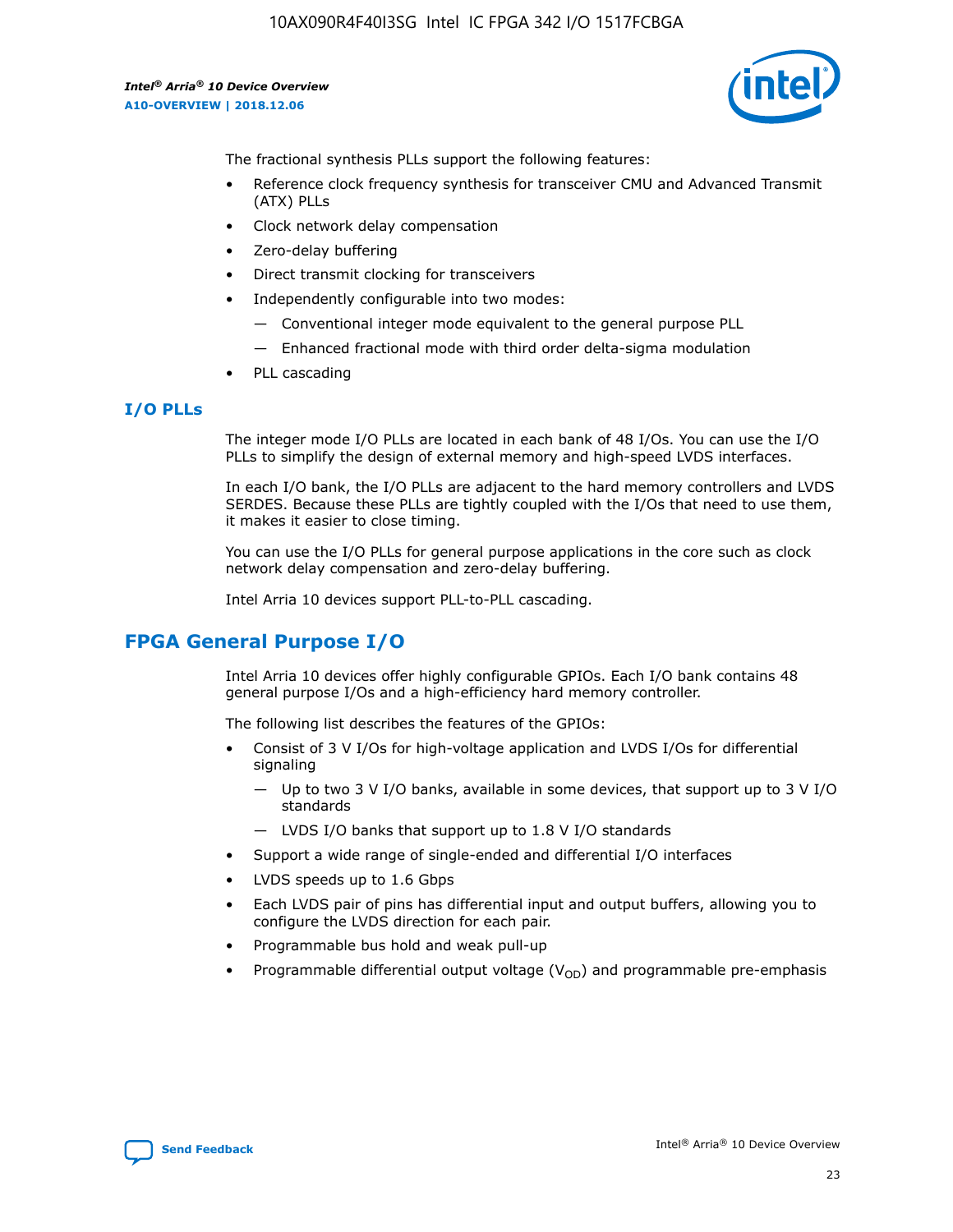

- Series (R<sub>S</sub>) and parallel (R<sub>T</sub>) on-chip termination (OCT) for all I/O banks with OCT calibration to limit the termination impedance variation
- On-chip dynamic termination that has the ability to swap between series and parallel termination, depending on whether there is read or write on a common bus for signal integrity
- Easy timing closure support using the hard read FIFO in the input register path, and delay-locked loop (DLL) delay chain with fine and coarse architecture

# **External Memory Interface**

Intel Arria 10 devices offer massive external memory bandwidth, with up to seven 32 bit DDR4 memory interfaces running at up to 2,400 Mbps. This bandwidth provides additional ease of design, lower power, and resource efficiencies of hardened highperformance memory controllers.

The memory interface within Intel Arria 10 FPGAs and SoCs delivers the highest performance and ease of use. You can configure up to a maximum width of 144 bits when using the hard or soft memory controllers. If required, you can bypass the hard memory controller and use a soft controller implemented in the user logic.

Each I/O contains a hardened DDR read/write path (PHY) capable of performing key memory interface functionality such as read/write leveling, FIFO buffering to lower latency and improve margin, timing calibration, and on-chip termination.

The timing calibration is aided by the inclusion of hard microcontrollers based on Intel's Nios® II technology, specifically tailored to control the calibration of multiple memory interfaces. This calibration allows the Intel Arria 10 device to compensate for any changes in process, voltage, or temperature either within the Intel Arria 10 device itself, or within the external memory device. The advanced calibration algorithms ensure maximum bandwidth and robust timing margin across all operating conditions.

In addition to parallel memory interfaces, Intel Arria 10 devices support serial memory technologies such as the Hybrid Memory Cube (HMC). The HMC is supported by the Intel Arria 10 high-speed serial transceivers which connect up to four HMC links, with each link running at data rates up to 15 Gbps.

## **Related Information**

#### [External Memory Interface Spec Estimator](http://www.altera.com/technology/memory/estimator/mem-emif-index.html)

Provides a parametric tool that allows you to find and compare the performance of the supported external memory interfaces in IntelFPGAs.

# **Memory Standards Supported by Intel Arria 10 Devices**

The I/Os are designed to provide high performance support for existing and emerging external memory standards.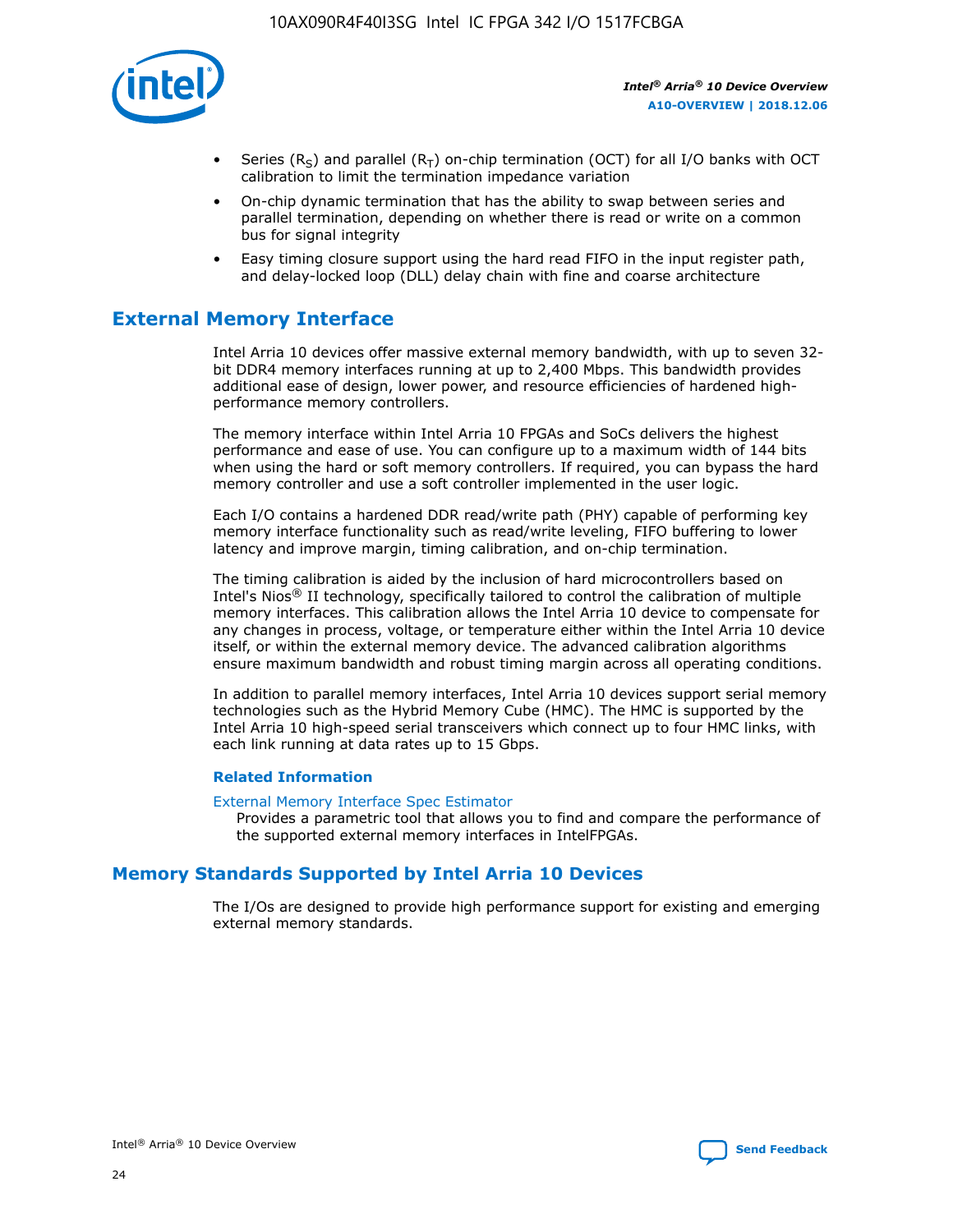

#### **Table 20. Memory Standards Supported by the Hard Memory Controller**

This table lists the overall capability of the hard memory controller. For specific details, refer to the External Memory Interface Spec Estimator and Intel Arria 10 Device Datasheet.

| <b>Memory Standard</b> | <b>Rate Support</b> | <b>Ping Pong PHY Support</b> | <b>Maximum Frequency</b><br>(MHz) |
|------------------------|---------------------|------------------------------|-----------------------------------|
| <b>DDR4 SDRAM</b>      | Quarter rate        | Yes                          | 1,067                             |
|                        |                     |                              | 1,200                             |
| DDR3 SDRAM             | Half rate           | Yes                          | 533                               |
|                        |                     |                              | 667                               |
|                        | Quarter rate        | Yes                          | 1,067                             |
|                        |                     |                              | 1,067                             |
| <b>DDR3L SDRAM</b>     | Half rate           | Yes                          | 533                               |
|                        |                     |                              | 667                               |
|                        | Quarter rate        | Yes                          | 933                               |
|                        |                     |                              | 933                               |
| LPDDR3 SDRAM           | Half rate           |                              | 533                               |
|                        | Quarter rate        |                              | 800                               |

## **Table 21. Memory Standards Supported by the Soft Memory Controller**

| <b>Memory Standard</b>      | <b>Rate Support</b> | <b>Maximum Frequency</b><br>(MHz) |
|-----------------------------|---------------------|-----------------------------------|
| <b>RLDRAM 3 (11)</b>        | Quarter rate        | 1,200                             |
| ODR IV SRAM <sup>(11)</sup> | Quarter rate        | 1,067                             |
| <b>ODR II SRAM</b>          | Full rate           | 333                               |
|                             | Half rate           | 633                               |
| <b>ODR II+ SRAM</b>         | Full rate           | 333                               |
|                             | Half rate           | 633                               |
| <b>ODR II+ Xtreme SRAM</b>  | Full rate           | 333                               |
|                             | Half rate           | 633                               |

#### **Table 22. Memory Standards Supported by the HPS Hard Memory Controller**

The hard processor system (HPS) is available in Intel Arria 10 SoC devices only.

| <b>Memory Standard</b> | <b>Rate Support</b> | <b>Maximum Frequency</b><br>(MHz) |
|------------------------|---------------------|-----------------------------------|
| <b>DDR4 SDRAM</b>      | Half rate           | 1,200                             |
| <b>DDR3 SDRAM</b>      | Half rate           | 1,067                             |
| <b>DDR3L SDRAM</b>     | Half rate           | 933                               |

<sup>(11)</sup> Intel Arria 10 devices support this external memory interface using hard PHY with soft memory controller.

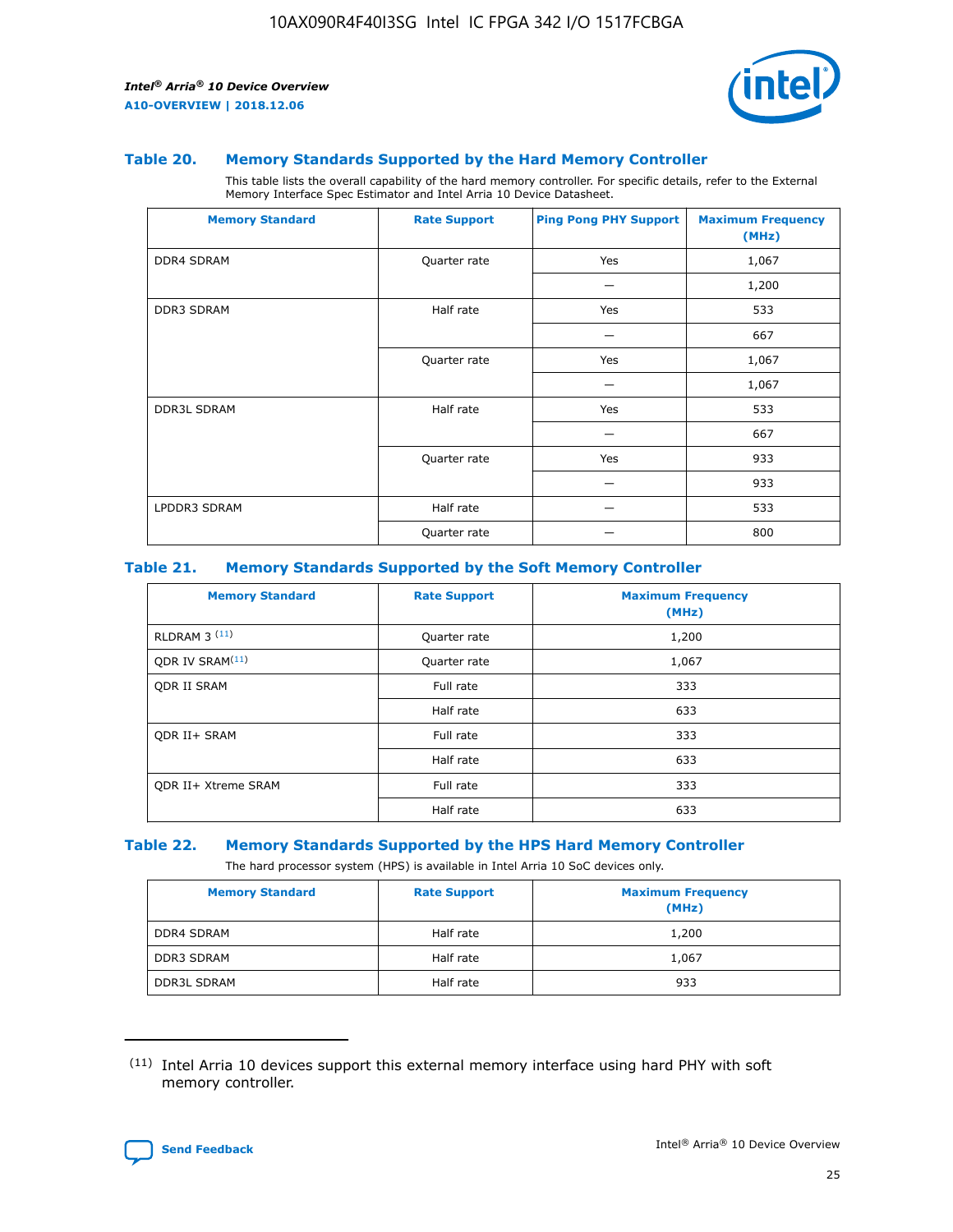

## **Related Information**

#### [Intel Arria 10 Device Datasheet](https://www.intel.com/content/www/us/en/programmable/documentation/mcn1413182292568.html#mcn1413182153340)

Lists the memory interface performance according to memory interface standards, rank or chip select configurations, and Intel Arria 10 device speed grades.

# **PCIe Gen1, Gen2, and Gen3 Hard IP**

Intel Arria 10 devices contain PCIe hard IP that is designed for performance and ease-of-use:

- Includes all layers of the PCIe stack—transaction, data link and physical layers.
- Supports PCIe Gen3, Gen2, and Gen1 Endpoint and Root Port in x1, x2, x4, or x8 lane configuration.
- Operates independently from the core logic—optional configuration via protocol (CvP) allows the PCIe link to power up and complete link training in less than 100 ms while the Intel Arria 10 device completes loading the programming file for the rest of the FPGA.
- Provides added functionality that makes it easier to support emerging features such as Single Root I/O Virtualization (SR-IOV) and optional protocol extensions.
- Provides improved end-to-end datapath protection using ECC.
- Supports FPGA configuration via protocol (CvP) using PCIe at Gen3, Gen2, or Gen1 speed.

#### **Related Information**

PCS Features on page 30

# **Enhanced PCS Hard IP for Interlaken and 10 Gbps Ethernet**

# **Interlaken Support**

The Intel Arria 10 enhanced PCS hard IP provides integrated Interlaken PCS supporting rates up to 25.8 Gbps per lane.

The Interlaken PCS is based on the proven functionality of the PCS developed for Intel's previous generation FPGAs, which demonstrated interoperability with Interlaken ASSP vendors and third-party IP suppliers. The Interlaken PCS is present in every transceiver channel in Intel Arria 10 devices.

## **Related Information**

PCS Features on page 30

# **10 Gbps Ethernet Support**

The Intel Arria 10 enhanced PCS hard IP supports 10GBASE-R PCS compliant with IEEE 802.3 10 Gbps Ethernet (10GbE). The integrated hard IP support for 10GbE and the 10 Gbps transceivers save external PHY cost, board space, and system power.

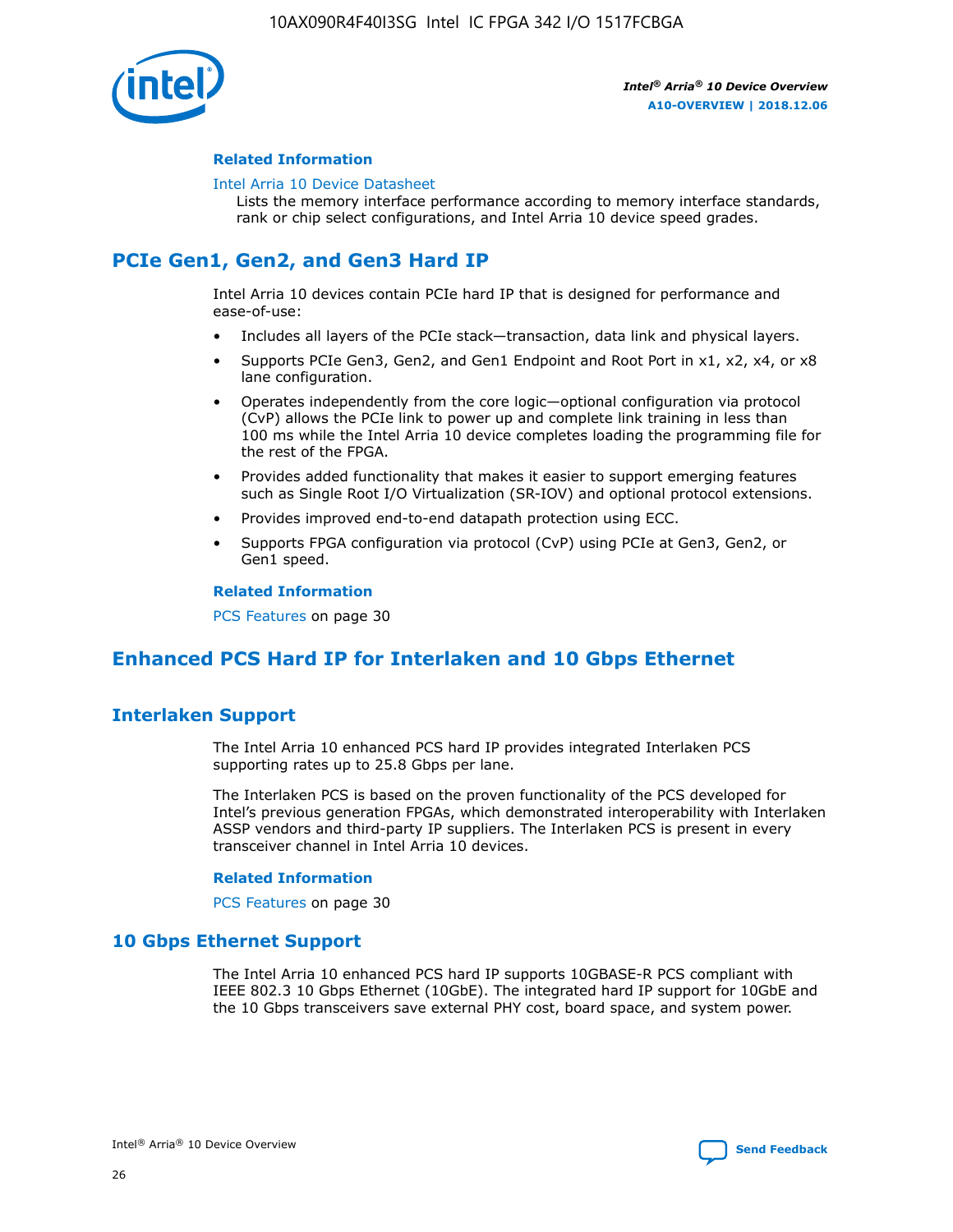

The scalable hard IP supports multiple independent 10GbE ports while using a single PLL for all the 10GBASE-R PCS instantiations, which saves on core logic resources and clock networks:

- Simplifies multiport 10GbE systems compared to XAUI interfaces that require an external XAUI-to-10G PHY.
- Incorporates Electronic Dispersion Compensation (EDC), which enables direct connection to standard 10 Gbps XFP and SFP+ pluggable optical modules.
- Supports backplane Ethernet applications and includes a hard 10GBASE-KR Forward Error Correction (FEC) circuit that you can use for 10 Gbps and 40 Gbps applications.

The 10 Gbps Ethernet PCS hard IP and 10GBASE-KR FEC are present in every transceiver channel.

#### **Related Information**

PCS Features on page 30

# **Low Power Serial Transceivers**

Intel Arria 10 FPGAs and SoCs include lowest power transceivers that deliver high bandwidth, throughput and low latency.

Intel Arria 10 devices deliver the industry's lowest power consumption per transceiver channel:

- 12.5 Gbps transceivers at as low as 242 mW
- 10 Gbps transceivers at as low as 168 mW
- 6 Gbps transceivers at as low as 117 mW

Intel Arria 10 transceivers support various data rates according to application:

- Chip-to-chip and chip-to-module applications—from 1 Gbps up to 25.8 Gbps
- Long reach and backplane applications—from 1 Gbps up to 12.5 with advanced adaptive equalization
- Critical power sensitive applications—from 1 Gbps up to 11.3 Gbps using lower power modes

The combination of 20 nm process technology and architectural advances provide the following benefits:

- Significant reduction in die area and power consumption
- Increase of up to two times in transceiver I/O density compared to previous generation devices while maintaining optimal signal integrity
- Up to 72 total transceiver channels—you can configure up to 6 of these channels to run as fast as 25.8 Gbps
- All channels feature continuous data rate support up to the maximum rated speed

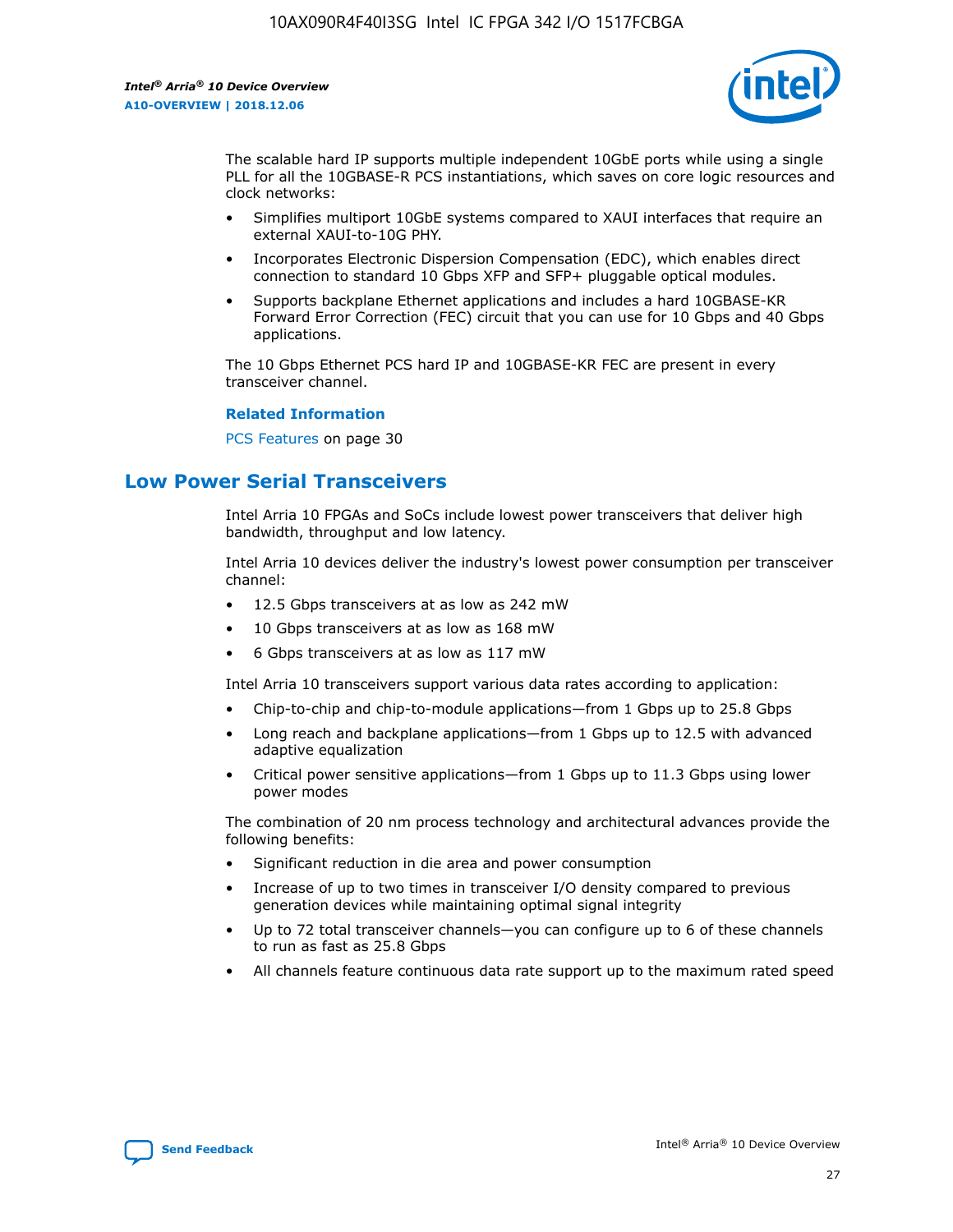

# Transceiver PMA TX/RX PCS ATX PLL Transceiver PMA TX/RX PCS fPLL Network Flexible Clock Distribution Network PCS Transceiver PMA TX/RX FPGA **Clock Distribution** Fabric PCS Transceiver PMA TX/RX ATX Flexible PLL PCS Transceiver PMA TX/RX ▲ fPLL Transceiver PMA TX/RX PCS 4

## **Figure 6. Intel Arria 10 Transceiver Block Architecture**

# **Transceiver Channels**

All transceiver channels feature a dedicated Physical Medium Attachment (PMA) and a hardened Physical Coding Sublayer (PCS).

- The PMA provides primary interfacing capabilities to physical channels.
- The PCS typically handles encoding/decoding, word alignment, and other preprocessing functions before transferring data to the FPGA core fabric.

A transceiver channel consists of a PMA and a PCS block. Most transceiver banks have 6 channels. There are some transceiver banks that contain only 3 channels.

A wide variety of bonded and non-bonded data rate configurations is possible using a highly configurable clock distribution network. Up to 80 independent transceiver data rates can be configured.

The following figures are graphical representations of top views of the silicon die, which correspond to reverse views for flip chip packages. Different Intel Arria 10 devices may have different floorplans than the ones shown in the figures.

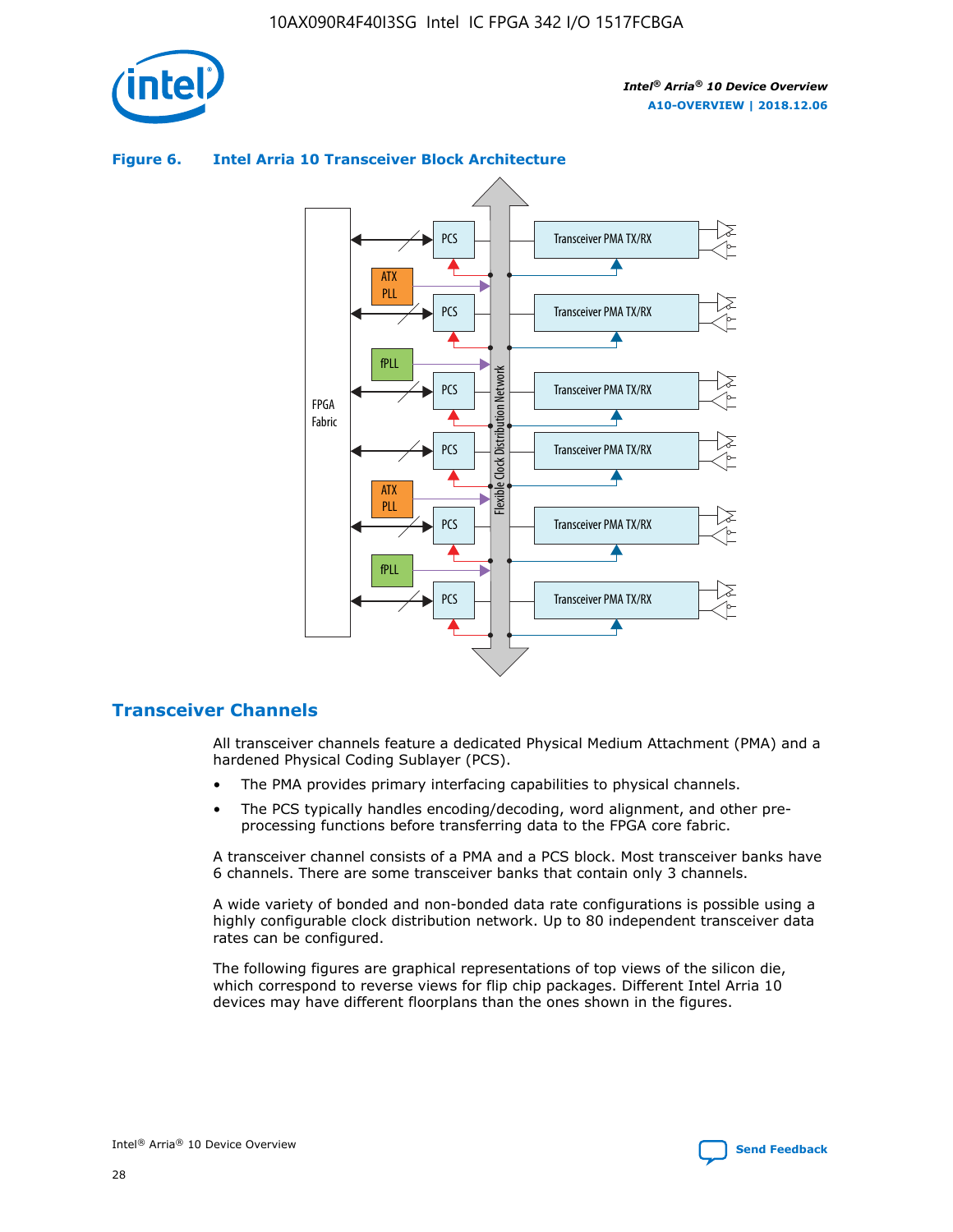

## **Figure 7. Device Chip Overview for Intel Arria 10 GX and GT Devices**



M20K Internal Memory Blocks Core Logic Fabric Transceiver Channels Hard IP Per Transceiver: Standard PCS and Enhanced PCS Hard IPs PCI Express Gen3 Hard IP Fractional PLLs M20K Internal Memory Blocks PCI Express Gen3 Hard IP Variable Precision DSP Blocks I/O PLLs Hard Memory Controllers, General-Purpose I/O Cells, LVDS Hard Processor Subsystem, Dual-Core ARM Cortex A9 M20K Internal Memory Blocks Variable Precision DSP Blocks M20K Internal Memory Blocks Core Logic Fabric I/O PLLs Hard Memory Controllers, General-Purpose I/O Cells, LVDS M20K Internal Memory Blocks Variable Precision DSP Blocks M20K Internal Memory Blocks Transceiver Channels Hard IP Per Transceiver: Standard PCS and Enhanced PCS Hard IPs PCI Express Gen3 Hard IP Fractional PLLs PCI Express Gen3 Hard IP  $\ddot{\cdot}$ Hard PCS Transceiver PMA fPLL ATX (LC) Hard PCS Transceiver PMA **Transmit** Hard PCS Transceiver PMA PLL fPLL Hard PCS Transceiver PMA Transceiver Clock Networks ATX (LC) Hard PCS Transceiver PMA Transmi Hard PCS Transceiver PMA PLL fPLL Hard PCS Transceiver PMA Transceiver PMA Hard PCS ATX (LC) **Transmit** Hard PCS Transceiver PMA PLL Unused transceiver chann can be used as additional transceiver transmit PLLs

# **PMA Features**

Intel Arria 10 transceivers provide exceptional signal integrity at data rates up to 25.8 Gbps. Clocking options include ultra-low jitter ATX PLLs (LC tank based), clock multiplier unit (CMU) PLLs, and fractional PLLs.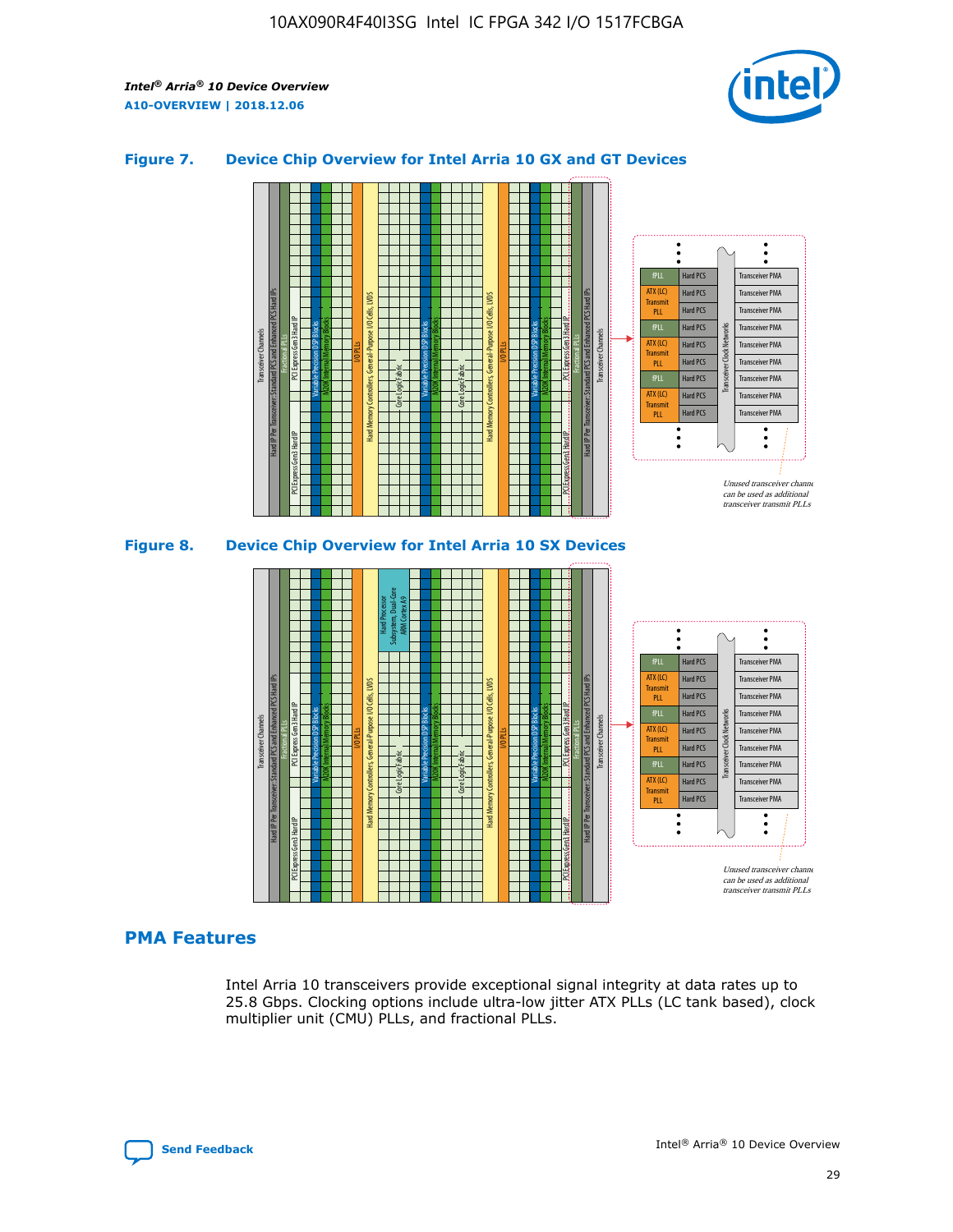

Each transceiver channel contains a channel PLL that can be used as the CMU PLL or clock data recovery (CDR) PLL. In CDR mode, the channel PLL recovers the receiver clock and data in the transceiver channel. Up to 80 independent data rates can be configured on a single Intel Arria 10 device.

## **Table 23. PMA Features of the Transceivers in Intel Arria 10 Devices**

| <b>Feature</b>                                             | <b>Capability</b>                                                                                                                                                                                                             |
|------------------------------------------------------------|-------------------------------------------------------------------------------------------------------------------------------------------------------------------------------------------------------------------------------|
| Chip-to-Chip Data Rates                                    | 1 Gbps to 17.4 Gbps (Intel Arria 10 GX devices)<br>1 Gbps to 25.8 Gbps (Intel Arria 10 GT devices)                                                                                                                            |
| <b>Backplane Support</b>                                   | Drive backplanes at data rates up to 12.5 Gbps                                                                                                                                                                                |
| <b>Optical Module Support</b>                              | SFP+/SFP, XFP, CXP, QSFP/QSFP28, CFP/CFP2/CFP4                                                                                                                                                                                |
| Cable Driving Support                                      | SFP+ Direct Attach, PCI Express over cable, eSATA                                                                                                                                                                             |
| Transmit Pre-Emphasis                                      | 4-tap transmit pre-emphasis and de-emphasis to compensate for system channel loss                                                                                                                                             |
| Continuous Time Linear<br>Equalizer (CTLE)                 | Dual mode, high-gain, and high-data rate, linear receive equalization to compensate for<br>system channel loss                                                                                                                |
| Decision Feedback Equalizer<br>(DFE)                       | 7-fixed and 4-floating tap DFE to equalize backplane channel loss in the presence of<br>crosstalk and noisy environments                                                                                                      |
| Variable Gain Amplifier                                    | Optimizes the signal amplitude prior to the CDR sampling and operates in fixed and<br>adaptive modes                                                                                                                          |
| Altera Digital Adaptive<br>Parametric Tuning (ADAPT)       | Fully digital adaptation engine to automatically adjust all link equalization parameters-<br>including CTLE, DFE, and variable gain amplifier blocks—that provide optimal link margin<br>without intervention from user logic |
| Precision Signal Integrity<br>Calibration Engine (PreSICE) | Hardened calibration controller to quickly calibrate all transceiver control parameters on<br>power-up, which provides the optimal signal integrity and jitter performance                                                    |
| Advanced Transmit (ATX)<br>PLL                             | Low jitter ATX (LC tank based) PLLs with continuous tuning range to cover a wide range of<br>standard and proprietary protocols                                                                                               |
| <b>Fractional PLLs</b>                                     | On-chip fractional frequency synthesizers to replace on-board crystal oscillators and reduce<br>system cost                                                                                                                   |
| Digitally Assisted Analog<br><b>CDR</b>                    | Superior jitter tolerance with fast lock time                                                                                                                                                                                 |
| Dynamic Partial<br>Reconfiguration                         | Allows independent control of the Avalon memory-mapped interface of each transceiver<br>channel for the highest transceiver flexibility                                                                                       |
| Multiple PCS-PMA and PCS-<br>PLD interface widths          | 8-, 10-, 16-, 20-, 32-, 40-, or 64-bit interface widths for flexibility of deserialization width,<br>encoding, and reduced latency                                                                                            |

# **PCS Features**

This table summarizes the Intel Arria 10 transceiver PCS features. You can use the transceiver PCS to support a wide range of protocols ranging from 1 Gbps to 25.8 Gbps.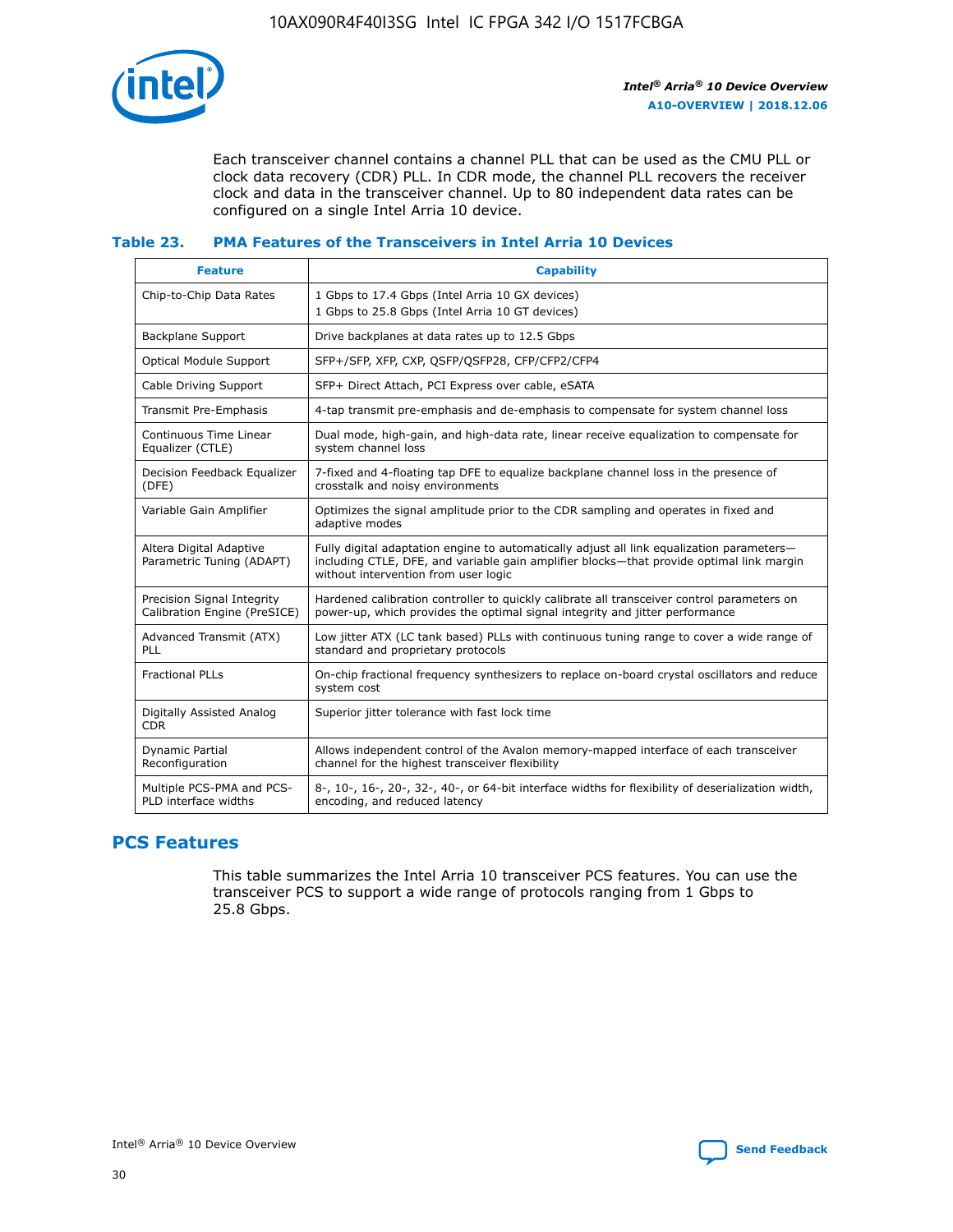

| <b>PCS</b>          | <b>Description</b>                                                                                                                                                                                                                                                                                                                                                                                             |
|---------------------|----------------------------------------------------------------------------------------------------------------------------------------------------------------------------------------------------------------------------------------------------------------------------------------------------------------------------------------------------------------------------------------------------------------|
| Standard PCS        | Operates at a data rate up to 12 Gbps<br>Supports protocols such as PCI-Express, CPRI 4.2+, GigE, IEEE 1588 in Hard PCS<br>Implements other protocols using Basic/Custom (Standard PCS) transceiver<br>configuration rules.                                                                                                                                                                                    |
| <b>Enhanced PCS</b> | Performs functions common to most serial data industry standards, such as word<br>alignment, encoding/decoding, and framing, before data is sent or received off-chip<br>through the PMA<br>• Handles data transfer to and from the FPGA fabric<br>Handles data transfer internally to and from the PMA<br>Provides frequency compensation<br>Performs channel bonding for multi-channel low skew applications |
| PCIe Gen3 PCS       | Supports the seamless switching of Data and Clock between the Gen1, Gen2, and Gen3<br>data rates<br>Provides support for PIPE 3.0 features<br>Supports the PIPE interface with the Hard IP enabled, as well as with the Hard IP<br>bypassed                                                                                                                                                                    |

#### **Related Information**

- PCIe Gen1, Gen2, and Gen3 Hard IP on page 26
- Interlaken Support on page 26
- 10 Gbps Ethernet Support on page 26

# **PCS Protocol Support**

This table lists some of the protocols supported by the Intel Arria 10 transceiver PCS. For more information about the blocks in the transmitter and receiver data paths, refer to the related information.

| <b>Protocol</b>                                 | <b>Data Rate</b><br>(Gbps) | <b>Transceiver IP</b>       | <b>PCS Support</b>                      |
|-------------------------------------------------|----------------------------|-----------------------------|-----------------------------------------|
| PCIe Gen3 x1, x2, x4, x8                        | 8.0                        | Native PHY (PIPE)           | Standard PCS and PCIe<br>Gen3 PCS       |
| PCIe Gen2 x1, x2, x4, x8                        | 5.0                        | Native PHY (PIPE)           | <b>Standard PCS</b>                     |
| PCIe Gen1 x1, x2, x4, x8                        | 2.5                        | Native PHY (PIPE)           | Standard PCS                            |
| 1000BASE-X Gigabit Ethernet                     | 1.25                       | Native PHY                  | <b>Standard PCS</b>                     |
| 1000BASE-X Gigabit Ethernet with<br>IEEE 1588v2 | 1.25                       | Native PHY                  | Standard PCS                            |
| 10GBASE-R                                       | 10.3125                    | Native PHY                  | <b>Enhanced PCS</b>                     |
| 10GBASE-R with IEEE 1588v2                      | 10.3125                    | Native PHY                  | <b>Enhanced PCS</b>                     |
| 10GBASE-R with KR FEC                           | 10.3125                    | Native PHY                  | <b>Enhanced PCS</b>                     |
| 10GBASE-KR and 1000BASE-X                       | 10.3125                    | 1G/10GbE and 10GBASE-KR PHY | Standard PCS and<br><b>Enhanced PCS</b> |
| Interlaken (CEI-6G/11G)                         | 3.125 to 17.4              | Native PHY                  | <b>Enhanced PCS</b>                     |
| SFI-S/SFI-5.2                                   | 11.2                       | Native PHY                  | <b>Enhanced PCS</b>                     |
| $10G$ SDI                                       | 10.692                     | Native PHY                  | <b>Enhanced PCS</b>                     |
|                                                 |                            |                             | continued                               |

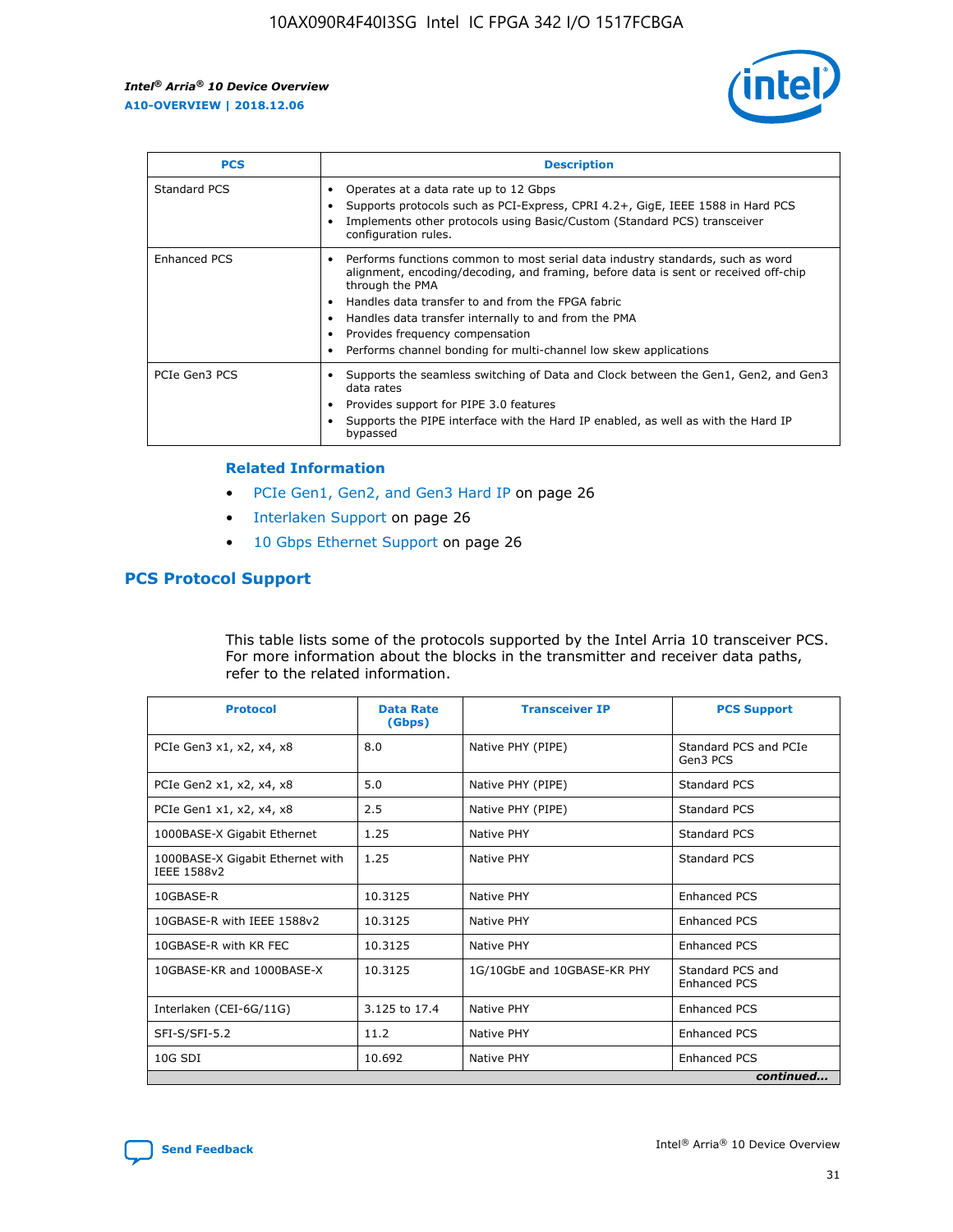

| <b>Protocol</b>      | <b>Data Rate</b><br>(Gbps) | <b>Transceiver IP</b> | <b>PCS Support</b> |
|----------------------|----------------------------|-----------------------|--------------------|
| CPRI 6.0 (64B/66B)   | 0.6144 to<br>10.1376       | Native PHY            | Enhanced PCS       |
| CPRI 4.2 (8B/10B)    | $0.6144$ to<br>9.8304      | Native PHY            | Standard PCS       |
| OBSAI RP3 v4.2       | 0.6144 to 6.144            | Native PHY            | Standard PCS       |
| SD-SDI/HD-SDI/3G-SDI | $0.143(12)$ to<br>2.97     | Native PHY            | Standard PCS       |

## **Related Information**

#### [Intel Arria 10 Transceiver PHY User Guide](https://www.intel.com/content/www/us/en/programmable/documentation/nik1398707230472.html#nik1398707091164)

Provides more information about the supported transceiver protocols and PHY IP, the PMA architecture, and the standard, enhanced, and PCIe Gen3 PCS architecture.

# **SoC with Hard Processor System**

Each SoC device combines an FPGA fabric and a hard processor system (HPS) in a single device. This combination delivers the flexibility of programmable logic with the power and cost savings of hard IP in these ways:

- Reduces board space, system power, and bill of materials cost by eliminating a discrete embedded processor
- Allows you to differentiate the end product in both hardware and software, and to support virtually any interface standard
- Extends the product life and revenue through in-field hardware and software updates

 $(12)$  The 0.143 Gbps data rate is supported using oversampling of user logic that you must implement in the FPGA fabric.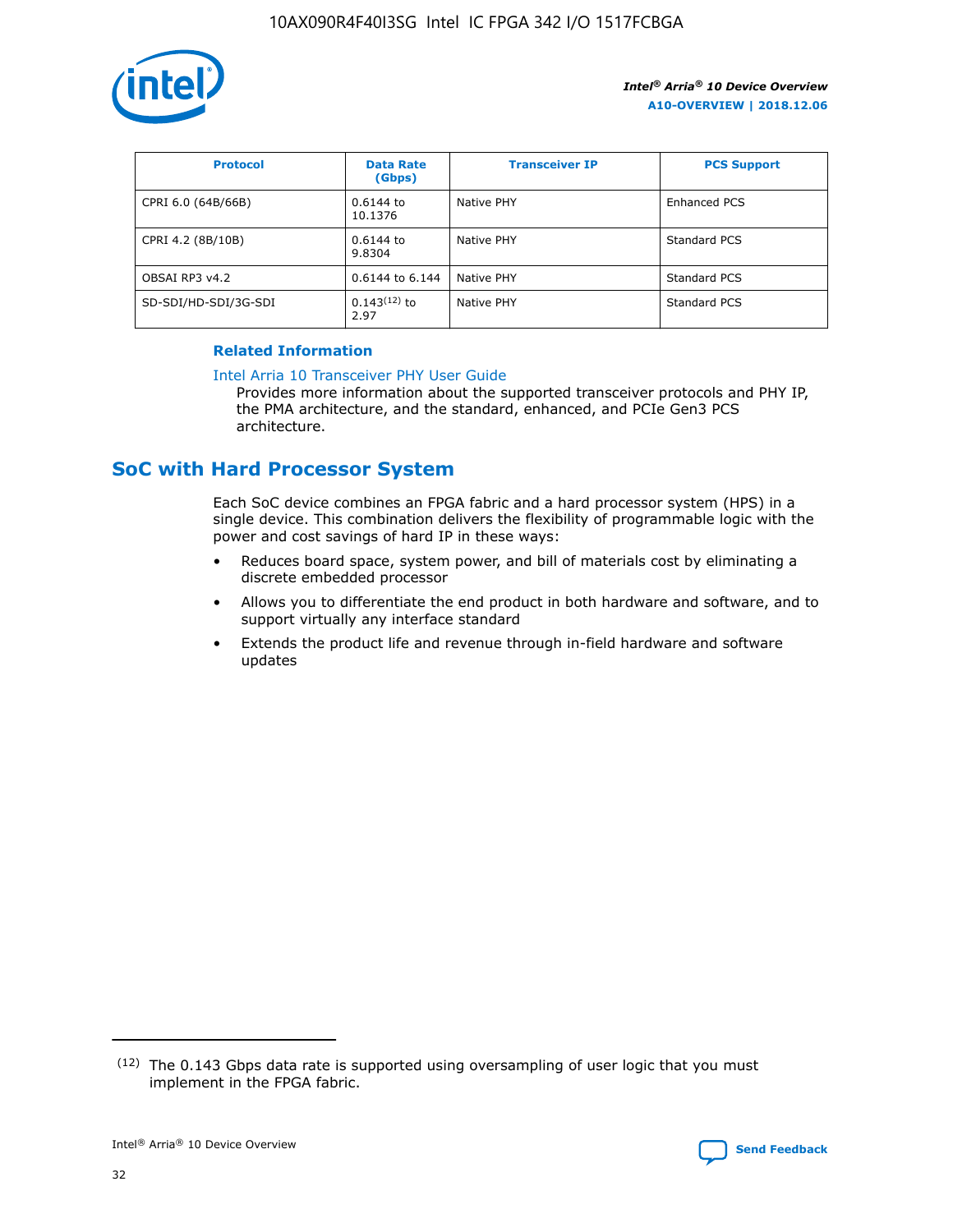

#### **Figure 9. HPS Block Diagram**

This figure shows a block diagram of the HPS with the dual ARM Cortex-A9 MPCore processor.



# **Key Advantages of 20-nm HPS**

The 20-nm HPS strikes a balance between enabling maximum software compatibility with 28-nm SoCs while still improving upon the 28-nm HPS architecture. These improvements address the requirements of the next generation target markets such as wireless and wireline communications, compute and storage equipment, broadcast and military in terms of performance, memory bandwidth, connectivity via backplane and security.

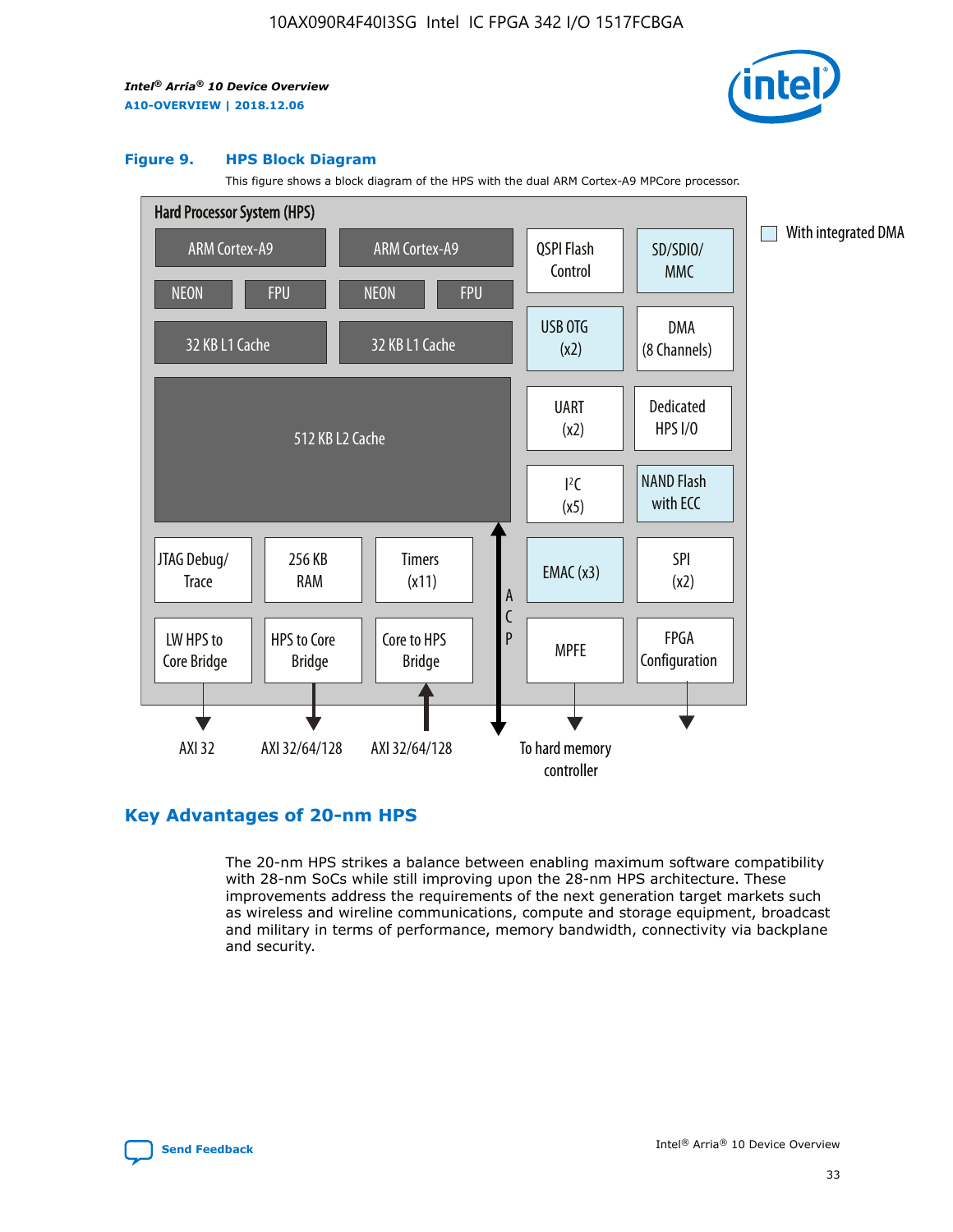

## **Table 24. Improvements in 20 nm HPS**

This table lists the key improvements of the 20 nm HPS compared to the 28 nm HPS.

| Advantages/<br><b>Improvements</b>                          | <b>Description</b>                                                                                                                                                                                                                                                                                                                                                                                                                                                                                                                                                                                                                                                                                                                                                                                                                                                                                                                   |
|-------------------------------------------------------------|--------------------------------------------------------------------------------------------------------------------------------------------------------------------------------------------------------------------------------------------------------------------------------------------------------------------------------------------------------------------------------------------------------------------------------------------------------------------------------------------------------------------------------------------------------------------------------------------------------------------------------------------------------------------------------------------------------------------------------------------------------------------------------------------------------------------------------------------------------------------------------------------------------------------------------------|
| Increased performance and<br>overdrive capability           | While the nominal processor frequency is 1.2 GHz, the 20 nm HPS offers an "overdrive"<br>feature which enables a higher processor operating frequency. This requires a higher supply<br>voltage value that is unique to the HPS and may require a separate requlator.                                                                                                                                                                                                                                                                                                                                                                                                                                                                                                                                                                                                                                                                |
| Increased processor memory<br>bandwidth and DDR4<br>support | Up to 64-bit DDR4 memory at 2,400 Mbps support is available for the processor. The hard<br>memory controller for the HPS comprises a multi-port front end that manages connections<br>to a single port memory controller. The multi-port front end allows logic core and the HPS<br>to share ports and thereby the available bandwidth of the memory controller.                                                                                                                                                                                                                                                                                                                                                                                                                                                                                                                                                                     |
| Flexible I/O sharing                                        | An advanced I/O pin muxing scheme allows improved sharing of I/O between the HPS and<br>the core logic. The following types of I/O are available for SoC:<br>17 dedicated I/Os-physically located inside the HPS block and are not accessible to<br>logic within the core. The 17 dedicated I/Os are used for HPS clock, resets, and<br>interfacing with boot devices, QSPI, and SD/MMC.<br>48 direct shared I/O-located closest to the HPS block and are ideal for high speed HPS<br>peripherals such as EMAC, USB, and others. There is one bank of 48 I/Os that supports<br>direct sharing where the 48 I/Os can be shared 12 I/Os at a time.<br>Standard (shared) I/O-all standard I/Os can be shared by the HPS peripherals and any<br>$\bullet$<br>logic within the core. For designs where more than 48 I/Os are required to fully use all<br>the peripherals in the HPS, these I/Os can be connected through the core logic. |
| <b>EMAC</b> core                                            | Three EMAC cores are available in the HPS. The EMAC cores enable an application to<br>support two redundant Ethernet connections; for example, backplane, or two EMAC cores<br>for managing IEEE 1588 time stamp information while allowing a third EMAC core for debug<br>and configuration. All three EMACs can potentially share the same time stamps, simplifying<br>the 1588 time stamping implementation. A new serial time stamp interface allows core<br>logic to access and read the time stamp values. The integrated EMAC controllers can be<br>connected to external Ethernet PHY through the provided MDIO or I <sup>2</sup> C interface.                                                                                                                                                                                                                                                                               |
| On-chip memory                                              | The on-chip memory is updated to 256 KB support and can support larger data sets and<br>real time algorithms.                                                                                                                                                                                                                                                                                                                                                                                                                                                                                                                                                                                                                                                                                                                                                                                                                        |
| <b>ECC</b> enhancements                                     | Improvements in L2 Cache ECC management allow identification of errors down to the<br>address level. ECC enhancements also enable improved error injection and status reporting<br>via the introduction of new memory mapped access to syndrome and data signals.                                                                                                                                                                                                                                                                                                                                                                                                                                                                                                                                                                                                                                                                    |
| HPS to FPGA Interconnect<br>Backbone                        | Although the HPS and the Logic Core can operate independently, they are tightly coupled<br>via a high-bandwidth system interconnect built from high-performance ARM AMBA AXI bus<br>bridges. IP bus masters in the FPGA fabric have access to HPS bus slaves via the FPGA-to-<br>HPS interconnect. Similarly, HPS bus masters have access to bus slaves in the core fabric<br>via the HPS-to-FPGA bridge. Both bridges are AMBA AXI-3 compliant and support<br>simultaneous read and write transactions. Up to three masters within the core fabric can<br>share the HPS SDRAM controller with the processor. Additionally, the processor can be used<br>to configure the core fabric under program control via a dedicated 32-bit configuration port.                                                                                                                                                                               |
| FPGA configuration and HPS<br>booting                       | The FPGA fabric and HPS in the SoCs are powered independently. You can reduce the clock<br>frequencies or gate the clocks to reduce dynamic power.<br>You can configure the FPGA fabric and boot the HPS independently, in any order, providing<br>you with more design flexibility.                                                                                                                                                                                                                                                                                                                                                                                                                                                                                                                                                                                                                                                 |
| Security                                                    | New security features have been introduced for anti-tamper management, secure boot,<br>encryption (AES), and authentication (SHA).                                                                                                                                                                                                                                                                                                                                                                                                                                                                                                                                                                                                                                                                                                                                                                                                   |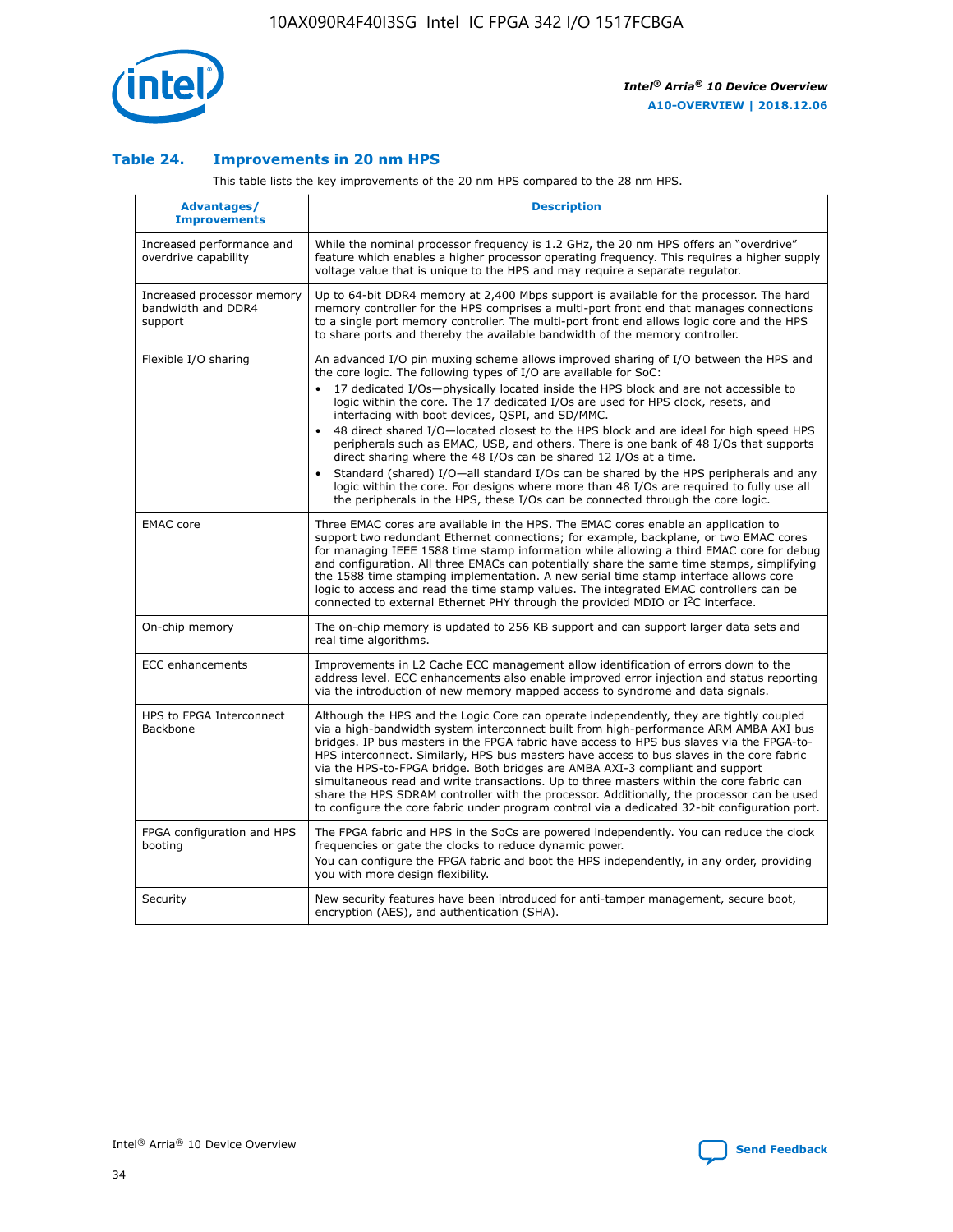

# **Features of the HPS**

The HPS has the following features:

- 1.2-GHz, dual-core ARM Cortex-A9 MPCore processor with up to 1.5-GHz via overdrive
	- ARMv7-A architecture that runs 32-bit ARM instructions, 16-bit and 32-bit Thumb instructions, and 8-bit Java byte codes in Jazelle style
	- Superscalar, variable length, out-of-order pipeline with dynamic branch prediction
	- Instruction Efficiency 2.5 MIPS/MHz, which provides total performance of 7500 MIPS at 1.5 GHz
- Each processor core includes:
	- 32 KB of L1 instruction cache, 32 KB of L1 data cache
	- Single- and double-precision floating-point unit and NEON media engine
	- CoreSight debug and trace technology
	- Snoop Control Unit (SCU) and Acceleration Coherency Port (ACP)
- 512 KB of shared L2 cache
- 256 KB of scratch RAM
- Hard memory controller with support for DDR3, DDR4 and optional error correction code (ECC) support
- Multiport Front End (MPFE) Scheduler interface to the hard memory controller
- 8-channel direct memory access (DMA) controller
- QSPI flash controller with SIO, DIO, QIO SPI Flash support
- NAND flash controller (ONFI 1.0 or later) with DMA and ECC support, updated to support 8 and 16-bit Flash devices and new command DMA to offload CPU for fast power down recovery
- Updated SD/SDIO/MMC controller to eMMC 4.5 with DMA with CE-ATA digital command support
- 3 10/100/1000 Ethernet media access control (MAC) with DMA
- 2 USB On-the-Go (OTG) controllers with DMA
- $\bullet$  5 I<sup>2</sup>C controllers (3 can be used by EMAC for MIO to external PHY)
- 2 UART 16550 Compatible controllers
- 4 serial peripheral interfaces (SPI) (2 Master, 2 Slaves)
- 62 programmable general-purpose I/Os, which includes 48 direct share I/Os that allows the HPS peripherals to connect directly to the FPGA I/Os
- 7 general-purpose timers
- 4 watchdog timers
- Anti-tamper, Secure Boot, Encryption (AES) and Authentication (SHA)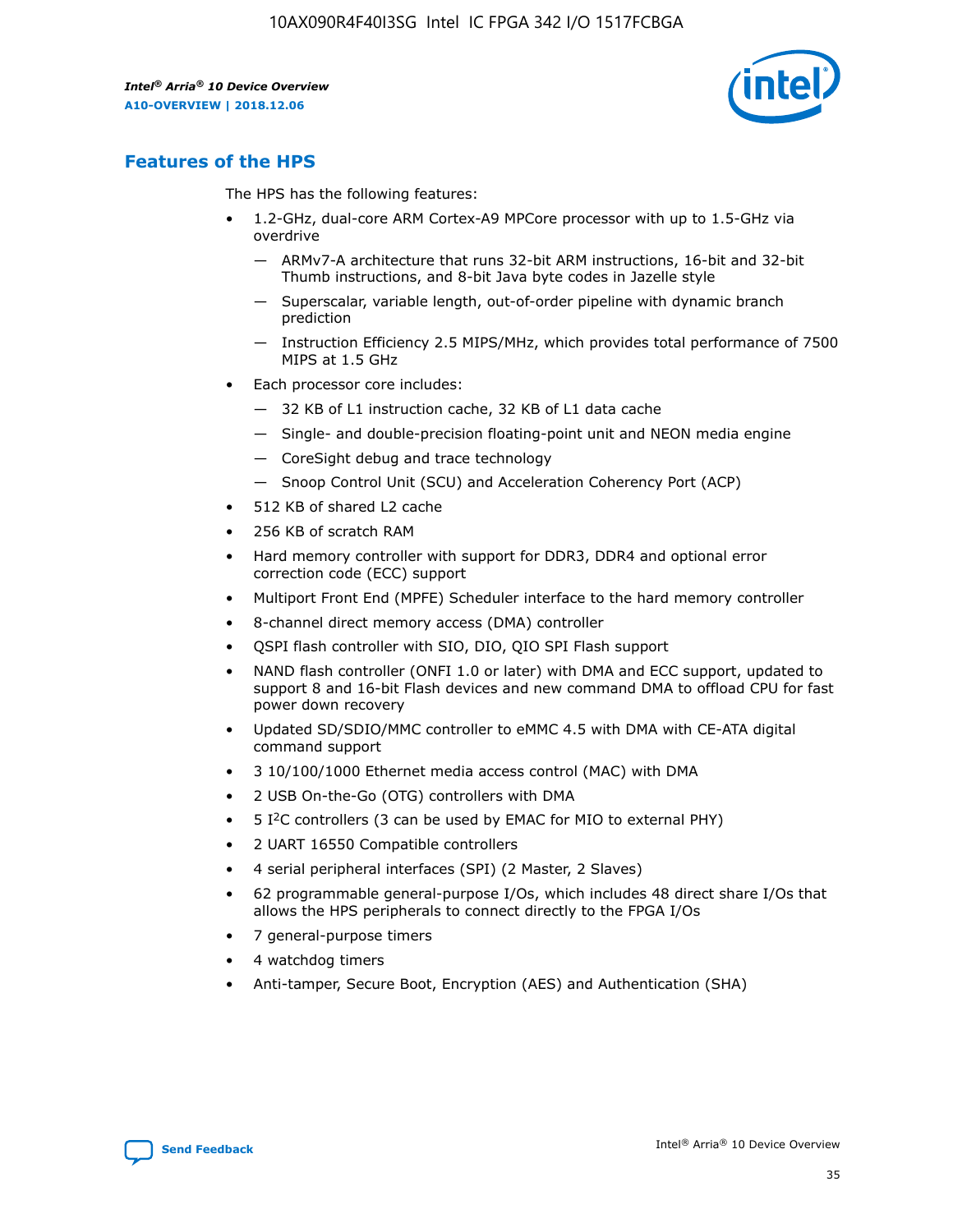

# **System Peripherals and Debug Access Port**

Each Ethernet MAC, USB OTG, NAND flash controller, and SD/MMC controller module has an integrated DMA controller. For modules without an integrated DMA controller, an additional DMA controller module provides up to eight channels of high-bandwidth data transfers. Peripherals that communicate off-chip are multiplexed with other peripherals at the HPS pin level. This allows you to choose which peripherals interface with other devices on your PCB.

The debug access port provides interfaces to industry standard JTAG debug probes and supports ARM CoreSight debug and core traces to facilitate software development.

## **HPS–FPGA AXI Bridges**

The HPS–FPGA bridges, which support the Advanced Microcontroller Bus Architecture (AMBA) Advanced eXtensible Interface (AXI™) specifications, consist of the following bridges:

- FPGA-to-HPS AMBA AXI bridge—a high-performance bus supporting 32, 64, and 128 bit data widths that allows the FPGA fabric to issue transactions to slaves in the HPS.
- HPS-to-FPGA Avalon/AMBA AXI bridge—a high-performance bus supporting 32, 64, and 128 bit data widths that allows the HPS to issue transactions to slaves in the FPGA fabric.
- Lightweight HPS-to-FPGA AXI bridge—a lower latency 32 bit width bus that allows the HPS to issue transactions to soft peripherals in the FPGA fabric. This bridge is primarily used for control and status register (CSR) accesses to peripherals in the FPGA fabric.

The HPS–FPGA AXI bridges allow masters in the FPGA fabric to communicate with slaves in the HPS logic, and vice versa. For example, the HPS-to-FPGA AXI bridge allows you to share memories instantiated in the FPGA fabric with one or both microprocessors in the HPS, while the FPGA-to-HPS AXI bridge allows logic in the FPGA fabric to access the memory and peripherals in the HPS.

Each HPS–FPGA bridge also provides asynchronous clock crossing for data transferred between the FPGA fabric and the HPS.

## **HPS SDRAM Controller Subsystem**

The HPS SDRAM controller subsystem contains a multiport SDRAM controller and DDR PHY that are shared between the FPGA fabric (through the FPGA-to-HPS SDRAM interface), the level 2 (L2) cache, and the level 3 (L3) system interconnect. The FPGA-to-HPS SDRAM interface supports AMBA AXI and Avalon® Memory-Mapped (Avalon-MM) interface standards, and provides up to six individual ports for access by masters implemented in the FPGA fabric.

The HPS SDRAM controller supports up to 3 masters (command ports), 3x 64-bit read data ports and 3x 64-bit write data ports.

To maximize memory performance, the SDRAM controller subsystem supports command and data reordering, deficit round-robin arbitration with aging, and high-priority bypass features.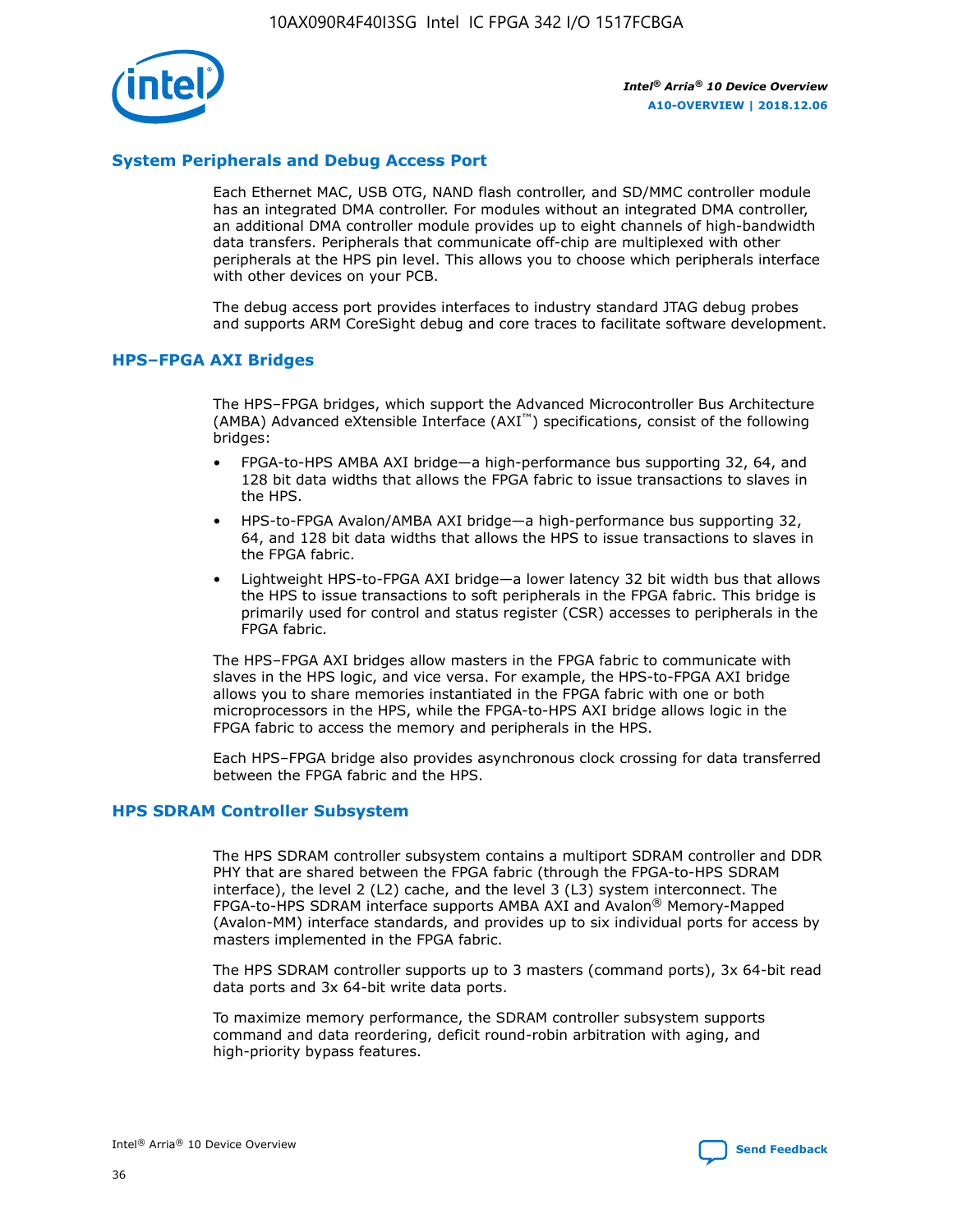

# **FPGA Configuration and HPS Booting**

The FPGA fabric and HPS in the SoC FPGA must be powered at the same time. You can reduce the clock frequencies or gate the clocks to reduce dynamic power.

Once powered, the FPGA fabric and HPS can be configured independently thus providing you with more design flexibility:

- You can boot the HPS independently. After the HPS is running, the HPS can fully or partially reconfigure the FPGA fabric at any time under software control. The HPS can also configure other FPGAs on the board through the FPGA configuration controller.
- Configure the FPGA fabric first, and then boot the HPS from memory accessible to the FPGA fabric.

## **Hardware and Software Development**

For hardware development, you can configure the HPS and connect your soft logic in the FPGA fabric to the HPS interfaces using the Platform Designer system integration tool in the Intel Quartus Prime software.

For software development, the ARM-based SoC FPGA devices inherit the rich software development ecosystem available for the ARM Cortex-A9 MPCore processor. The software development process for Intel SoC FPGAs follows the same steps as those for other SoC devices from other manufacturers. Support for Linux\*, VxWorks\*, and other operating systems are available for the SoC FPGAs. For more information on the operating systems support availability, contact the Intel FPGA sales team.

You can begin device-specific firmware and software development on the Intel SoC FPGA Virtual Target. The Virtual Target is a fast PC-based functional simulation of a target development system—a model of a complete development board. The Virtual Target enables the development of device-specific production software that can run unmodified on actual hardware.

# **Dynamic and Partial Reconfiguration**

The Intel Arria 10 devices support dynamic and partial reconfiguration. You can use dynamic and partial reconfiguration simultaneously to enable seamless reconfiguration of both the device core and transceivers.

# **Dynamic Reconfiguration**

You can reconfigure the PMA and PCS blocks while the device continues to operate. This feature allows you to change the data rates, protocol, and analog settings of a channel in a transceiver bank without affecting on-going data transfer in other transceiver banks. This feature is ideal for applications that require dynamic multiprotocol or multirate support.

# **Partial Reconfiguration**

Using partial reconfiguration, you can reconfigure some parts of the device while keeping the device in operation.

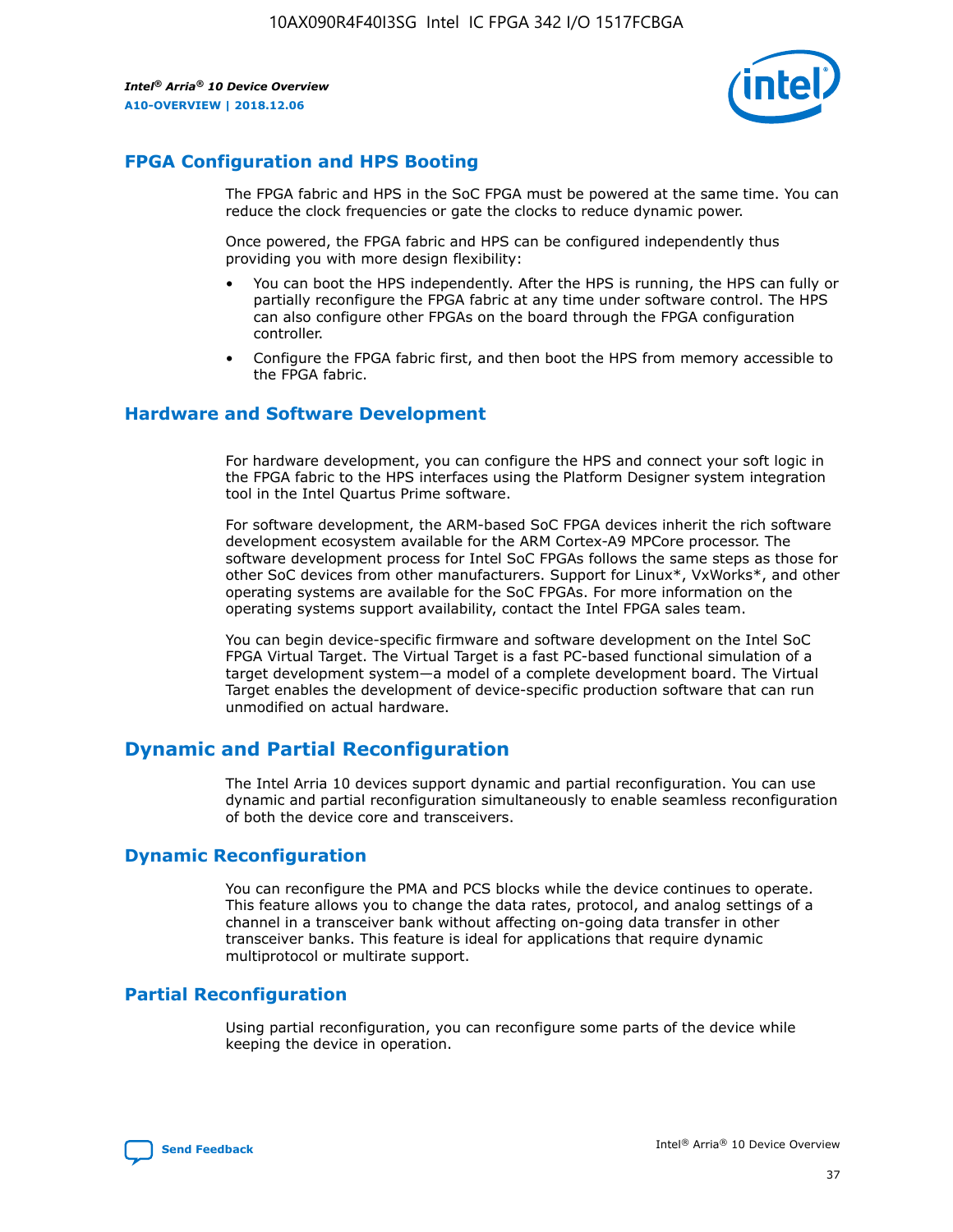

Instead of placing all device functions in the FPGA fabric, you can store some functions that do not run simultaneously in external memory and load them only when required. This capability increases the effective logic density of the device, and lowers cost and power consumption.

In the Intel solution, you do not have to worry about intricate device architecture to perform a partial reconfiguration. The partial reconfiguration capability is built into the Intel Quartus Prime design software, making such time-intensive task simple.

Intel Arria 10 devices support partial reconfiguration in the following configuration options:

- Using an internal host:
	- All supported configuration modes where the FPGA has access to external memory devices such as serial and parallel flash memory.
	- Configuration via Protocol [CvP (PCIe)]
- Using an external host—passive serial (PS), fast passive parallel (FPP) x8, FPP x16, and FPP x32 I/O interface.

# **Enhanced Configuration and Configuration via Protocol**

# **Table 25. Configuration Schemes and Features of Intel Arria 10 Devices**

Intel Arria 10 devices support 1.8 V programming voltage and several configuration schemes.

| <b>Scheme</b>                                                          | <b>Data</b><br><b>Width</b> | <b>Max Clock</b><br>Rate<br>(MHz) | <b>Max Data</b><br>Rate<br>(Mbps)<br>(13) | <b>Decompression</b> | <b>Design</b><br>Security <sup>(1</sup><br>4) | <b>Partial</b><br><b>Reconfiguration</b><br>(15) | <b>Remote</b><br><b>System</b><br><b>Update</b> |
|------------------------------------------------------------------------|-----------------------------|-----------------------------------|-------------------------------------------|----------------------|-----------------------------------------------|--------------------------------------------------|-------------------------------------------------|
| <b>JTAG</b>                                                            | 1 bit                       | 33                                | 33                                        |                      |                                               | Yes(16)                                          |                                                 |
| Active Serial (AS)<br>through the<br>EPCO-L<br>configuration<br>device | 1 bit,<br>4 bits            | 100                               | 400                                       | Yes                  | Yes                                           | $Y_{PS}(16)$                                     | Yes                                             |
| Passive serial (PS)<br>through CPLD or<br>external<br>microcontroller  | 1 bit                       | 100                               | 100                                       | Yes                  | Yes                                           | Yes(16)                                          | Parallel<br>Flash<br>Loader<br>(PFL) IP<br>core |
|                                                                        |                             |                                   |                                           |                      |                                               |                                                  | continued                                       |

<sup>(13)</sup> Enabling either compression or design security features affects the maximum data rate. Refer to the Intel Arria 10 Device Datasheet for more information.

<sup>(14)</sup> Encryption and compression cannot be used simultaneously.

 $(15)$  Partial reconfiguration is an advanced feature of the device family. If you are interested in using partial reconfiguration, contact Intel for support.

 $(16)$  Partial configuration can be performed only when it is configured as internal host.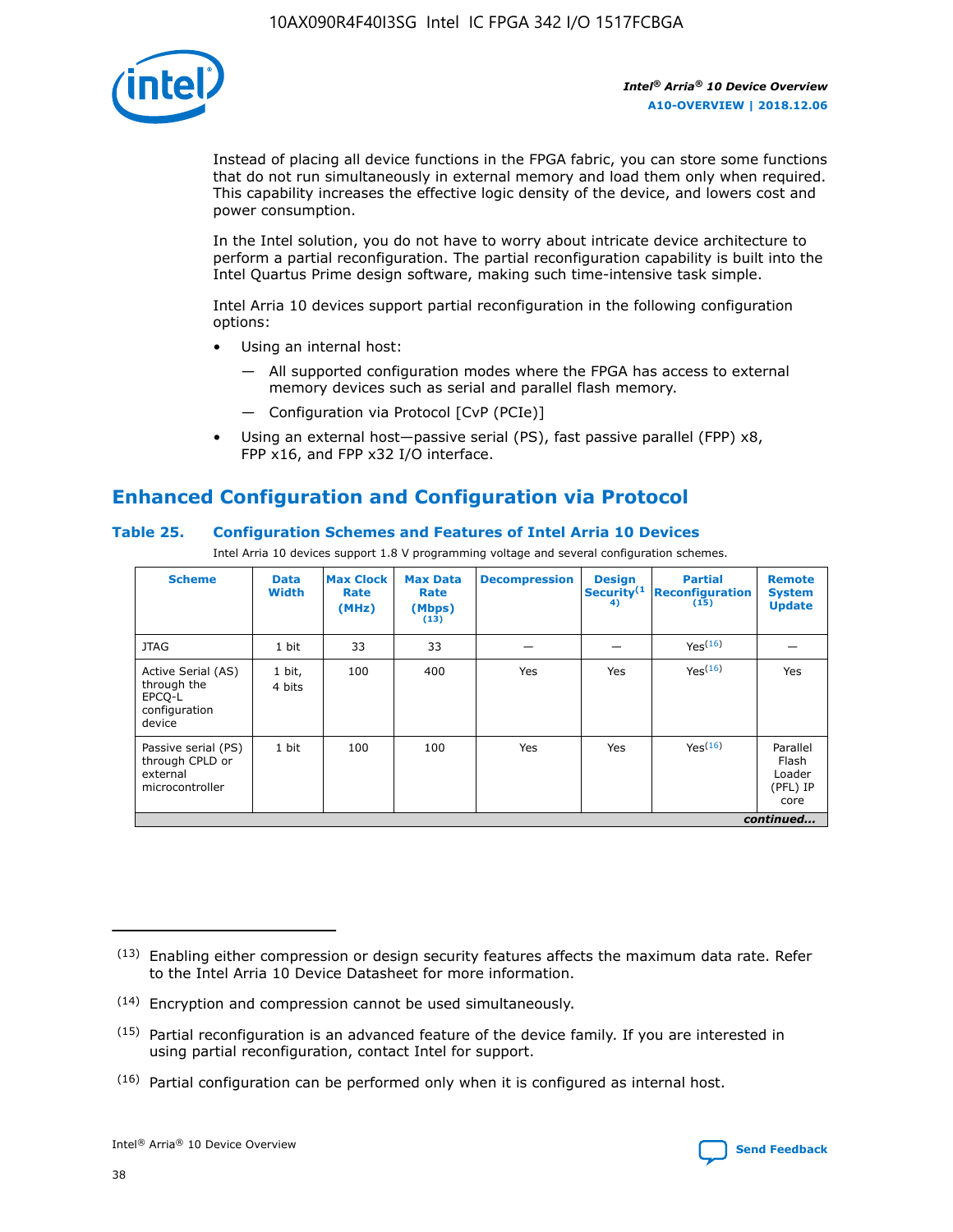

| <b>Scheme</b>                                   | <b>Data</b><br><b>Width</b> | <b>Max Clock</b><br>Rate<br>(MHz) | <b>Max Data</b><br>Rate<br>(Mbps)<br>(13) | <b>Decompression</b> | <b>Design</b><br>Security <sup>(1</sup><br>4) | <b>Partial</b><br><b>Reconfiguration</b><br>(15) | <b>Remote</b><br><b>System</b><br><b>Update</b> |
|-------------------------------------------------|-----------------------------|-----------------------------------|-------------------------------------------|----------------------|-----------------------------------------------|--------------------------------------------------|-------------------------------------------------|
| Fast passive                                    | 8 bits                      | 100                               | 3200                                      | Yes                  | Yes                                           | Yes(17)                                          | PFL IP                                          |
| parallel (FPP)<br>through CPLD or               | 16 bits                     |                                   |                                           | Yes                  | Yes                                           |                                                  | core                                            |
| external<br>microcontroller                     | 32 bits                     |                                   |                                           | Yes                  | Yes                                           |                                                  |                                                 |
| Configuration via                               | 16 bits                     | 100                               | 3200                                      | Yes                  | Yes                                           | Yes <sup>(17)</sup>                              |                                                 |
| <b>HPS</b>                                      | 32 bits                     |                                   |                                           | Yes                  | Yes                                           |                                                  |                                                 |
| Configuration via<br>Protocol [CvP<br>$(PCIe*)$ | x1, x2,<br>x4, x8<br>lanes  |                                   | 8000                                      | Yes                  | Yes                                           | Yes(16)                                          |                                                 |

You can configure Intel Arria 10 devices through PCIe using Configuration via Protocol (CvP). The Intel Arria 10 CvP implementation conforms to the PCIe 100 ms power-up-to-active time requirement.

## **Related Information**

[Configuration via Protocol \(CvP\) Implementation in Intel FPGAs User Guide](https://www.intel.com/content/www/us/en/programmable/documentation/dsu1441819344145.html#dsu1442269728522) Provides more information about the CvP configuration scheme.

# **SEU Error Detection and Correction**

Intel Arria 10 devices offer robust and easy-to-use single-event upset (SEU) error detection and correction circuitry.

The detection and correction circuitry includes protection for Configuration RAM (CRAM) programming bits and user memories. The CRAM is protected by a continuously running CRC error detection circuit with integrated ECC that automatically corrects one or two errors and detects higher order multi-bit errors. When more than two errors occur, correction is available through reloading of the core programming file, providing a complete design refresh while the FPGA continues to operate.

The physical layout of the Intel Arria 10 CRAM array is optimized to make the majority of multi-bit upsets appear as independent single-bit or double-bit errors which are automatically corrected by the integrated CRAM ECC circuitry. In addition to the CRAM protection, the M20K memory blocks also include integrated ECC circuitry and are layout-optimized for error detection and correction. The MLAB does not have ECC.

(14) Encryption and compression cannot be used simultaneously.

<sup>(17)</sup> Supported at a maximum clock rate of 100 MHz.



 $(13)$  Enabling either compression or design security features affects the maximum data rate. Refer to the Intel Arria 10 Device Datasheet for more information.

 $(15)$  Partial reconfiguration is an advanced feature of the device family. If you are interested in using partial reconfiguration, contact Intel for support.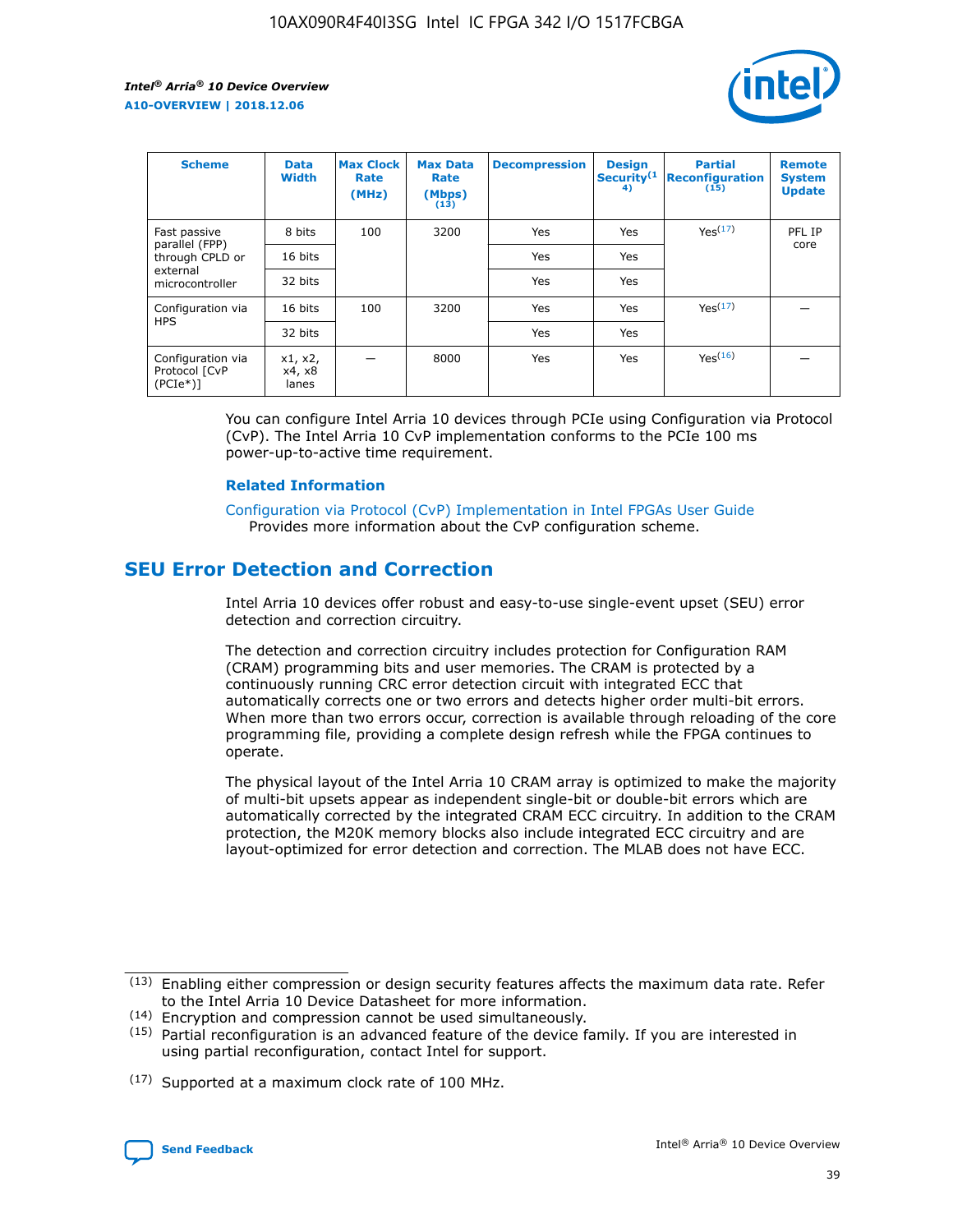

# **Power Management**

Intel Arria 10 devices leverage the advanced 20 nm process technology, a low 0.9 V core power supply, an enhanced core architecture, and several optional power reduction techniques to reduce total power consumption by as much as 40% compared to Arria V devices and as much as 60% compared to Stratix V devices.

The optional power reduction techniques in Intel Arria 10 devices include:

- **SmartVID**—a code is programmed into each device during manufacturing that allows a smart regulator to operate the device at lower core  $V_{CC}$  while maintaining performance
- **Programmable Power Technology**—non-critical timing paths are identified by the Intel Quartus Prime software and the logic in these paths is biased for low power instead of high performance
- **Low Static Power Options**—devices are available with either standard static power or low static power while maintaining performance

Furthermore, Intel Arria 10 devices feature Intel's industry-leading low power transceivers and include a number of hard IP blocks that not only reduce logic resources but also deliver substantial power savings compared to soft implementations. In general, hard IP blocks consume up to 90% less power than the equivalent soft logic implementations.

# **Incremental Compilation**

The Intel Quartus Prime software incremental compilation feature reduces compilation time and helps preserve performance to ease timing closure. The incremental compilation feature enables the partial reconfiguration flow for Intel Arria 10 devices.

Incremental compilation supports top-down, bottom-up, and team-based design flows. This feature facilitates modular, hierarchical, and team-based design flows where different designers compile their respective design sections in parallel. Furthermore, different designers or IP providers can develop and optimize different blocks of the design independently. These blocks can then be imported into the top level project.

# **Document Revision History for Intel Arria 10 Device Overview**

| <b>Document</b><br><b>Version</b> | <b>Changes</b>                                                                                                                                                                                                                                                              |
|-----------------------------------|-----------------------------------------------------------------------------------------------------------------------------------------------------------------------------------------------------------------------------------------------------------------------------|
| 2018.12.06                        | Added links to Intel Arria 10 device errata documents.<br>Removed automotive temperature option from the Intel Arria 10 GX devices.<br>Removed -3 fabric speed grade from the Intel Arria 10 GT devices.<br>Updated power options for the Intel Arria 10 GX and GT devices. |
| 2018.04.09                        | Updated the lowest $V_{CC}$ from 0.83 V to 0.82 V in the topic listing a summary of the device features.                                                                                                                                                                    |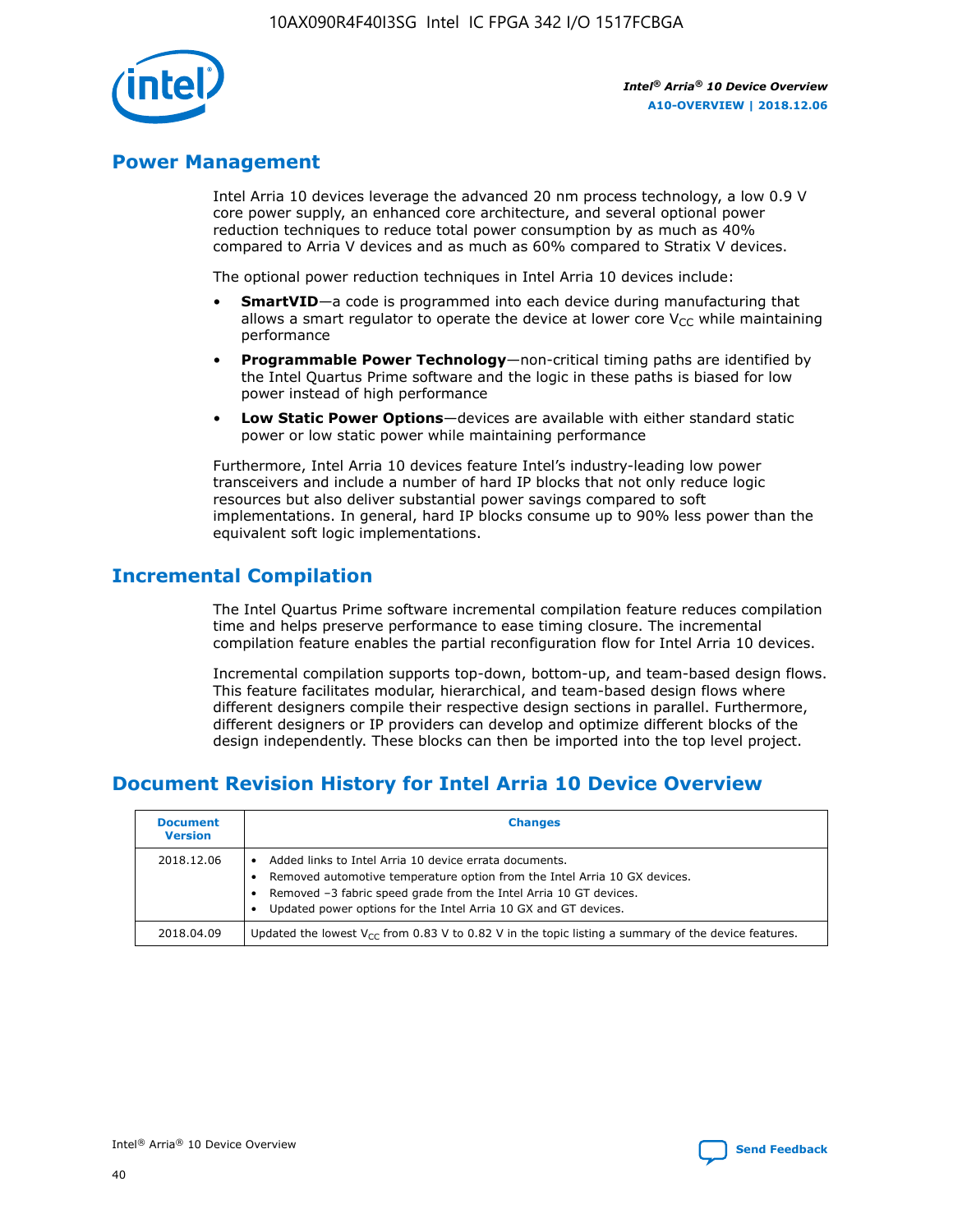*Intel® Arria® 10 Device Overview* **A10-OVERVIEW | 2018.12.06**



| <b>Date</b>    | <b>Version</b> | <b>Changes</b>                                                                                                                                                                                                                                                                                                                                                                                                                                                                                                                                                                                                                                                                                                                                                                                                                                                                                                                                                            |
|----------------|----------------|---------------------------------------------------------------------------------------------------------------------------------------------------------------------------------------------------------------------------------------------------------------------------------------------------------------------------------------------------------------------------------------------------------------------------------------------------------------------------------------------------------------------------------------------------------------------------------------------------------------------------------------------------------------------------------------------------------------------------------------------------------------------------------------------------------------------------------------------------------------------------------------------------------------------------------------------------------------------------|
| January 2018   | 2018.01.17     | Updated the maximum data rate for HPS (Intel Arria 10 SX devices<br>external memory interface DDR3 controller from 2,166 Mbps to 2,133<br>Mbps.<br>Updated maximum frequency supported for half rate QDRII and QDRII<br>+ SRAM to 633 MHz in Memory Standards Supported by the Soft<br>Memory Controller table.<br>Updated transceiver backplane capability to 12.5 Gbps.<br>$\bullet$<br>Removed transceiver speed grade 5 in Sample Ordering Core and<br>Available Options for Intel Arria 10 GX Devices figure.<br>Removed package code 40, low static power, SmartVID, industrial, and<br>military operating temperature support from Sample Ordering Core and<br>Available Options for Intel Arria 10 GT Devices figure.<br>Updated short reach transceiver rate for Intel Arria 10 GT devices to<br>25.8 Gbps.<br>Removed On-Die Instrumentation - EyeQ and Jitter Margin Tool<br>support from PMA Features of the Transceivers in Intel Arria 10 Devices<br>table. |
| September 2017 | 2017.09.20     | Updated the maximum speed of the DDR4 external memory interface from<br>1,333 MHz/2,666 Mbps to 1,200 MHz/2,400 Mbps.                                                                                                                                                                                                                                                                                                                                                                                                                                                                                                                                                                                                                                                                                                                                                                                                                                                     |
| July 2017      | 2017.07.13     | Corrected the automotive temperature range in the figure showing the<br>available options for the Intel Arria 10 GX devices from "-40°C to 100°C"<br>to "-40°C to 125°C".                                                                                                                                                                                                                                                                                                                                                                                                                                                                                                                                                                                                                                                                                                                                                                                                 |
| July 2017      | 2017.07.06     | Added automotive temperature option to Intel Arria 10 GX device family.                                                                                                                                                                                                                                                                                                                                                                                                                                                                                                                                                                                                                                                                                                                                                                                                                                                                                                   |
| May 2017       | 2017.05.08     | Corrected protocol names with "1588" to "IEEE 1588v2".<br>$\bullet$<br>Updated the vertical migration table to remove vertical migration<br>$\bullet$<br>between Intel Arria 10 GX and Intel Arria 10 SX device variants.<br>Removed all "Preliminary" marks.<br>$\bullet$                                                                                                                                                                                                                                                                                                                                                                                                                                                                                                                                                                                                                                                                                                |
| March 2017     | 2017.03.15     | Removed the topic about migration from Intel Arria 10 to Intel Stratix<br>10 devices.<br>Rebranded as Intel.<br>$\bullet$                                                                                                                                                                                                                                                                                                                                                                                                                                                                                                                                                                                                                                                                                                                                                                                                                                                 |
| October 2016   | 2016.10.31     | Removed package F36 from Intel Arria 10 GX devices.<br>Updated Intel Arria 10 GT sample ordering code and maximum GX<br>$\bullet$<br>transceiver count. Intel Arria 10 GT devices are available only in the<br>SF45 package option with a maximum of 72 transceivers.                                                                                                                                                                                                                                                                                                                                                                                                                                                                                                                                                                                                                                                                                                     |
| May 2016       | 2016.05.02     | Updated the FPGA Configuration and HPS Booting topic.<br>$\bullet$<br>Remove V <sub>CC</sub> PowerManager from the Summary of Features, Power<br>Management and Arria 10 Device Variants and packages topics. This<br>feature is no longer supported in Arria 10 devices.<br>Removed LPDDR3 from the Memory Standards Supported by the HPS<br>Hard Memory Controller table in the Memory Standards Supported by<br>Intel Arria 10 Devices topic. This standard is only supported by the<br>FPGA.<br>Removed transceiver speed grade 5 from the Device Variants and<br>Packages topic for Arria 10 GX and SX devices.                                                                                                                                                                                                                                                                                                                                                      |
| February 2016  | 2016.02.11     | Changed the maximum Arria 10 GT datarate to 25.8 Gbps and the<br>minimum datarate to 1 Gbps globally.<br>Revised the state for Core clock networks in the Summary of Features<br>$\bullet$<br>topic.<br>Changed the transceiver parameters in the "Summary of Features for<br>$\bullet$<br>Arria 10 Devices" table.<br>• Changed the transceiver parameters in the "Maximum Resource Counts<br>for Arria 10 GT Devices" table.<br>Changed the package availability for GT devices in the "Package Plan<br>for Arria 10 GT Devices" table.<br>Changed the package configurations for GT devices in the "Migration"<br>Capability Across Arria 10 Product Lines" figure.<br>continued                                                                                                                                                                                                                                                                                       |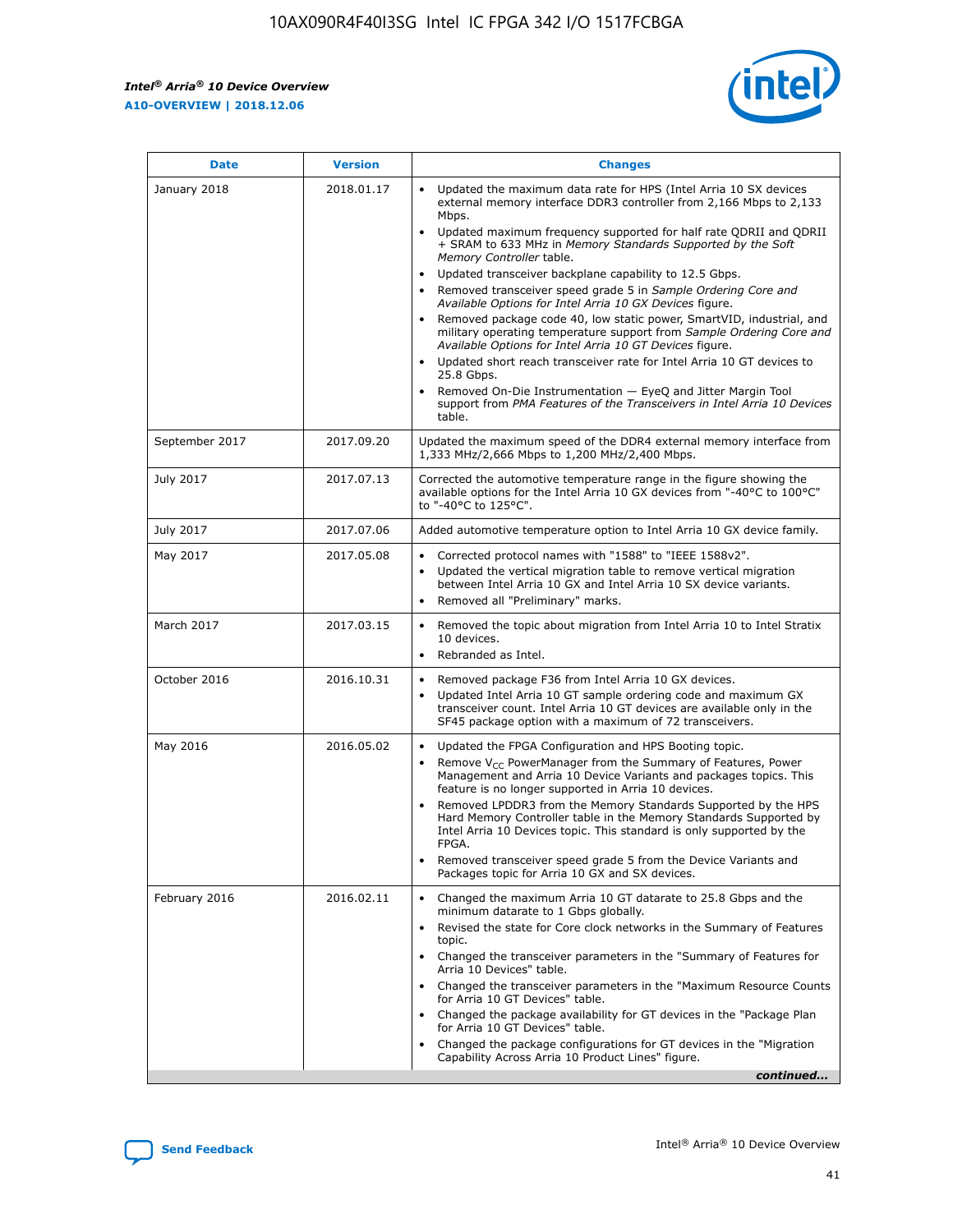

| <b>Date</b>   | <b>Version</b> | <b>Changes</b>                                                                                                                                                               |
|---------------|----------------|------------------------------------------------------------------------------------------------------------------------------------------------------------------------------|
|               |                | • Changed transceiver parameters in the "Low Power Serial Transceivers"<br>section.                                                                                          |
|               |                | • Changed the transceiver descriptions in the "Device Variants for the<br>Arria 10 Device Family" table.                                                                     |
|               |                | Changed the "Sample Ordering Code and Available Options for Arria 10<br>$\bullet$<br>GT Devices" figure.                                                                     |
|               |                | Changed the datarates for GT devices in the "PMA Features" section.                                                                                                          |
|               |                | Changed the datarates for GT devices in the "PCS Features" section.<br>$\bullet$                                                                                             |
| December 2015 | 2015.12.14     | Updated the number of M20K memory blocks for Arria 10 GX 660 from<br>2133 to 2131 and corrected the total RAM bit from 48,448 Kb to<br>48,408 Kb.                            |
|               |                | Corrected the number of DSP blocks for Arria 10 GX 660 from 1688 to<br>1687 in the table listing floating-point arithmetic resources.                                        |
| November 2015 | 2015.11.02     | Updated the maximum resources for Arria 10 GX 220, GX 320, GX 480,<br>$\bullet$<br>GX 660, SX 220, SX 320, SX 480, and SX 660.                                               |
|               |                | • Updated resource count for Arria 10 GX 320, GX 480, GX 660, SX 320,<br>SX 480, a SX 660 devices in Number of Multipliers in Intel Arria 10<br><b>Devices</b> table.        |
|               |                | Updated the available options for Arria 10 GX, GT, and SX.                                                                                                                   |
|               |                | Changed instances of Quartus II to Quartus Prime.<br>$\bullet$                                                                                                               |
| June 2015     | 2015.06.15     | Corrected label for Intel Arria 10 GT product lines in the vertical migration<br>figure.                                                                                     |
| May 2015      | 2015.05.15     | Corrected the DDR3 half rate and quarter rate maximum frequencies in the<br>table that lists the memory standards supported by the Intel Arria 10 hard<br>memory controller. |
| May 2015      | 2015.05.04     | • Added support for 13.5G JESD204b in the Summary of Features table.<br>• Added a link to Arria 10 GT Channel Usage in the Arria 10 GT Package<br>Plan topic.                |
|               |                | • Added a note to the table, Maximum Resource Counts for Arria 10 GT<br>devices.                                                                                             |
|               |                | • Updated the power requirements of the transceivers in the Low Power<br>Serial Transceivers topic.                                                                          |
| January 2015  | 2015.01.23     | • Added floating point arithmetic features in the Summary of Features<br>table.                                                                                              |
|               |                | • Updated the total embedded memory from 38.38 megabits (Mb) to<br>65.6 Mb.                                                                                                  |
|               |                | • Updated the table that lists the memory standards supported by Intel<br>Arria 10 devices.                                                                                  |
|               |                | Removed support for DDR3U, LPDDR3 SDRAM, RLDRAM 2, and DDR2.                                                                                                                 |
|               |                | Moved RLDRAM 3 support from hard memory controller to soft memory<br>controller. RLDRAM 3 support uses hard PHY with soft memory<br>controller.                              |
|               |                | Added soft memory controller support for QDR IV.<br>٠                                                                                                                        |
|               |                | Updated the maximum resource count table to include the number of<br>hard memory controllers available in each device variant.                                               |
|               |                | Updated the transceiver PCS data rate from 12.5 Gbps to 12 Gbps.<br>$\bullet$                                                                                                |
|               |                | Updated the max clock rate of PS, FPP x8, FPP x16, and Configuration<br>via HPS from 125 MHz to 100 MHz.                                                                     |
|               |                | Added a feature for fractional synthesis PLLs: PLL cascading.                                                                                                                |
|               |                | Updated the HPS programmable general-purpose I/Os from 54 to 62.<br>$\bullet$<br>continued                                                                                   |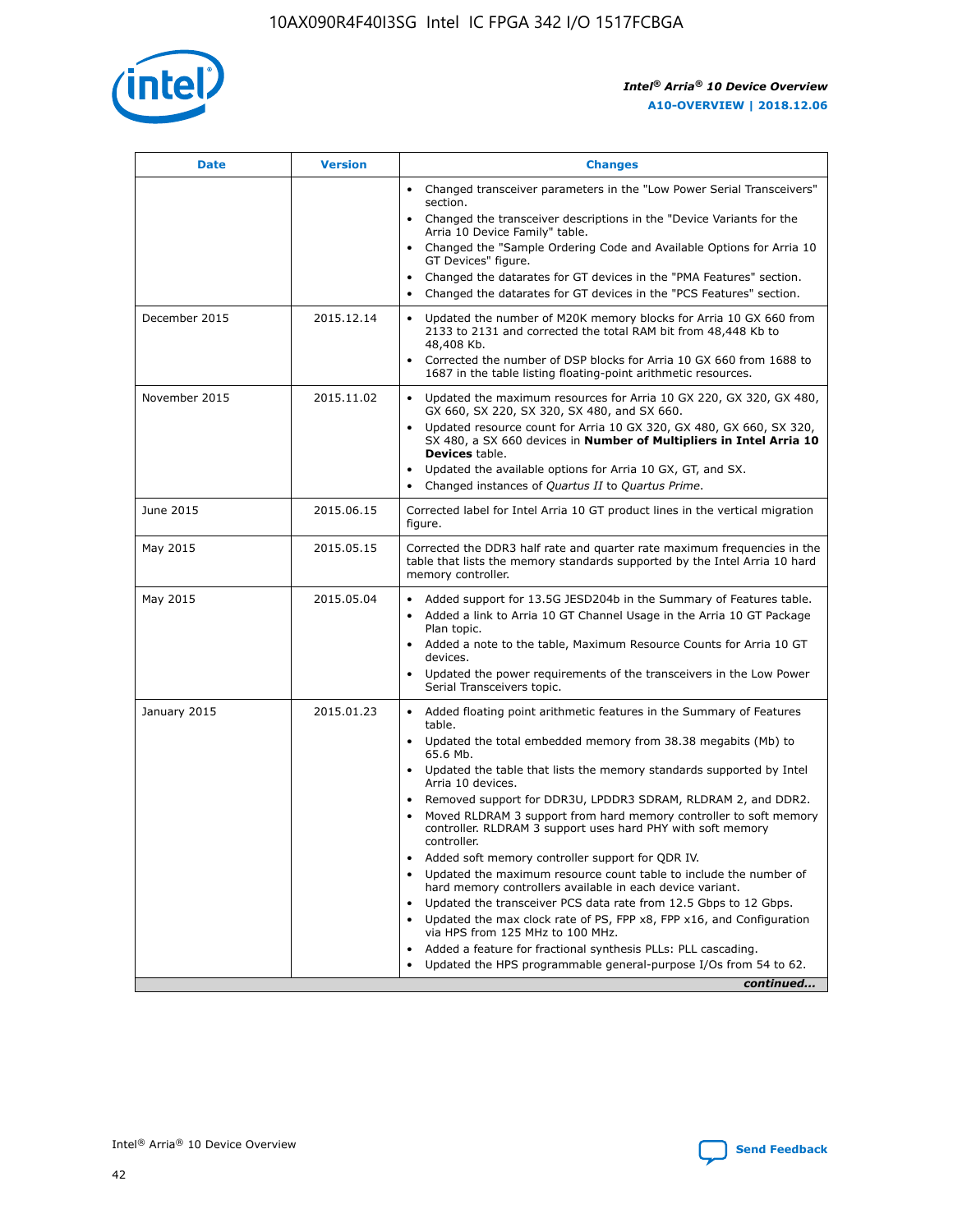r



| <b>Date</b>    | <b>Version</b> | <b>Changes</b>                                                                                                                                                                                                                                                                                                                                                                                                                                                                                                                                      |
|----------------|----------------|-----------------------------------------------------------------------------------------------------------------------------------------------------------------------------------------------------------------------------------------------------------------------------------------------------------------------------------------------------------------------------------------------------------------------------------------------------------------------------------------------------------------------------------------------------|
| September 2014 | 2014.09.30     | Corrected the 3 V I/O and LVDS I/O counts for F35 and F36 packages<br>$\bullet$<br>of Arria 10 GX.<br>Corrected the 3 V I/O, LVDS I/O, and transceiver counts for the NF40<br>$\bullet$<br>package of the Arria GX 570 and 660.<br>Removed 3 V I/O, LVDS I/O, and transceiver counts for the NF40<br>package of the Arria GX 900 and 1150. The NF40 package is not<br>available for Arria 10 GX 900 and 1150.                                                                                                                                       |
| August 2014    | 2014.08.18     | Updated Memory (Kb) M20K maximum resources for Arria 10 GX 660<br>devices from 42,660 to 42,620.<br>Added GPIO columns consisting of LVDS I/O Bank and 3V I/O Bank in<br>$\bullet$<br>the Package Plan table.<br>Added how to use memory interface clock frequency higher than 533<br>$\bullet$<br>MHz in the I/O vertical migration.<br>Added information to clarify that RLDRAM3 support uses hard PHY with<br>$\bullet$<br>soft memory controller.<br>Added variable precision DSP blocks support for floating-point<br>$\bullet$<br>arithmetic. |
| June 2014      | 2014.06.19     | Updated number of dedicated I/Os in the HPS block to 17.                                                                                                                                                                                                                                                                                                                                                                                                                                                                                            |
| February 2014  | 2014.02.21     | Updated transceiver speed grade options for GT devices in Figure 2.                                                                                                                                                                                                                                                                                                                                                                                                                                                                                 |
| February 2014  | 2014.02.06     | Updated data rate for Arria 10 GT devices from 28.1 Gbps to 28.3 Gbps.                                                                                                                                                                                                                                                                                                                                                                                                                                                                              |
| December 2013  | 2013.12.10     | Updated the HPS memory standards support from LPDDR2 to LPDDR3.<br>Updated HPS block diagram to include dedicated HPS I/O and FPGA<br>$\bullet$<br>Configuration blocks as well as repositioned SD/SDIO/MMC, DMA, SPI<br>and NAND Flash with ECC blocks.                                                                                                                                                                                                                                                                                            |
| December 2013  | 2013.12.02     | Initial release.                                                                                                                                                                                                                                                                                                                                                                                                                                                                                                                                    |